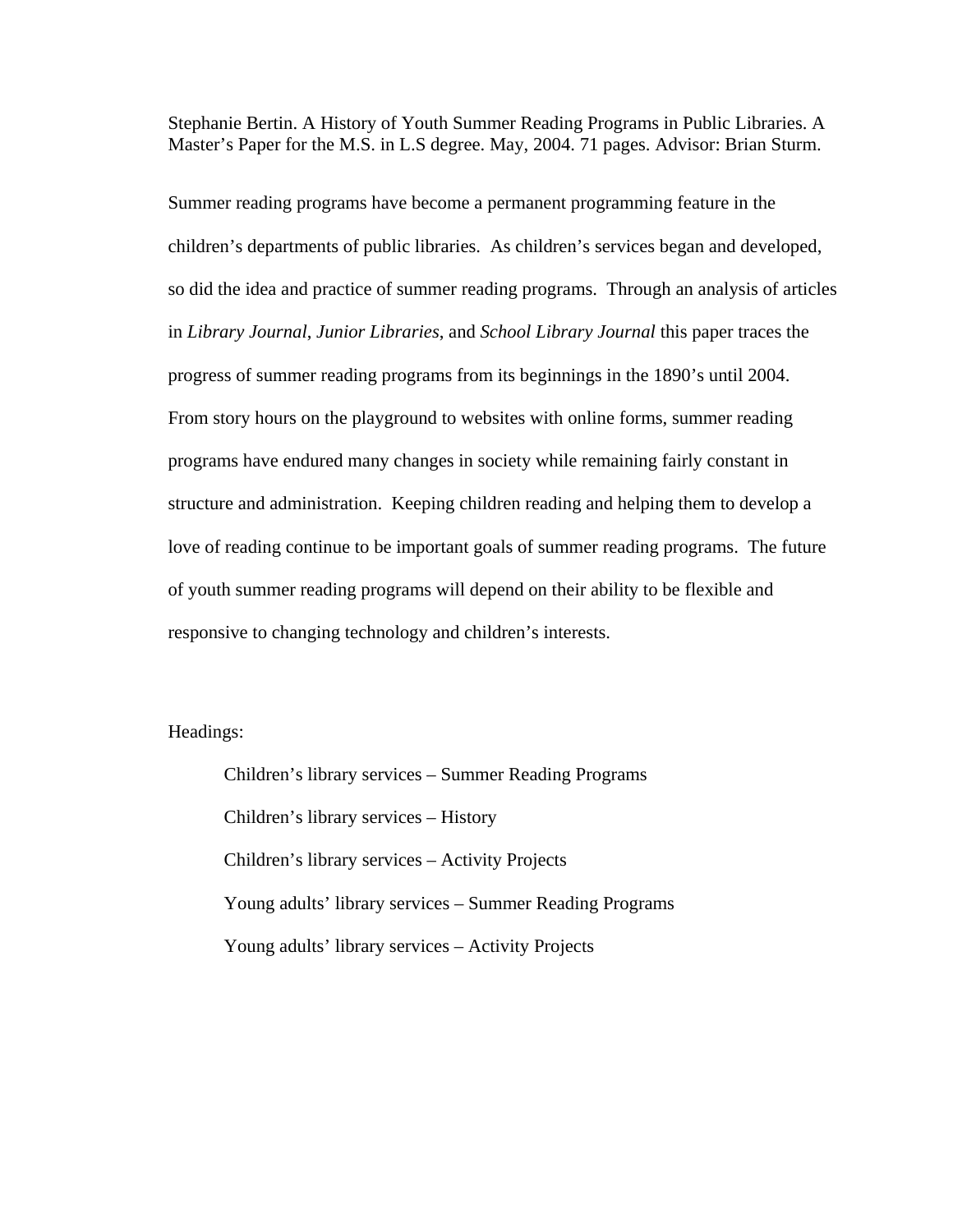# A HISTORY OF YOUTH SUMMER READING PROGRAMS IN PUBLIC LIBRARIES

by Stephanie Bertin

A Master's paper submitted to the faculty of the School of Information and Library Science of the University of North Carolina at Chapel Hill in partial fulfillment of the requirements for the degree of Master of Science in Library Science.

Chapel Hill, North Carolina

May 2004

Approved by

Brian Sturm

\_\_\_\_\_\_\_\_\_\_\_\_\_\_\_\_\_\_\_\_\_\_\_\_\_\_\_\_\_\_\_\_\_\_\_\_\_\_\_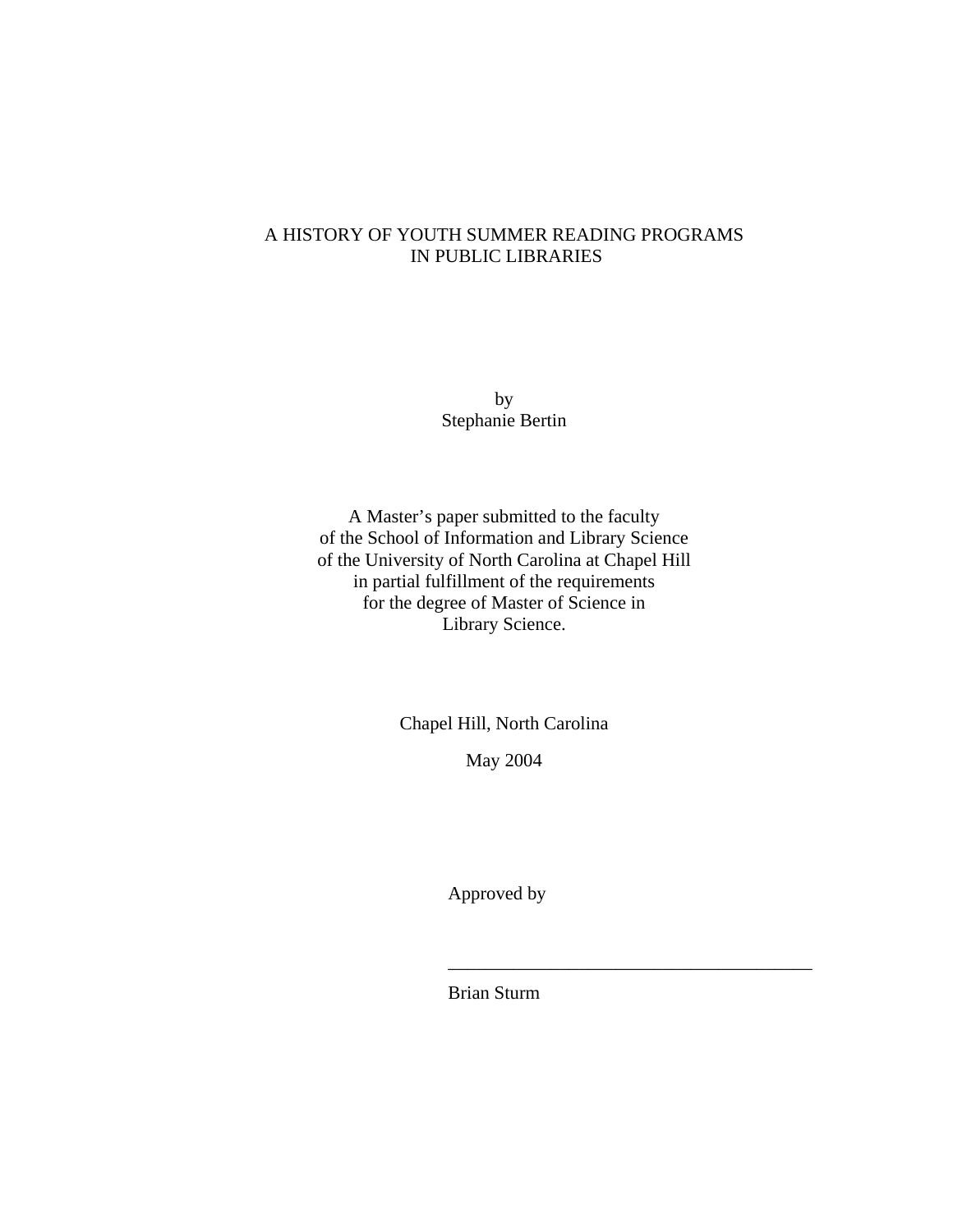For my family, for all of their support and love

But most especially for my parents, I couldn't have done it without you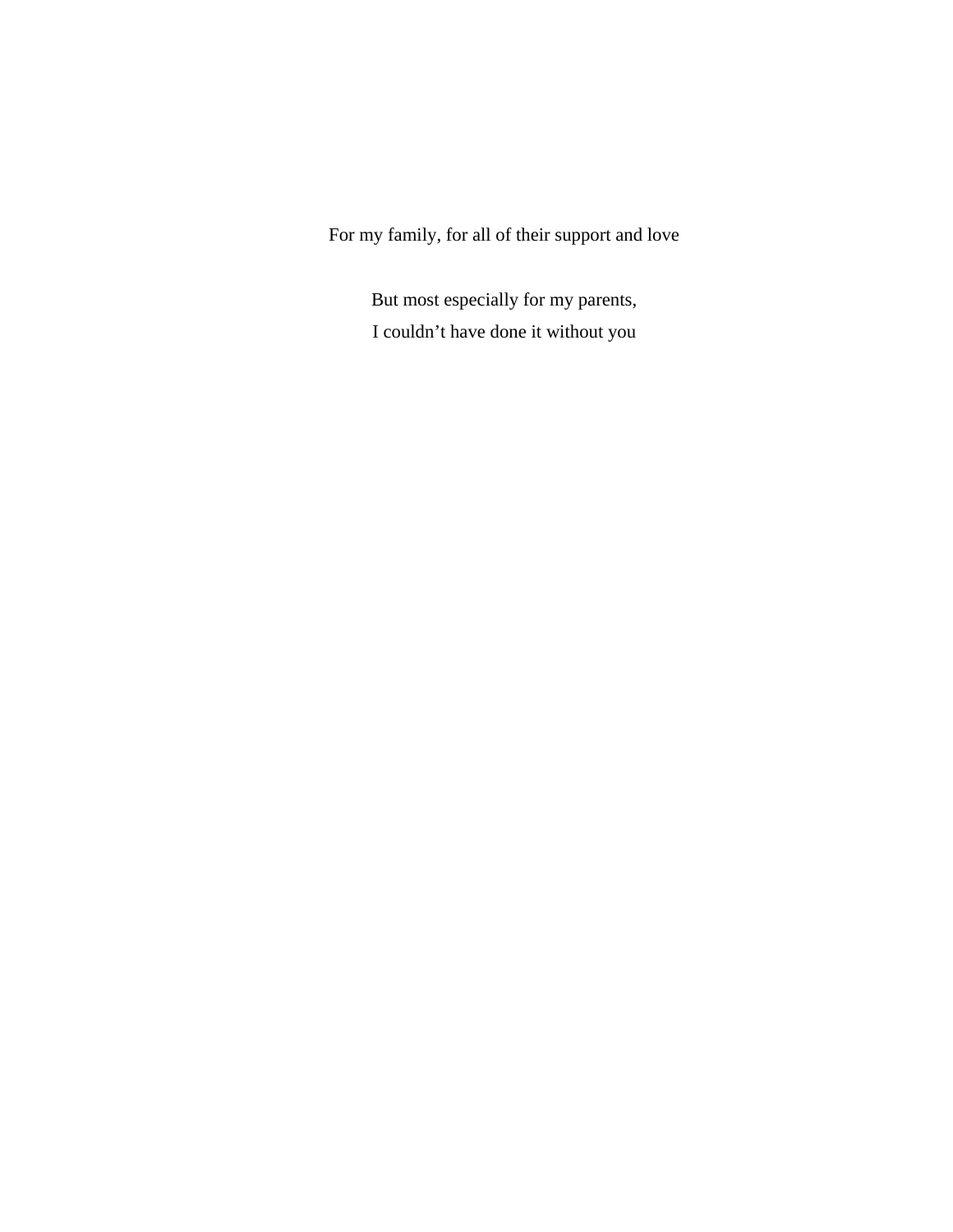# **TABLE OF CONTENTS**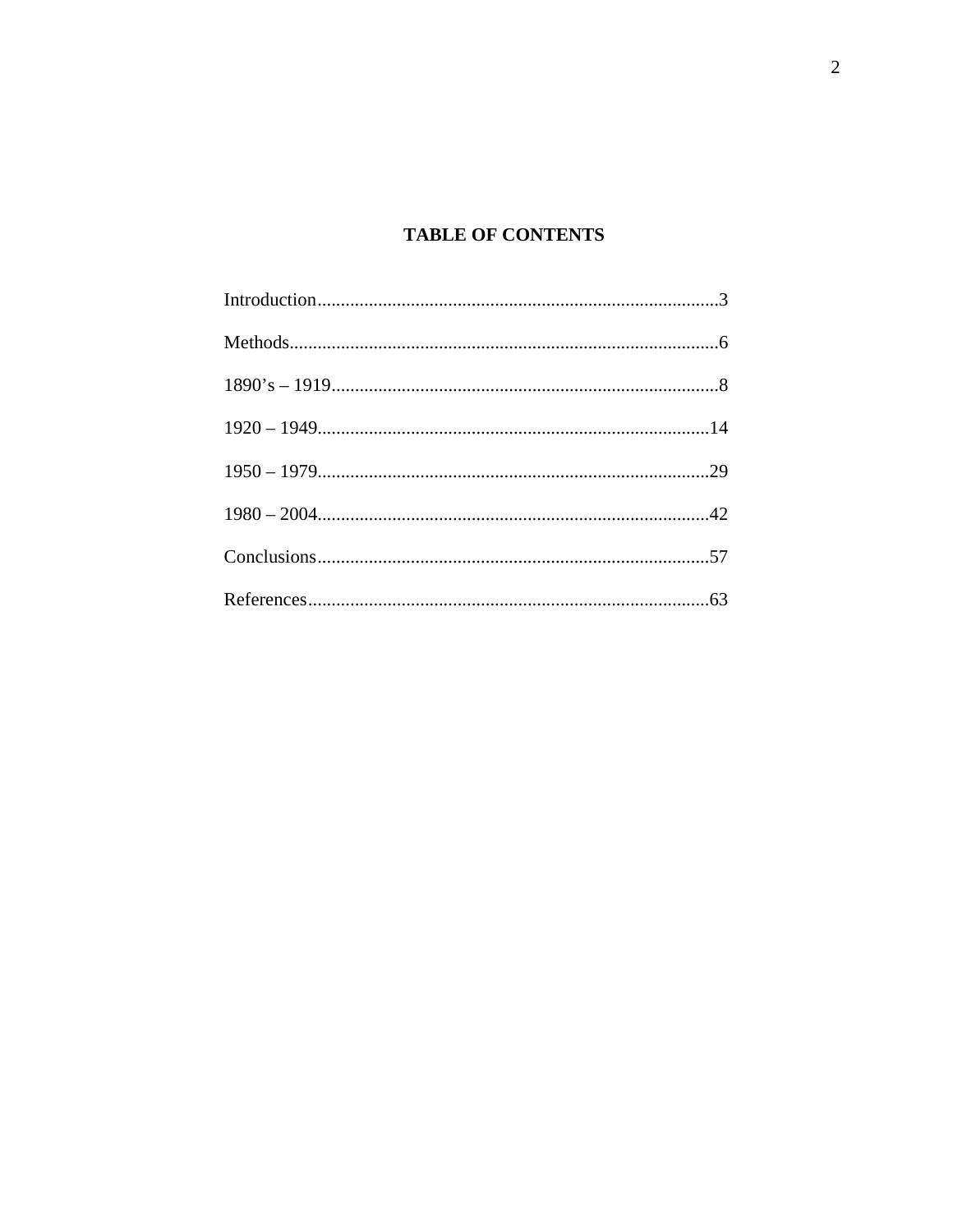### **INTRODUCTION**

 One of the major, and most visible, functions of youth librarians in public libraries is providing programming. Varying types of programs are offered throughout the year, with differing goals and target audiences. Programs are seen as essential to the work of a children's librarian. They "are not frills; on the contrary, they constitute a basic ingredient in a carefully thought-out plan of service" (Broderick, 1977, p. 97). Providing activities to promote books, reading, learning, and library materials is one of the most recognized and important roles of children's librarians in public libraries (Locke, 1988). Other goals for programming include bringing into the library children and parents who were non-users, stimulating the imagination, and enriching the experiences of children.

One type of program that is offered almost universally is summer reading; in fact, a study by the U.S. Department of Education found that 95 percent of all public libraries offered some form of summer programs (Fiore, 1998). Summer programs are known under a variety of names: summer reading program, vacation reading program, summer or vacation reading club, and summer library program are a few of the common names. No matter what the name, the summer reading program for youth in public libraries has become standard practice. Usually these programs are designed for the elementary school age child to encourage independent reading during summer vacation. Some programs include pre-school age children up to high school students. The programs vary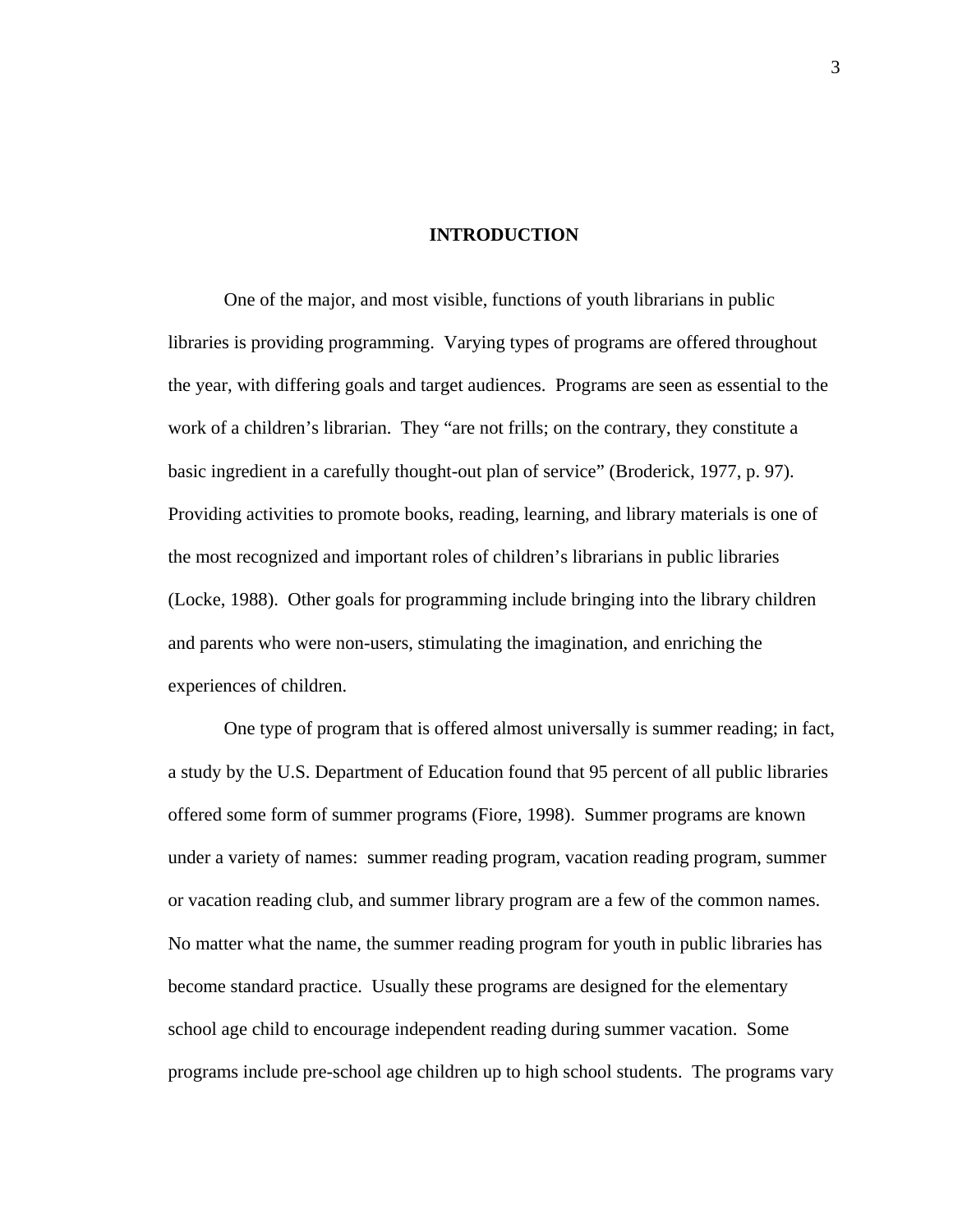based on the age groups included, types of activities, duration, subject or theme of the program, and goals.

Although summer reading programs are so widely practiced, empirical studies and critical evaluation of summer reading programs has been limited in library literature. Most of the articles and books found on summer reading programs are descriptive or anecdotal. Another area of publishing are how-to manuals with everything from one-off activities to entire summer long programs with themes, materials, and activities. Studies on the value of reading during the summer have been done in the education field (Fiore, 2003). Some studies have been done on "summer loss," or students losing skills over the summer that were acquired during the previous school year, and the positive impact that summer reading can have on skill retention and even growth. McGill-Franzen and Allington (2003) summed up the results of their study by stating, "regardless of other activities, the best predictor of summer loss or summer gain is whether or not a child reads during the summer."

In her book *Running Summer Library Reading Programs*, Carole Fiore (2003) summarizes some of the research relating to summer library programs for children. In the studies that she cited, a positive relationship exists between children who participated in summer reading programs and gains in reading ability. In these studies children increased in vocabulary and comprehension. They showed more improvement than children who did not participate in the summer reading program. One study found that among a variety of reading plans followed during the summer, children in the library program "made greater progress than those who took part in any of the other reading programs used" (Goldhor and McCrossan, quoted in Fiore, 2003, p. 1).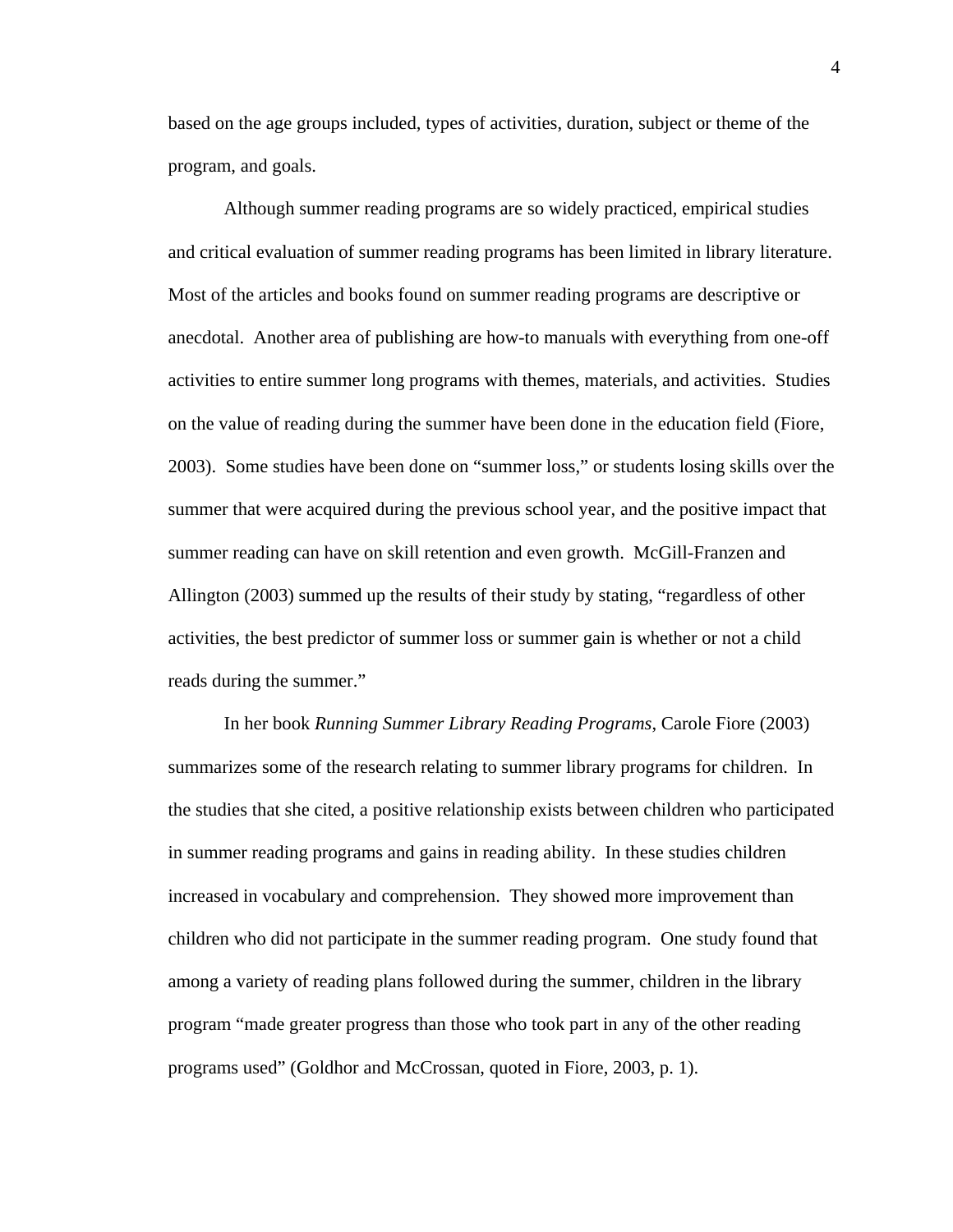Very little has been done to compare among libraries what differentiates a successful summer reading program from a less successful program. In 1988, Jill Locke examined summer reading programs' effectiveness for her doctoral dissertation. Effective programs were defined as reaching a higher percentage of the child population. Using a survey mailed to 500 public libraries, Lock determined that only a third of the respondent libraries had effective programs. She found that variables relating to successful (i.e. effective) programs were restrictions in design, goals and objectives, marketing strategies, methods of evaluation, and professional staff. The restrictions that affected the success of the program were required activity attendance, age, how books were reported, and specified reading lists.

Beyond brief descriptions of the roots and early years of summer reading programs, there appears to be nothing in library literature that looks at the history and evolution of the summer reading program. Through an analysis of literature in professional library journals, this paper will track summer reading programs from their beginnings at the end of the nineteenth century to the present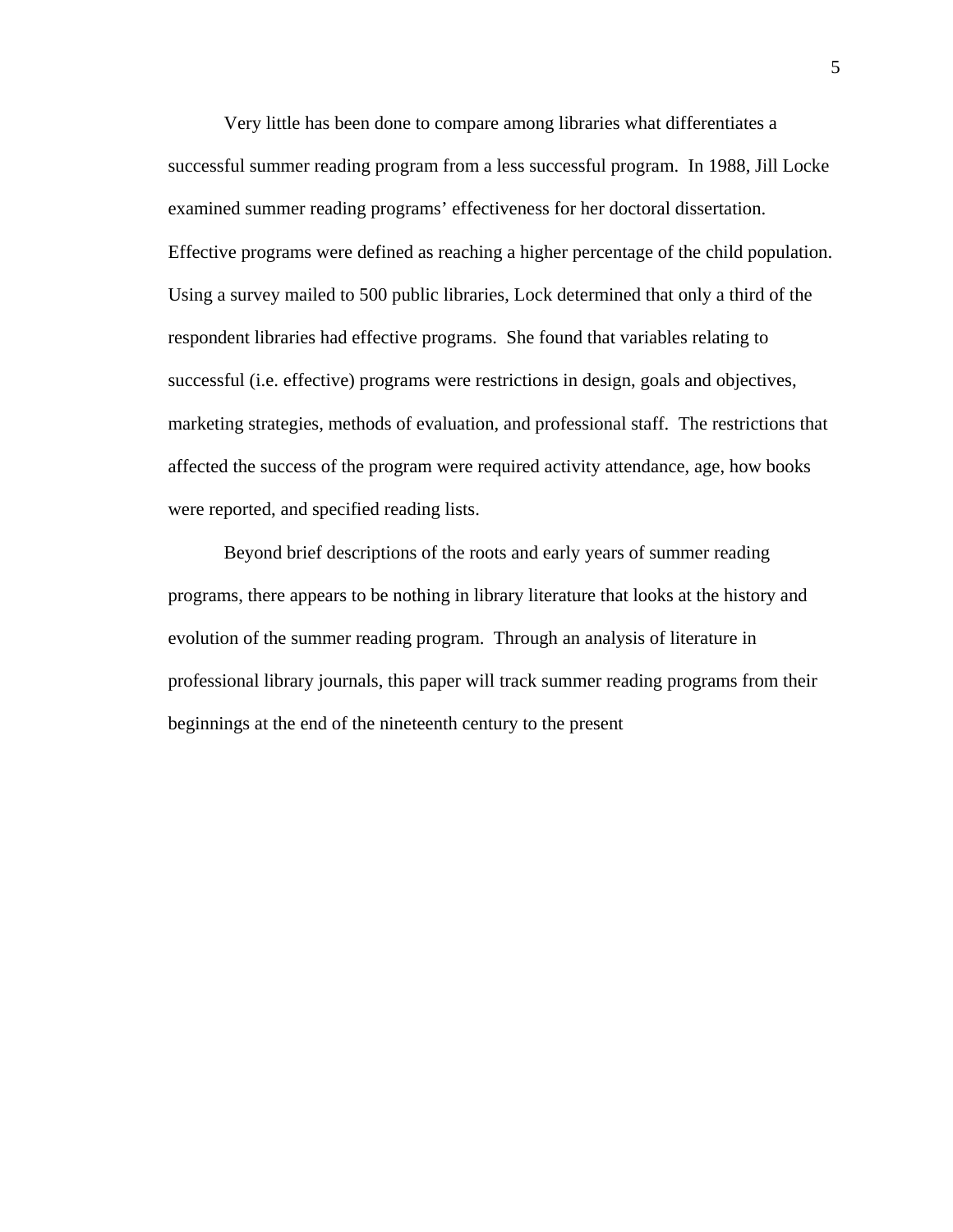#### **METHODS**

This paper traces the history of summer reading programs in public libraries, looking at trends and changes in the format and goals in summer reading programs by using content analysis of articles in *Library Journal, Junior Libraries,* and *School Library Journal*. *Junior Libraries*, a section of *LJ* focused on youth services, was published from 1954-1960 within *LJ* and was indexed with *LJ*. In 1961 *Junior Libraries*  became *School Library Journal*. *SLJ* was for children's librarians, school librarians and teachers. Until 1975 *SLJ* was published within *LJ*, allowing them to be searched simultaneously. These journals were searched using the annual index published with the journals. Index terms that were used to find pertinent articles were: Children, library service to; Children, library work with; Children's libraries; library league; vacation reading; reading clubs; and summer reading. Slight variations of these terms were used as the indexed terms changed from year to year. In 1974, *Library Journal* (and *SLJ*) ceased publishing an annual index of articles. The table of contents was used to scan for articles on summer reading programs until 1980. From 1980 on, the databases *Expanded Academic ASAP* and *Academic Search Elite* were used. They were searched using keyword and subject searches of "summer reading" and limited to *LJ* and *SLJ*.

*Library Journal* was used because it is a major national journal that has been in publication for the entire history of summer reading programs. It will give a broad picture of what was happening in library programming, which may not be observed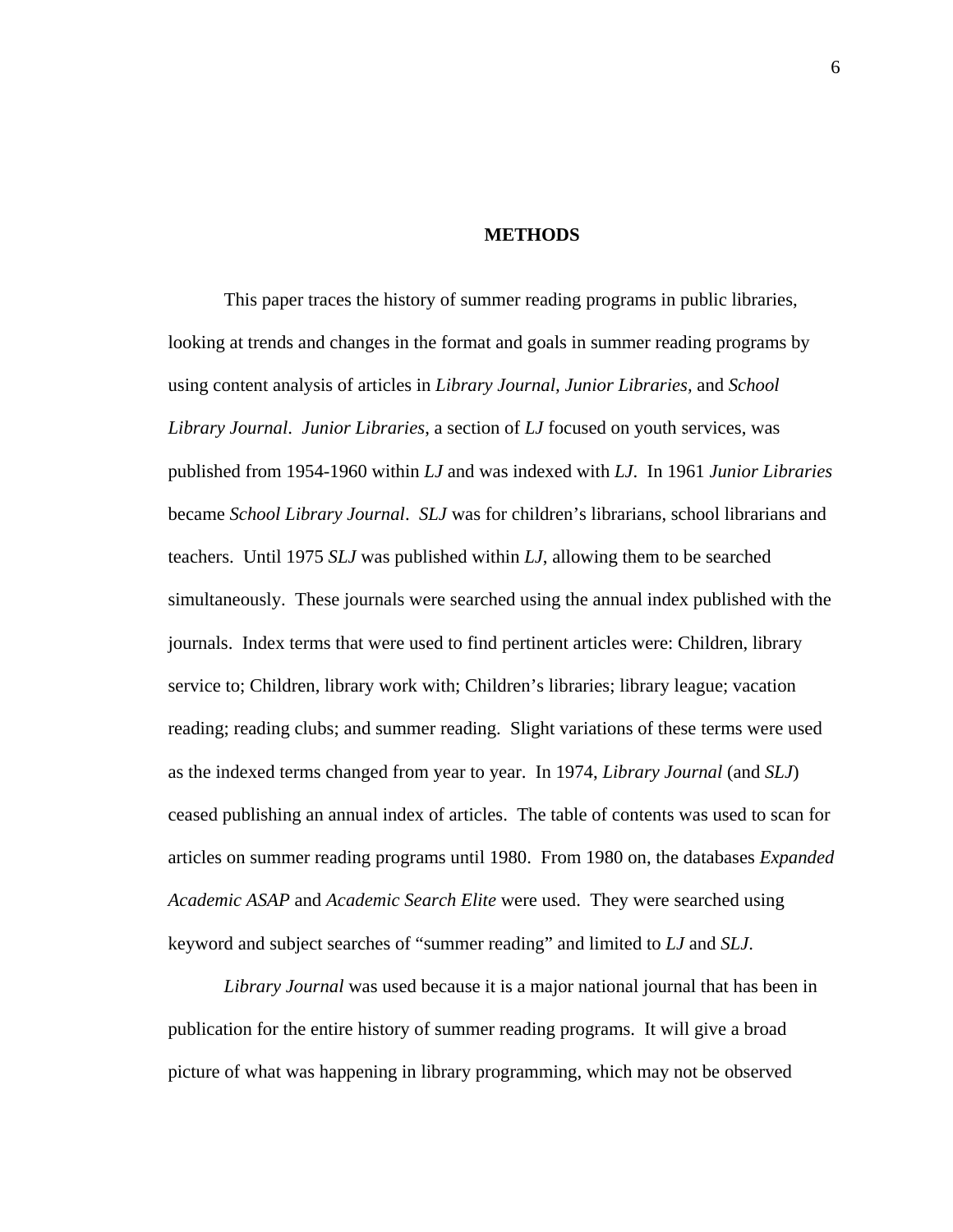through a smaller publication. As *School Library Journal* developed, it attracted more and more of the articles that were related to children's services. Because it was an outgrowth of *LJ*, for the purposes of this paper both journals were used for analysis. It is important to note that the earliest summer reading activities may not have been submitted to *Library Journal,* but could possibly be found in local or state newsletters or annual reports.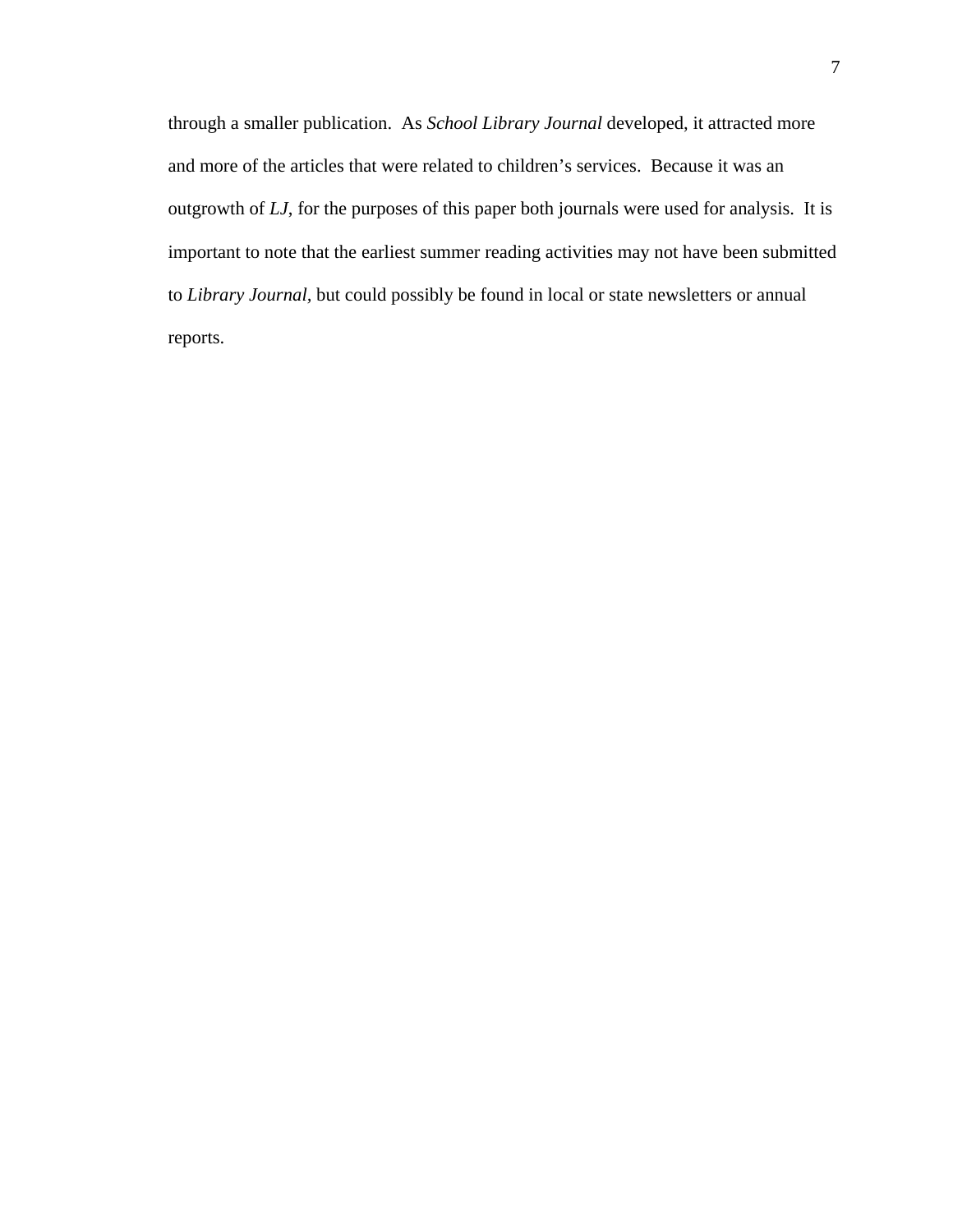# **1890's – 1919 Early Reading Programs and Clubs**

 Library service for children in public libraries began to take hold in the late nineteenth century. As access and services increased, activities and programs appeared. The first of these begin to be described in *Library Journal* in the late 1890's and early 1900's. Three programs were developed that were widely imitated and are now recognized as the beginnings of summer reading programs. These were the Cleveland Library League, the Carnegie Library of Pittsburgh's summer playground libraries, and the work of Caroline Hewins in Hartford, Connecticut.

The creator of the Cleveland program was Linda Eastman. In 1895, she created a list of "best books in the library suitable for children" and distributed it through the schools in June. She reported an increased number of children visiting the library (Eastman, 1896). At the ALA Philadelphia Conference in 1897, Eastman reported on her further work with children and the creation of the Cleveland Children's Library League ("Cleveland Children's", 1897). The library had just added over 1,000 new juvenile books and created the league at the beginning of the spring vacation "to impress the need of good care of the books on the children" (p.151). The purposes of the league were to teach and increase care of books, bring new users to the library, and direct children to good books. Publicity of the library and its resources was a major goal behind the campaign.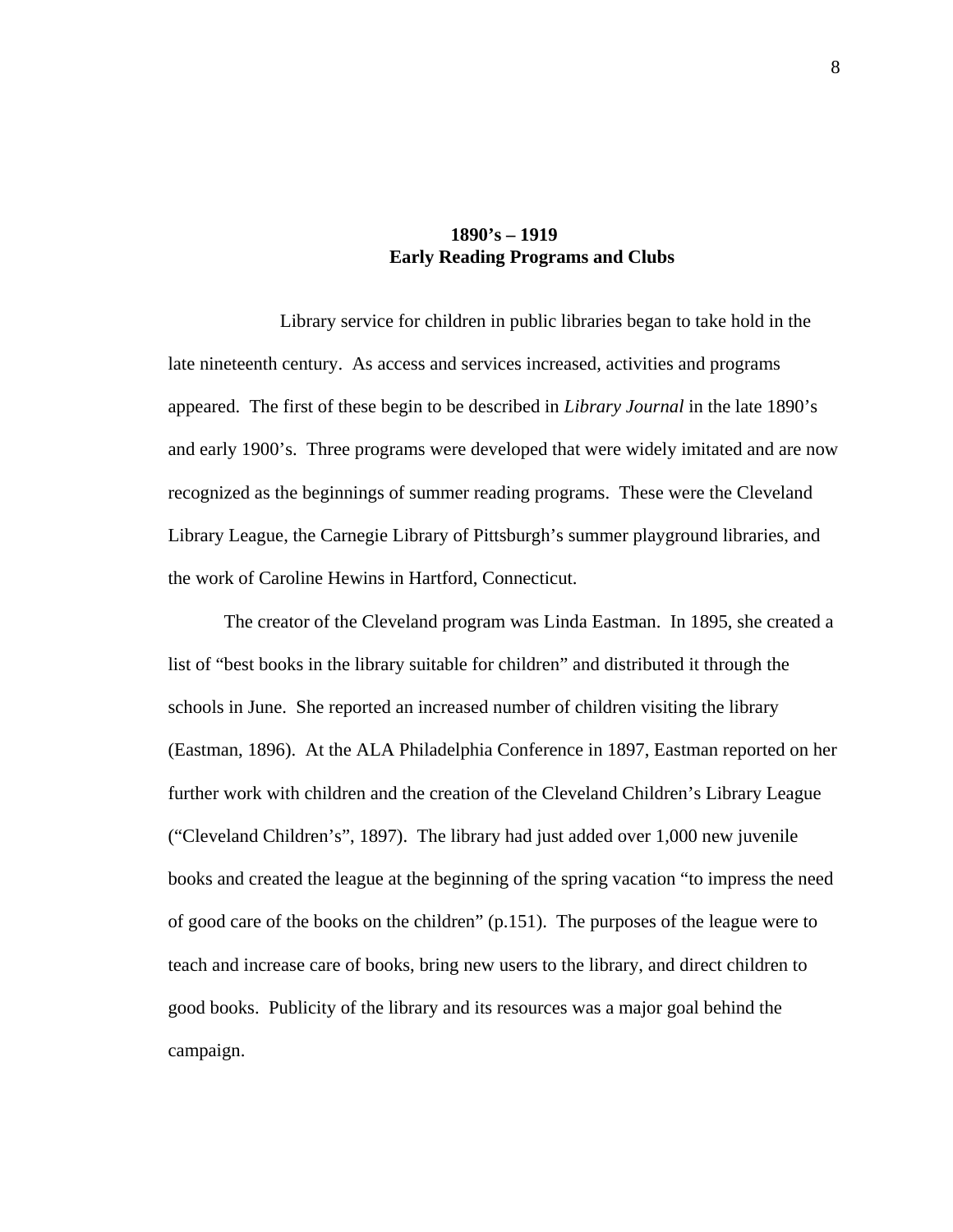Eastman reported an increased, and she believed "better," use of the library by league members (1897). The league quickly grew to over 12,000 members. As the league continued to develop, Eastman created reading clubs of members, which were under the direction of older youth or adults. Although reading had originally been secondary to the primary goal of book care, Eastman recognized that "it would be a fatal thing in this league work to merely stop at the taking care of books; that is just the beginning" ("Cleveland Children's", 1897, p.151). Bookmarks were distributed that promoted book care (the Maxson bookmark), and later bookmarks were made with booklists to encourage reading (Locke, 1988). The Cleveland Library League was not limited to the summer, but continued throughout the year. But the library promoted the league as especially good during the summer vacation for bringing children off the streets and encouraging them to read during a period when they may have little intellectual stimulation ("Library in Vacation Days", 1898, p.279). Children were urged to make a list of their six favorite books to share with other children ("Cleveland Children's", 1897). This method of record keeping is the beginning of what became reading logs.

The library league idea quickly caught on. Within a year, six other libraries had library leagues, and a number of others were considering starting leagues. In Dayton, Ohio the format was implemented for the summer vacation only. The goals for these leagues continued to be advertising for the library, cleaner books and improving reading ("Libraries with Leagues", 1898). But the impact on children's reading and book selection was negligible in most libraries, and was not even a goal in some instances.

In Pittsburgh, the library began visiting five summer playgrounds for six weeks during the summer. The number of playgrounds expanded in later years as the program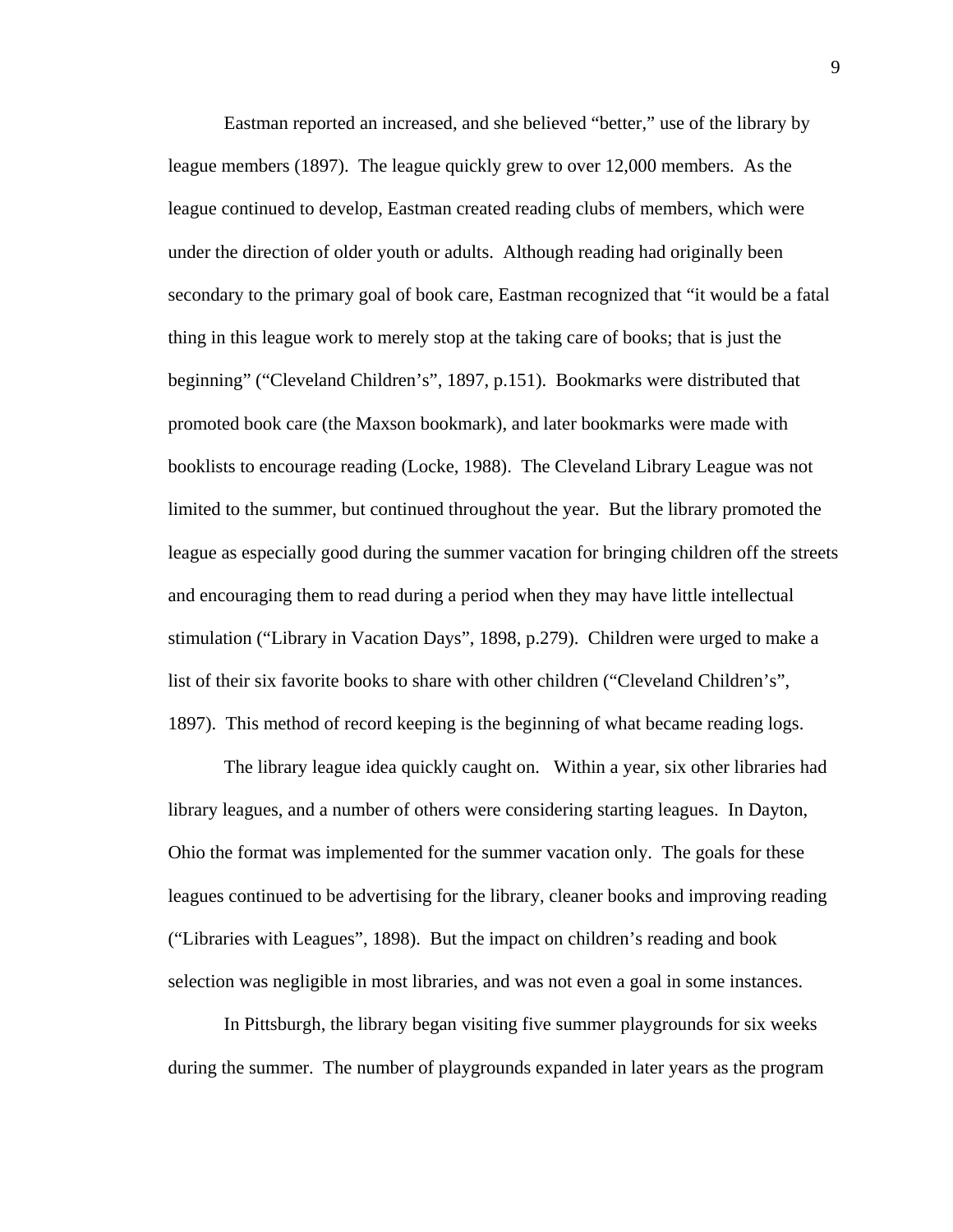was proven successful and popular (Woodward, 1901). Stories were told and read and books were distributed. When the playgrounds closed, a demand for library cards was created and many of the children became frequent library users (Olcott, 1900). The implied goals of the program were to introduce the library to non-users, teach library regulations, and develop "more judicious and intelligent book selection" (Woodward, 1901). Collections for the playgrounds were developed for Pittsburgh as well as in Boston and Seattle ("Pittsburgh", 1910; Locke, 1988).

Caroline Hewins created the third major program that influenced future summer reading programs. Her program concentrated on reading guidance. She chose a theme for the program and readings. She changed the summer lending patterns so that children could check out more books. The program included weekly talks about a different subject each week all related to the theme. She also did booktalks, told stories, and read aloud. A puzzle club was created with children working on puzzles in the magazine *St. Nicholas*. Hewins advocated clubs for children who were the same age, lived in the same neighborhood, and had similar interests (Hewins, 1913; 1914; Lock, 1988). Many of Caroline Hewins' ideas continued to be applied in later clubs.

In 1900, an article about children's library clubs in Wisconsin described clubs that had adapted the library league idea. The league was broken into chapters, with each chapter having a reading list. Children received a certificate when they had read all the books on their chapter's list ("Ideas in children's work", 1900). This appears to be the first instance of a reward or recognition connected with fulfilling the requirements of a reading club. Certificates became a major feature of summer reading clubs from here on. Reading ladders, lists, and folders, also played major roles in this reading program. The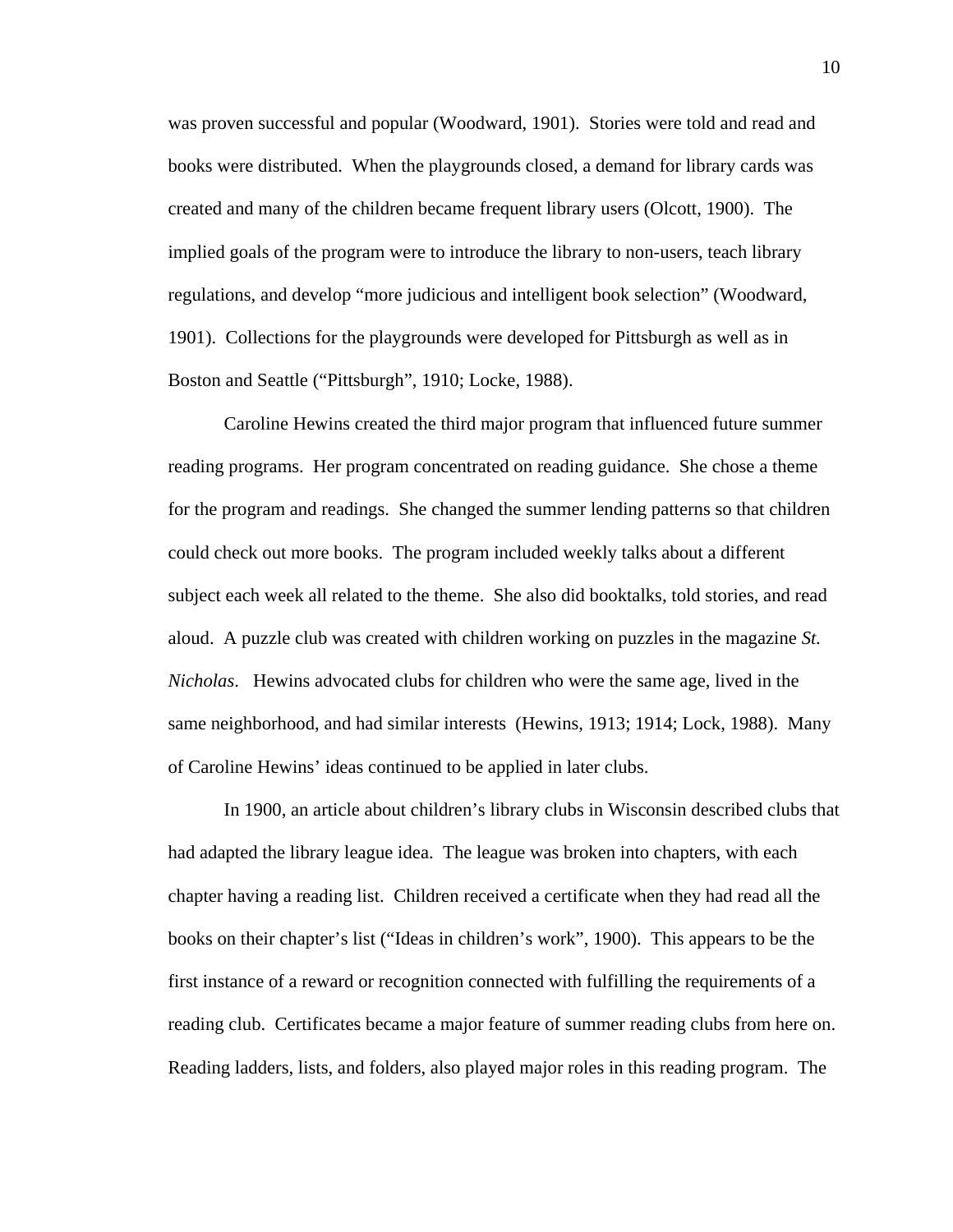major goals of this program were reading guidance, taking care of books, and orderly behavior in the library.

The Madison, N.J. Public Library reported its Vacation Reading Club in 1903. Aspects of Hewins' work and the clubs in Wisconsin could be seen in the format that Madison PL had developed. The club lasted six weeks. Children met once a week and were told stories. The first year the children were asked to read 5 books from a list of 100 created by the librarian. The second year, subject lists were created. Children were to fill in a reading ladder of six books, with the simplest book at the bottom. "I have read" was across the top of the page and the child was to mark his or her favorite book and sign the bottom when it was completed (Miller, 1903).

The 1910's saw more developments in summer reading programs. In 1910, the San Antonio Carnegie Library had published lists, sorting books by difficulty, for summer reading ("San Antonio", 1910). The public library in Spokane sent out postcards at the end of the school year to all children who had library cards, inviting them to come to the library and announcing new books and vacation borrowing privileges. Over 45% of the children responded ("A summer reading scheme", 1913). Unlike many others of the early summer programs, the Spokane library program did not include outreach to nonusers of the library. A summer club in Long Island used Hewins' program of weekly talks on different subjects for their summer reading club (Roper, 1914).

The goal of reading guidance began to become more of a focus as the idea of vacation reading programs spread. The first stated goal of the library league in Lowell, MA was to "promote and foster the love of good reading among children" ("Lowell PL", 1916, p. 303). Other goals were to encourage the purchase of best books for children and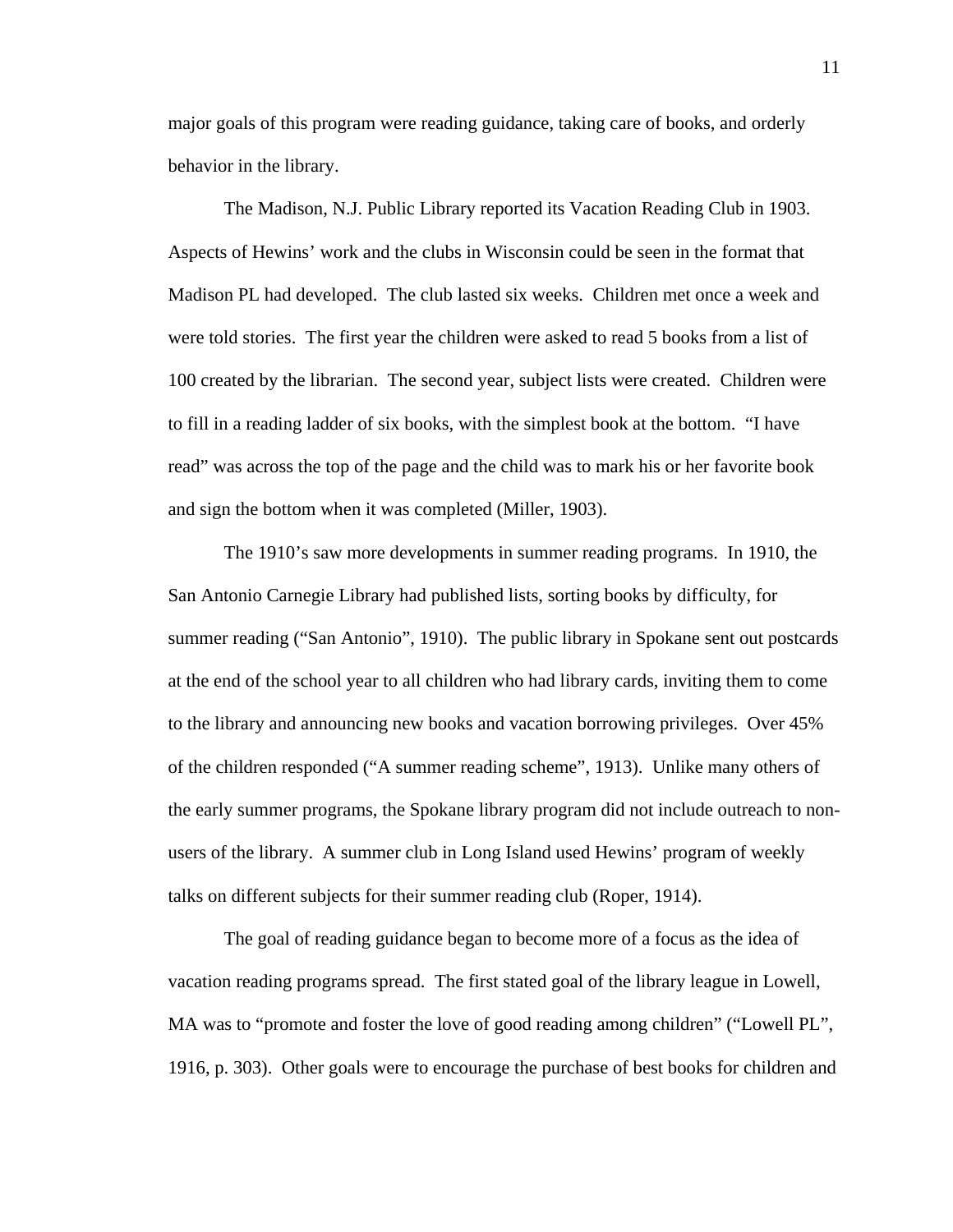for league members to interest others in good books. The original purposes of the league were also apparent as children pledged to care for the books, be quiet and orderly, and recruit more members.

The format of outreach to neighborhood playgrounds also spread. In Binghamton, NY, the library visited several playgrounds. Stories were told and books shared. Interestingly, at some playgrounds the books could only be used while the library was visiting, but others allowed circulation of the books (Chamberlayne, 1917).

## **Summary**

Clubs and programs were initially for older children, approximately 10-18. This was influenced by age restrictions on borrowing. In 1913, Hewins' vacation reading club was for  $6<sup>th</sup>$  to  $9<sup>th</sup>$  graders. Although limits on participation aren't usually mentioned in these early descriptions, it is implied that they were for independent readers, upper grade school and on.

The format of vacation reading programs quickly developed the characteristics that can still be seen today. Reading records or logs, suggested (or in early clubs, required) reading lists, and rewards appeared within the first few years of summer reading clubs.

These reading clubs were developing as the new children's departments developed and were finding their place in the public library. By about 1900, children's rooms and services were being recognized as a "legitimate department of the public library"; the need for children's services didn't have to be convincingly argued, it was acknowledged to be a "good and permanent" fixture in the library ("Editorial", 1900). In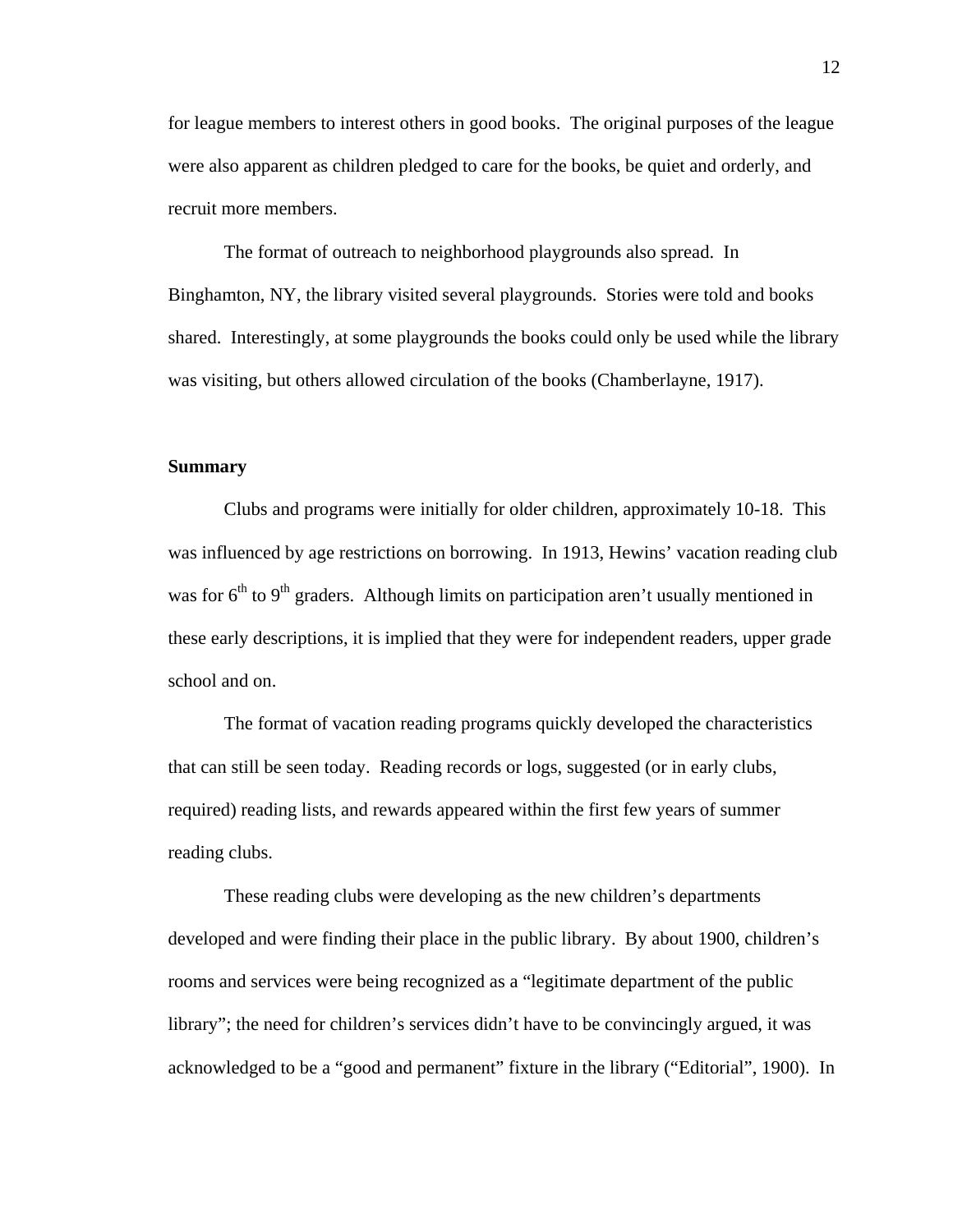1900, at the Montreal Conference of the ALA, a section for Children's Librarians was formed, the forerunner of ALSC and YALSA (Long, 1969). The first leagues and clubs had as some of their primary goals, the instruction in the proper use and care of books and publicity, simply raising awareness in children and their caregivers of the children's department of the library and the juvenile book collection. As the children's library movement gained momentum and strength, the goals began to move beyond increasing public awareness.

Reading guidance became a more prominent goal in the summer reading programs. Olcott warned against what she saw as a "great weakness" in children's services: using programs and methods with "little or no direct bearing on books and reading" (1914, p. 12). She believed that the children's library should strictly limit itself to the "exercise of its literary function" and all that was done by librarians should "lead to wider interest in books... [and] increase good reading" (Olcott, 1914, p. 12). A major concern at the end of the  $19<sup>th</sup>$  and into the  $20<sup>th</sup>$  century of librarians, especially those working with children, was the quality of books being read. While the 1800's had seen a great increase in books for children (many of them good, like Twain and Alcott), large numbers of these books were not "good" literature. Books and dime novels like Horatio Alger, Oliver Optic, Deadwood Dick, and Stratemeyer were very popular. They were widely available and cheap (Long, 1969). Librarians were concerned with promoting quality books. This was expressed in the early summer reading programs by requiring children to read from specific lists of books, composed of classics and the best of juvenile literature.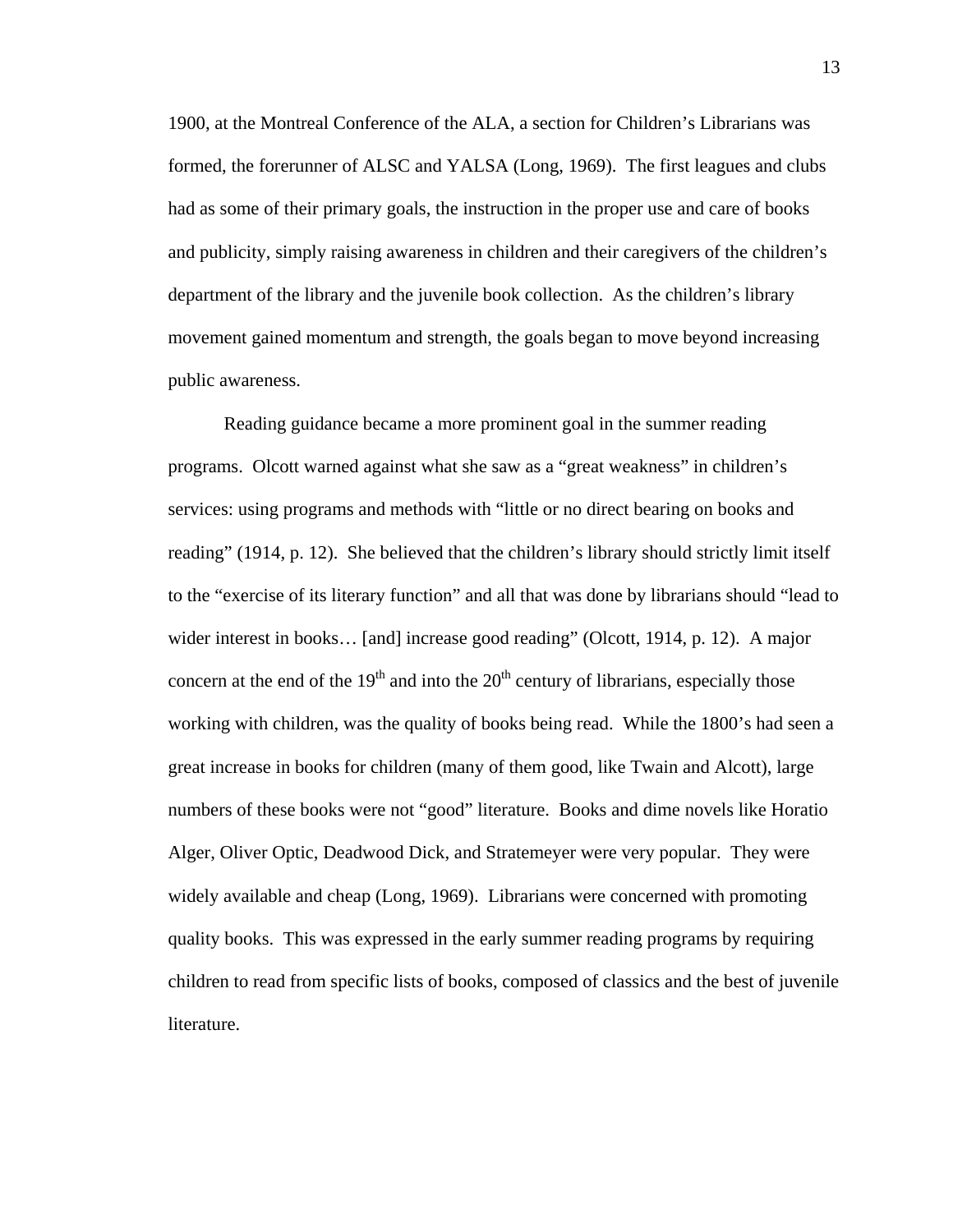#### **1920 – 1949**

 The 1920's saw further refinement of the summer reading program ideas. As the programs were more widely implemented, discussion on the benefits of conducting them appeared in the professional literature. The motivations for providing summer reading programs grew from idealistic attempts at guiding young readers and practical publicity, to include keeping children off the streets and increasing circulation.

 Providence Public Library described their summer reading program from 1920 as a "publicity scheme" (Root, 1920). Distributed to children was a "Summer Quiz" with an invitation to visit the library. The quiz was comprised of questions whose answers could be found in the books at the library. The children who answered all the questions correctly had their names posted on an honor roll.

 Public recognition for reading achievement also played a major role in the 1921 vacation reading club in Pasadena. In the fall a certificate was presented in a school assembly to children who had successfully completed the program. The goal of the club was to encourage better reading. From a list of books chosen by librarians, children had to read 10 books and give an oral report about each book to a librarian (Drake, 1922). This is the first instance found of librarians listening to oral reports. This is a format that is still used in some public libraries and would later be a complaint about summer reading clubs from a number of librarians.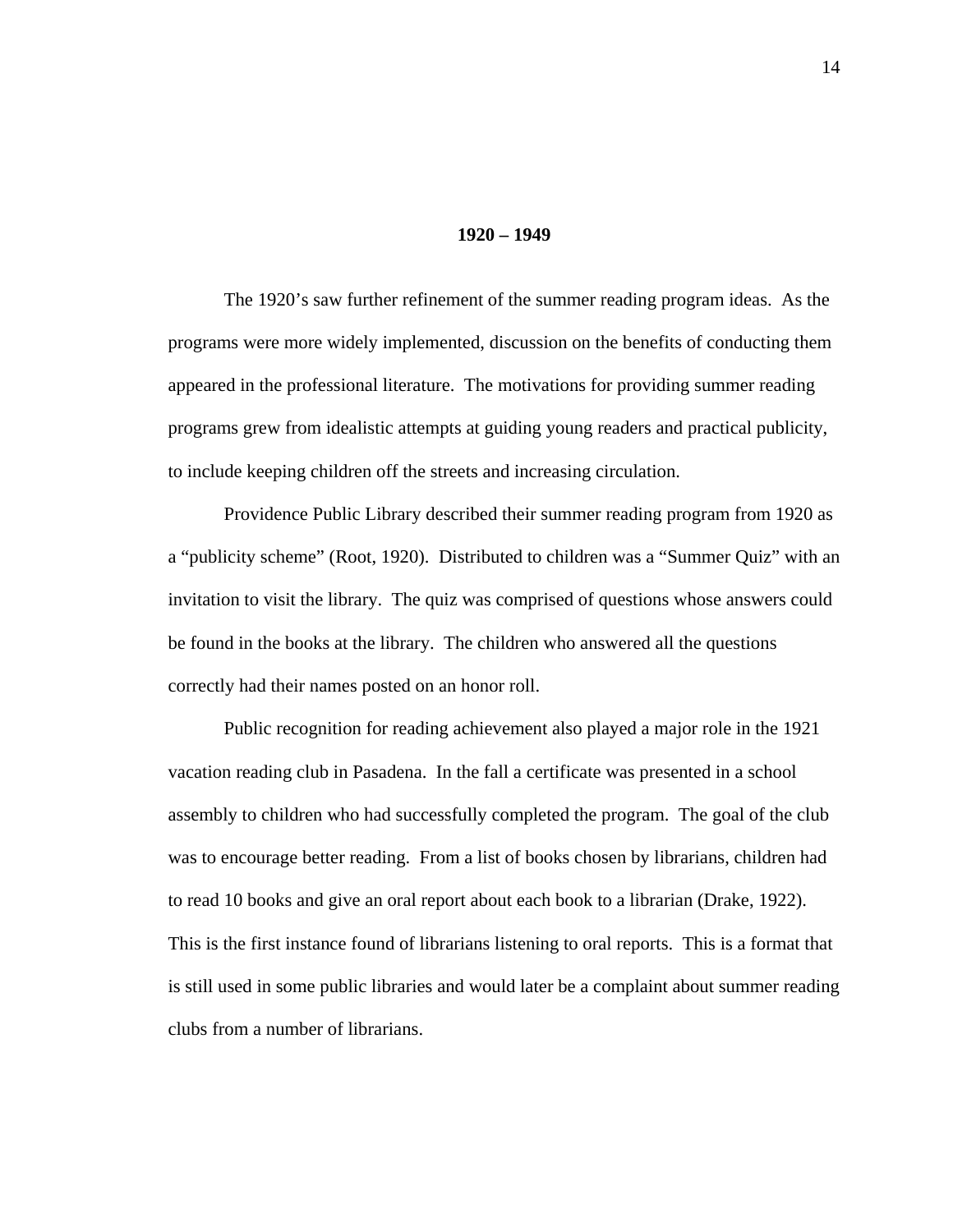An article in July 1923 was critical of the "sudden vogue of children's 'reading clubs'" (Chicago PL, p. 618). It questioned the reasons behind the summer reading clubs, asking if they were "anything more than half-concealed, perhaps only half-realized, schemes to keep our circulation statistics up over the summer months" (p. 618). In the opinion of the article author, the reading clubs were using reading logs, diplomas, graduations to stimulate or manipulating children to read. It implied that the opportunity to share the love of reading was being sacrificed as children filled up notebooks of titles read, not for fun, but to get a reward. This was the first negative response encountered to summer reading programs. It raises the issue of incentives used for reading, one that is still debated. It is critical of creating an atmosphere similar to school during the vacation, when children should be on a break, and creating a negative connection with the library and reading by forcing children to read. In the article the first mention is made of a private company, Gaylord, publishing materials, available for purchase, to support summer reading programs in public libraries.

 The Minneapolis Public Library reported on the second year of their "summer honor reading contest" in the fall of 1923 ("Reading for Credit, p. 722). It is interesting to note the use of the word 'contest' in the title of their program. It is also used several times throughout the article. Although it is described as a contest, the article states that the library does "not feel that [their] credit system savors of school or that routine takes the spontaneity from reading" (p. 722). Written reports were required from children after finishing a book. The librarians appreciated the program because they believed it gave them personal contact with the children, allowing them to learn what books a child liked and disliked and giving the librarians the opportunity to give some suggestions. The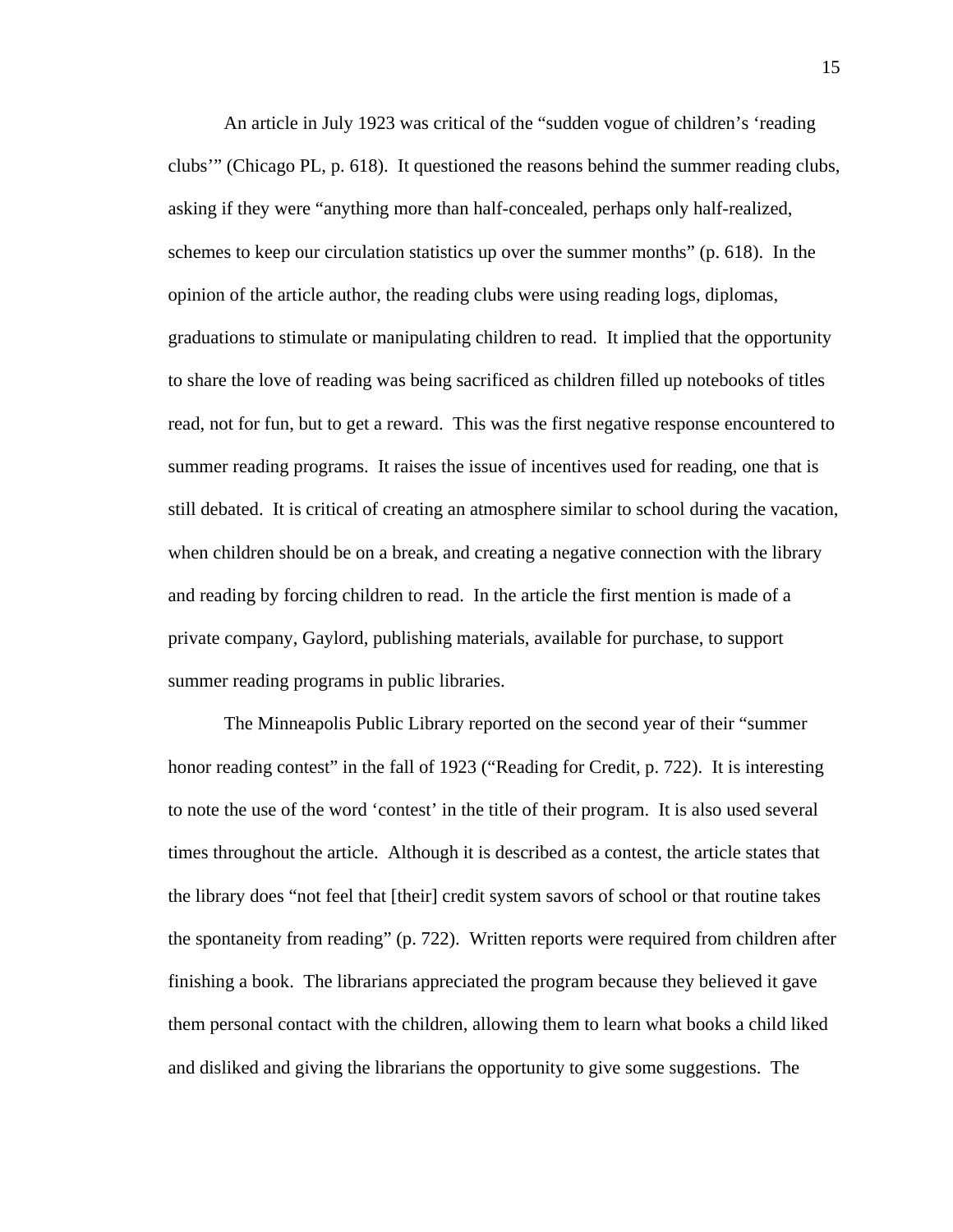participants were described as grades 5 through 8. The age limit is still much higher than is seen in summer reading programs today.

 Other articles in 1923 described programs that were in the same mold as has already been described. One was a playground program that included a series of storytimes and circulating books (Hazeltine, 1923). Another program rewarded participants with a certificate for completing the required reading. Children had to report each book to a librarian. The library saw its circulation increase, which they attributed to the summer reading program ("Ohio – Youngstown", 1923).

 The October 1, 1923 issue of *Library Journal* included two editorials on children's reading clubs: one pro and one con. Barrette's editorial was in support of wellrun vacation reading programs. She responded to the article in July 1923 (mentioned previously) that was critical of summer reading programs. She agreed that the emphasis must be on the value of good reading and encouraging a love of reading. But she believed that a program "handled with …vision" could be a powerful aid to both of these goals (Barrette, 1923, p. 816). It was her belief that a child who has participated in a club and reads and reports on ten "good" books, has a much better chance of developing into a reader of "wider tastes and a deeper love of books than if no incentive were offered to try out the better books" (p. 816). Honor rolls, badges, and certificates were simply devices borrowed from child psychology to foster an interest, and if used well, they could be very helpful in attracting attention. It was only when the programs are abused that they become about circulation and statistics.

 In the negative summer reading editorial, Latimer's position was that reading clubs were artificial stimulation for children to read that compromised the library's ability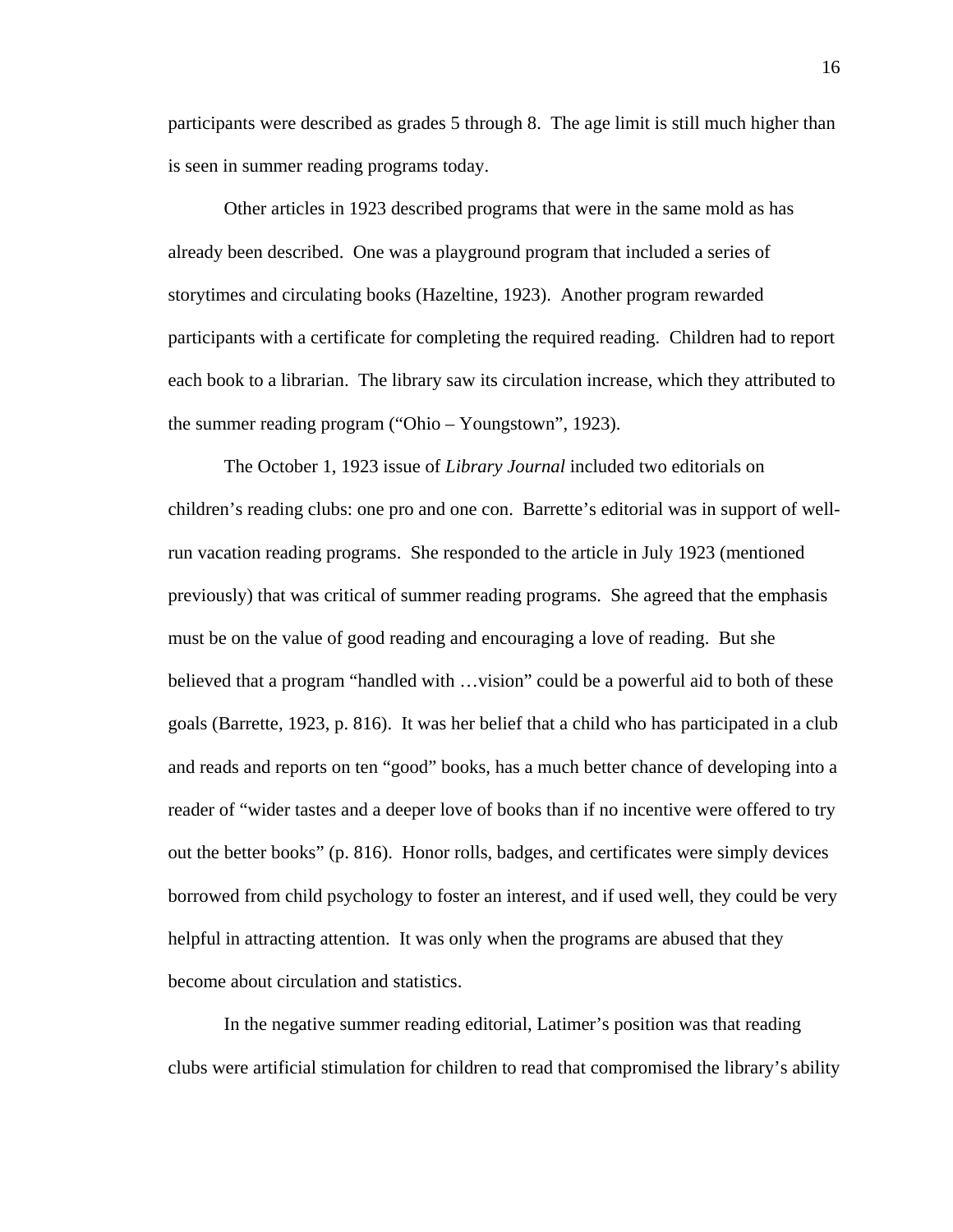to work with the average child to cultivate a "joyful approach …to books" (1923, p. 816). She questioned whether the programs had actually persuaded reluctant readers to love books, "what does it profit them if they read many books and love none?" (p. 816). In her opinion, libraries were mixing up their goals with schools, which would only decrease the power of the library and do the child a disservice. Latimer feared that children would begin to see reading as "a task, or quantity output a noble accomplishment" (p. 816). She countered Barrette's use of psychology to justify incentives with the argument that it is bad psychology to reward a child who is already a reader and that non-readers won't develop a love for reading through rewards.

 Because of these editorials and the most articles to date in a year on summer reading (6) in *Library Journal*, the practice of summer reading seems to have become fairly common in public libraries. It had its opponents, but it also had very strong advocates. Librarians appear to still be working out how it should be implemented, smoothing out the problems in the structure of programs and working on defining goals.

 Other programs in the 1920's continued to be in the same basic format as before, with a few exceptions. A summer reading "course" in Maine required children to read 10 books, which was a fairly standard number among summer reading programs, but children had to pass exams on the books they read ("In the library world –Maine", 1927). In Georgia, the state library ran the vacation reading club. This is the first time that this had been reported ("A children's reading club", 1928). In the future more state libraries would develop summer reading programs, to take the strain off smaller libraries with limited resources and staff. The program in Georgia sent books through the mail to children. The children then had to write a brief report of each book in a notebook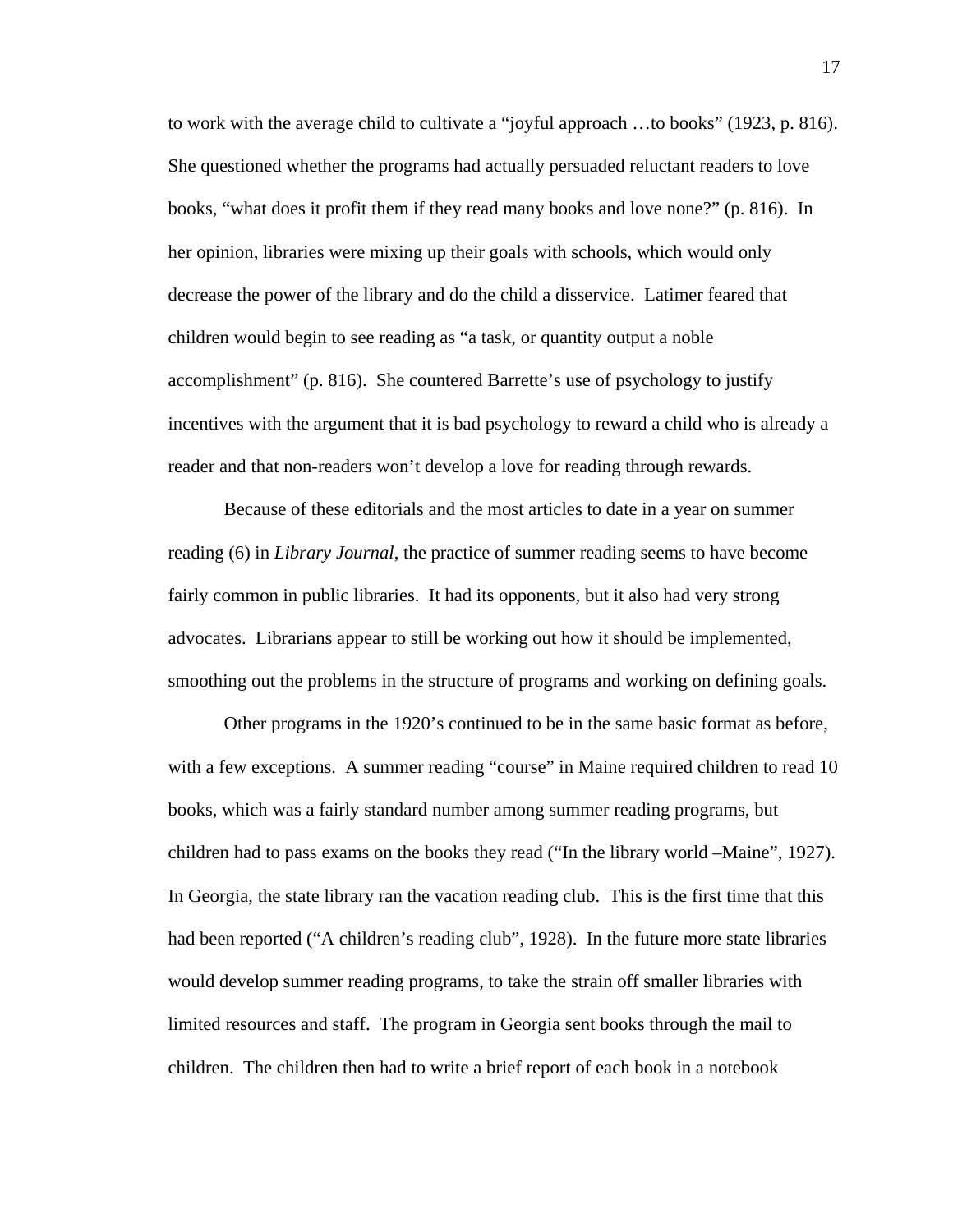provided by the library, which was sent back with the books. If the reports were approved (most were) the child would receive a certificate for reading 10 books. The state library had created lists of 25 books that were level and age appropriate. If children read all 25 books on the list, they received a gold certificate.

 A number of vacation reading programs were described in *Library Journal* in 1929. A few of the characteristics of these programs stood out as unique or as steps in the development of summer reading programs. In San Francisco, one of the main goals of the program was maintaining circulation levels. The other purpose was better reading, and so children still had to select their books from a list created by librarians. The level of incentive increased considerably in the San Francisco program, as the child with the most creative and best notebook of reports received a book, a classic of course. Indianapolis ran a summer program with a treasure hunt theme. A list of 30 books was created and children were given clues about 'treasures' in each book. The children had to find the answer to each clue and keep track of the books and answers. The children who read 10 books and found the correct answers were given a diploma and put on the honor roll. Another program in Indianapolis allowed children to choose their own books. But in order to encourage good reading, the best list of ten books submitted by a child was published in the local newspaper. Librarians found this a good way to circulate books that remained on the shelves when reading was confined to a list. The vacation reading club in Wichita also used the local newspapers as an incentive. Children read a book a week and submitted a written review. The best reviews were published each Sunday in two papers. The emphasis in Wichita continued to be on quality and not quantity ("Vacation reading", 1929).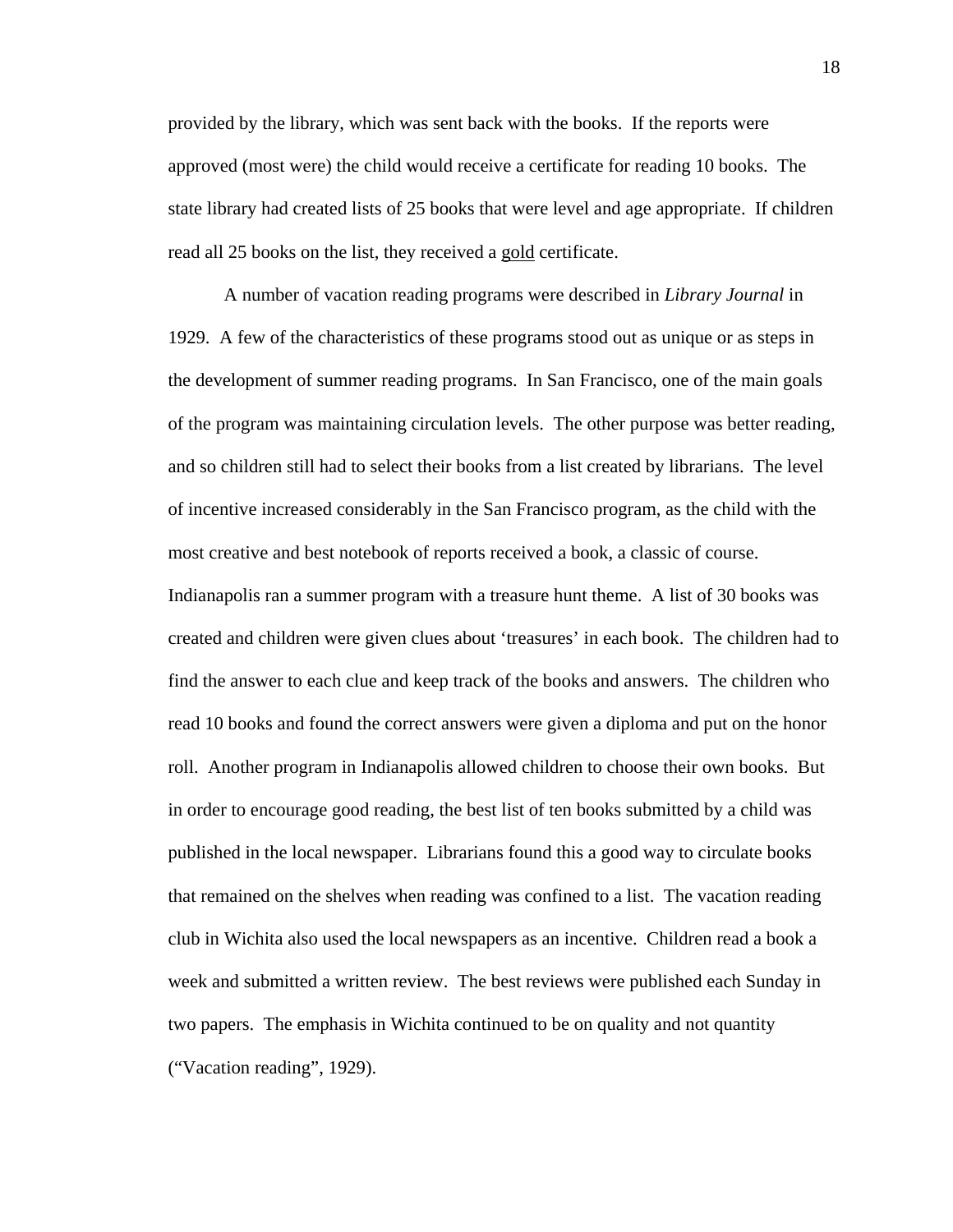Other libraries chose to emphasize quality books as well, without using a prescribed reading list. In Albany (using Gaylord materials), librarians did away with lists and with oral reports. The oral reports were described as "tedious" and were replaced with short written reports. A bulletin board with children's names was posted and for each book read, a star was placed beside their name. Certificates were given for good reading, with gold stars on the certificates for children whose "reading had been most satisfactory" ("Vacation reading", 1929, p. 1032). Children who read ten books were just as likely to receive certificates as those who read many more. The description of one of the programs in Albany gives another glimpse into ages participating in the clubs, explaining that it was for boys and girls in  $5<sup>th</sup>$  through  $8<sup>th</sup>$  grade.

 Using a theme of traveling was a popular trend at this time. Five different programs with a travel theme were described in 1929. One of the clubs gave credit to an article in *Public Libraries* for inspiring their program. Basically, the children used lists of books to travel around the world. The books they read were about the different places they 'visited.' The route taken was marked on some sort of map. Some libraries, like Bridgeport, Conn., developed a number of 'itineraries' with multiple book choices to read for each stop on the trip ("Vacation traveling", 1929). Other libraries allowed children to map their own route ("Vacation reading, 1929). The final reward at the end of one program was a picnic for successful travelers, which appears to be the first instance of a party at the completion of the program ("Vacation reading", 1929). The description of the Bridgeport program also tells us that the program is for grades 4-8.

*Library Journal* had vacation reading as the focus of the April 15, 1930 issue. Several articles were in-depth descriptions of what different libraries had tried. All of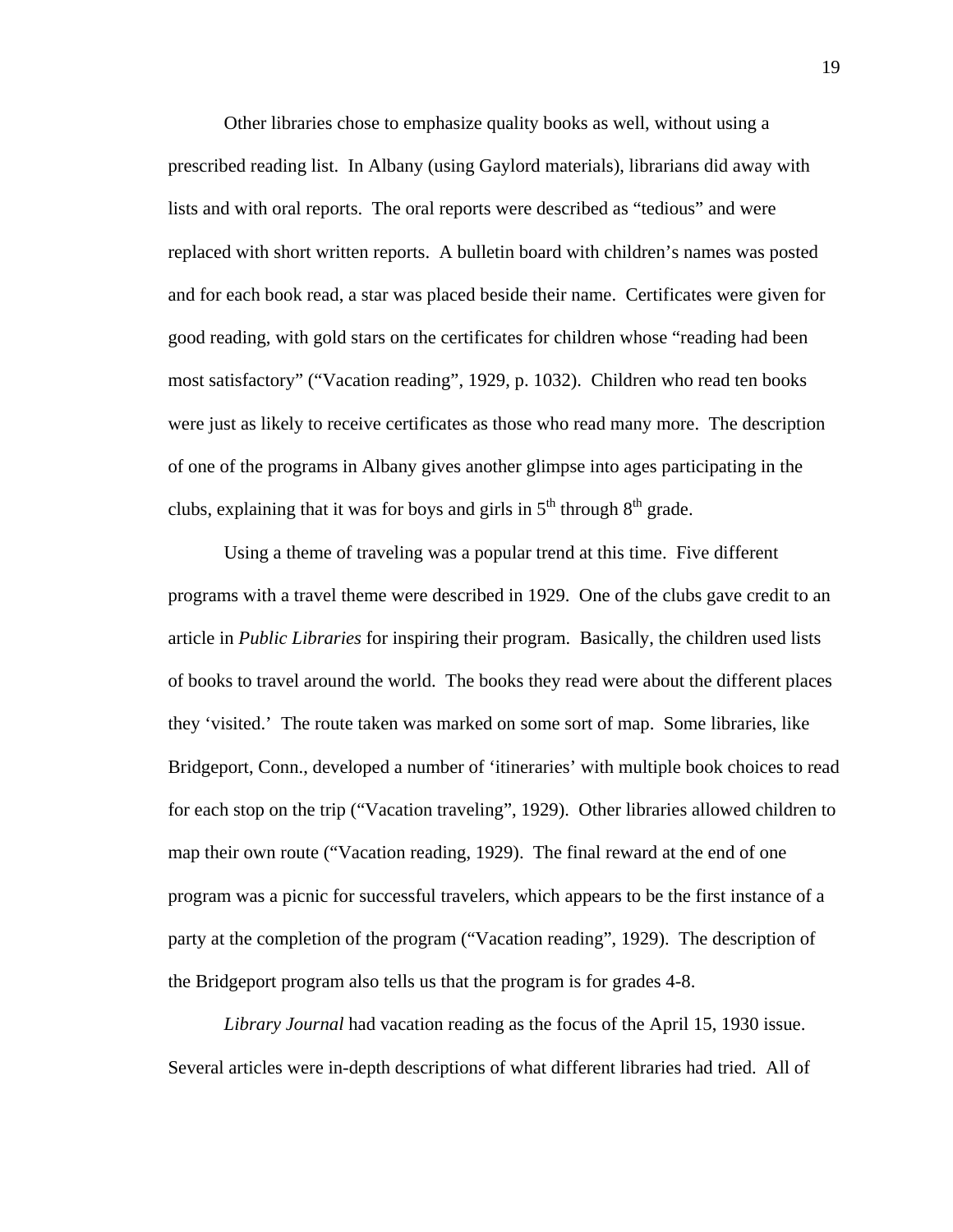them continued the traveling theme. Los Angeles Public Library had a very high quality program, with realistic looking passports and visas. The children were allowed complete freedom of choice in selecting books, as long as they had some connection to traveling or a place. The librarians stated that the strength of their program was its informality; it allowed the librarians to interact with children and stirred the children's imaginations (Leslie, 1930).

One of the "summer reading contests" was in Fairhaven, Mass. (Pillsbury, 1930, p. 343). This program was designed for first grade up to ninth grade, although no first graders participated and most children were in fourth to seventh grade. The librarians spent considerable effort on publicizing the program through local papers and schools. Children were given a fair amount of freedom in selecting their books, the goal being for them to "acquire the reading habit" (p. 344). The librarians were also concerned with eliminating competition, so the emphasis in giving rewards was placed on effort and quality of books reported. One interesting comment related to children reading too many books. This general feeling is implied in many of the program descriptions and can be seen in the number of books required to receive incentives, which was typically about 10 books. Fairhaven also used the prize of books for the first place winners, one for each age group.

 The Cleveland Public Library also included readers as young as first grade in their program. The end of the summer included a celebration for children and their parents. Once again, ten books had to be reported to fulfill the requirements. The books children could read were listed according to reading level. As children completed books, stars were put beside their name on a display (Oliphant, 1930).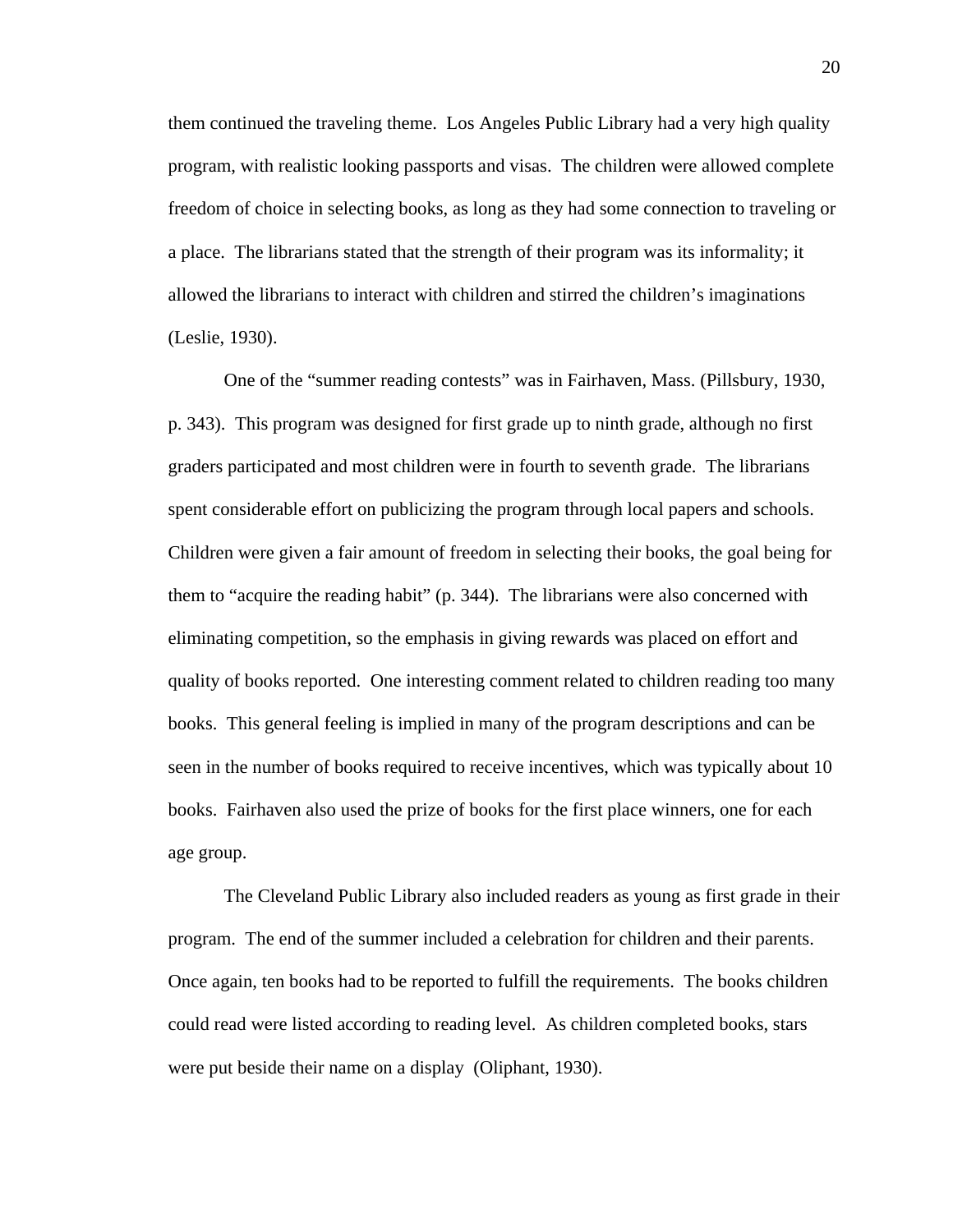Other summer reading clubs featured in the issue included discussion groups, games from the different countries that were read about, and dramatization of the books ("Everyland Club", 1930). A party at the end of the summer for children who completed the program was gaining in popularity ("Vacation reading in Charlotte", 1930). Summer reading programs at this point seem to be split between those that allowed children to select their own books and those that had lists to choose from. This can possibly be ascribed to a difference in philosophy, whether the librarian wanted to encourage quality reading, or if she wanted to develop a love of reading, leading to a choice of quality books.

 Despite this strong showing of literature about summer reading programs in *Library Journal* at the beginning of the 1930's only two more articles were found before 1941, perhaps because of the Depression. An article in 1934 about a "summer plan" in Portland, Oregon, acknowledged the Depression was affecting their ability to provide programming. There was no money to print materials, so librarians created a bulletin board, recycling old paper. A castle was built of blocks. On each block, a child filled in his or her name and grade along with the title and author of a book. Librarians' concern with quality books was expressed in the color of the blocks. Better titles were on colored paper. Children could read any book, but the librarians maintained a shelf of suggested, and it was implied better, books. The librarians did not require any reports from children, oral or written ("Portland, Oregon", 1934).

Reported in 1935, the vacation reading club in Scranton, PA was concerned with quality. The goal of the club was promoting and directing worthwhile summer reading among grade school and junior high school students. The librarians required a high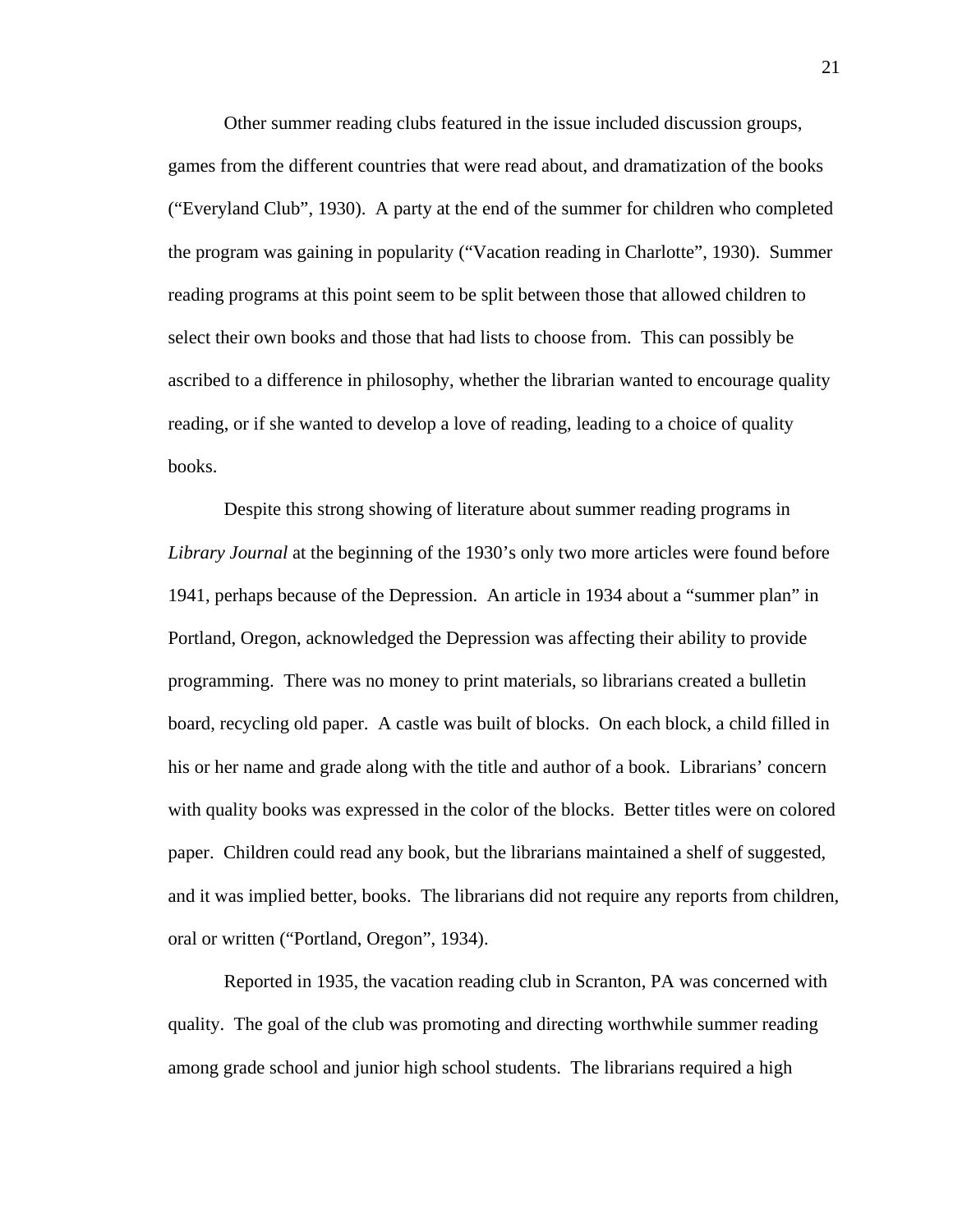educational and literary standard in the books that were read. Unlike many reading programs before, which had kept the child's reading record at the library, Scranton made the children responsible for keeping their own reading log ("Yearly Vacation Reading Club", 1935).

 It was five years before any summer reading programs were a topic again in *Library Journal*. In 1940, Kathryn Reynolds described a summer reading program that she had been in charge of. The goals of her program were simply to get children reading and to help them discover reading for fun. She emphasized the importance of not having contests, which she felt discriminated against slow readers. With a limited budget, possibly because of the Depression, the program gave a child a sticker for each book. It required little time for staff to administer because there were no reports to listen to or read and no extravagant displays to create. This bare bones program included children from preschool to high school, the widest range encountered so far (Reynolds, 1940).

 In the same issue of *Library Journal* was a debate on summer reading programs with an affirmative view and a negative view, presented by two librarians from Los Angeles (Nicholas & Ames, 1940). On the affirmative side, Lillian Nicholas argued that summer reading programs were worthwhile, that they repaid the effort put in by librarians. She believed that the programs goals should be to "stimulate and sustain reading interest in the summer" and "expand and enrich children's experience through reading" (p. 326). The sustaining of interest was seen in circulation numbers and in the retention of library patrons. Nicholas also brings up the "summer reading gap," or the loss of reading skills over the summer. This was the first time that this was seen as a rationale behind the summer reading programs in libraries. On the negative side of the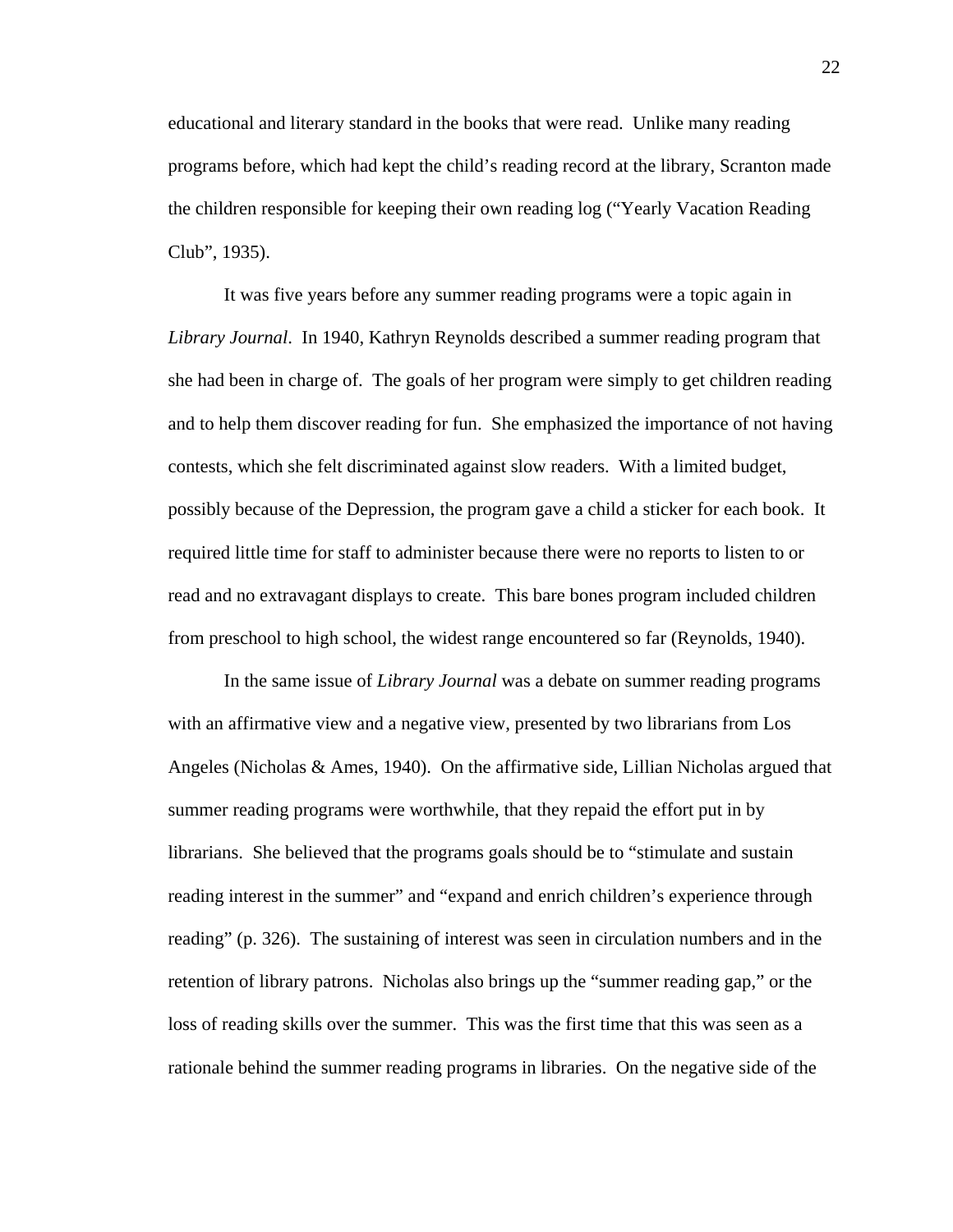issue was Pauline Ames. She had a number of criticisms of summer reading programs. She believed that most programs were of a poor quality. Children read a lot of books, but they weren't absorbing anything from them and were non-discriminating in their choices (raising the quality issue again). She also stated that the programs were simple enough for library pages to administer and took librarians away from other responsibilities. The programs were time consuming, and took away from quality one-on-one interactions with patrons. She found fault with the psychology behind the programs, especially the competition and incentives. Most programs were rewarding the good readers, who would have read anyway, and punishing slow readers. Her final critique was that the programs falsely inflated the circulation numbers and created an unrealistic demand to increase circulation each year.

An article in 1941 was titled "Defending America in the Children's Room," illustrating what the primary concern was at the time, war (Reynolds, 1941). Although the program described was from the previous summer, before America was in the war, the international conflicts had influenced the theme of a children's summer reading program in North Dakota. The theme was no longer traveling, learning about the world and cultures, but was all about the United States. The program described shows one major development over earlier programs, it was much more thought out. In planning the program, the librarians considered who their patrons were and what they would like. They attempted to integrate the program with the work of the rest of the year and were conscious of how if fulfilled the policies and goals of the department. The library wanted to reduce the cost of the program and claims on librarians' time. Reading lists were developed to help guide children in reading on different topics, but they could read any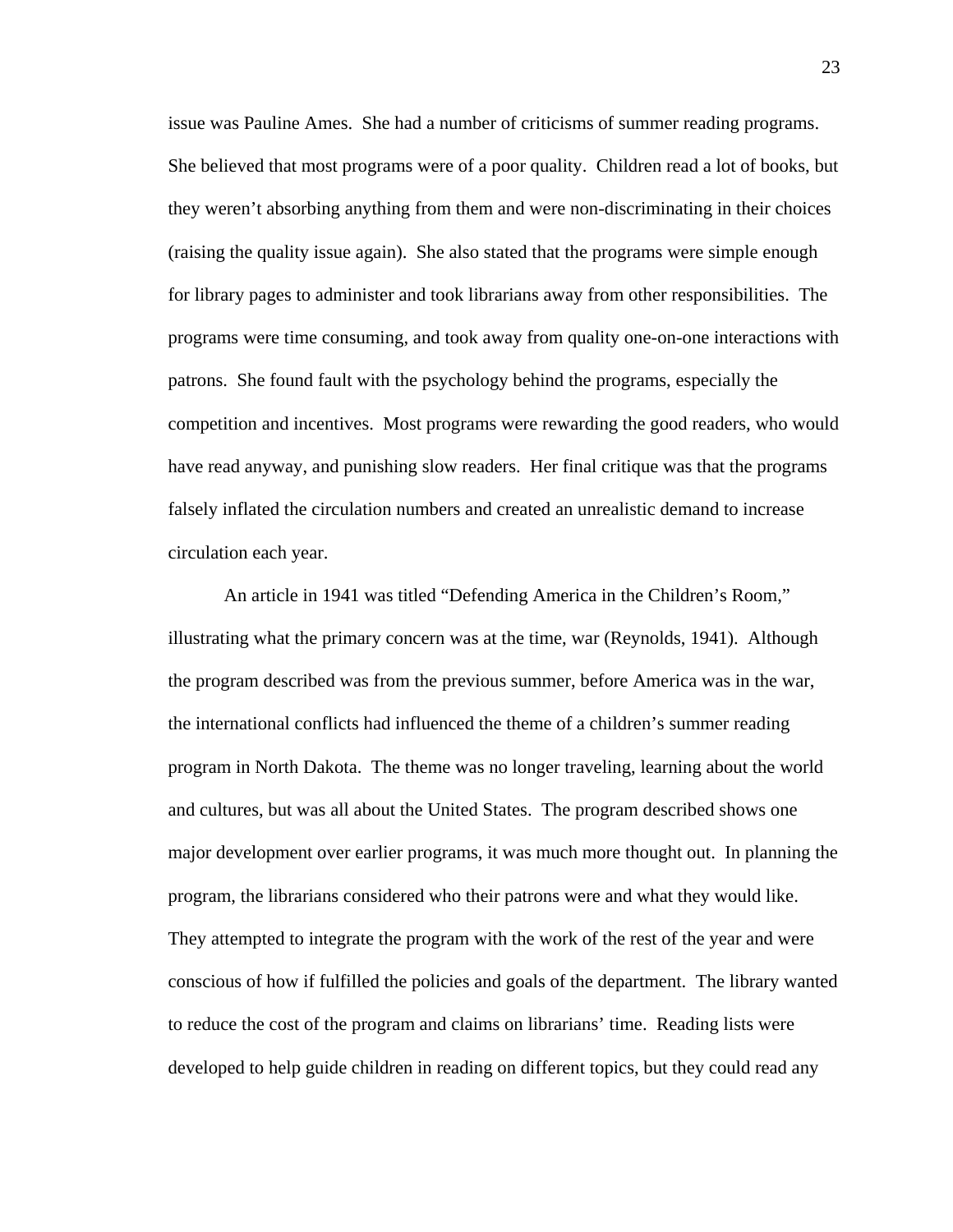book as long as it connected in some way to the theme. No rewards or contest were included in the program in order to emphasize the inherent value and enjoyment of reading.

 In 1944, a *Library Journal* article included a sampling of programs from across the country as well as some critiques of summer reading ("Taking the 'oh-hum' out", 1944). The eleven programs in this article had several things in common. Publicity was an important part of the programs. The most common forms of publicity were school and classroom visits and local newspapers. The Enoch Pratt Free Library in Baltimore used their library's radio program to advertise the upcoming summer reading game, as they called it. Most of the programs created recommended lists, but only two programs had any sort of required reading. Both of these, one in Indiana and one in Minnesota, required reading in specific subject areas, but not specific books. The clubs also had children keeping their own records in booklets provided at the beginning of the summer. It was also common to post the names of children and track their progress. Most of the programs described used some form of oral reports to librarians. Some changed the name. In Sioux City, IA, they were called 'talks' and Cleveland librarians had 'discussions' with children. These reports tended to be fairly informal and were to provide librarians an opportunity to get to know the child and to guide them to other books that they might like. The Billings library required no reports and two of the libraries that had required some form of reporting complained about the time that it took. Almost every single library mentioned that they wanted to discourage competition as a part of the vacation reading programs. Rewards were not a major part of these programs. Most gave nothing more than a sticker per book or a certificate at the end. The Billings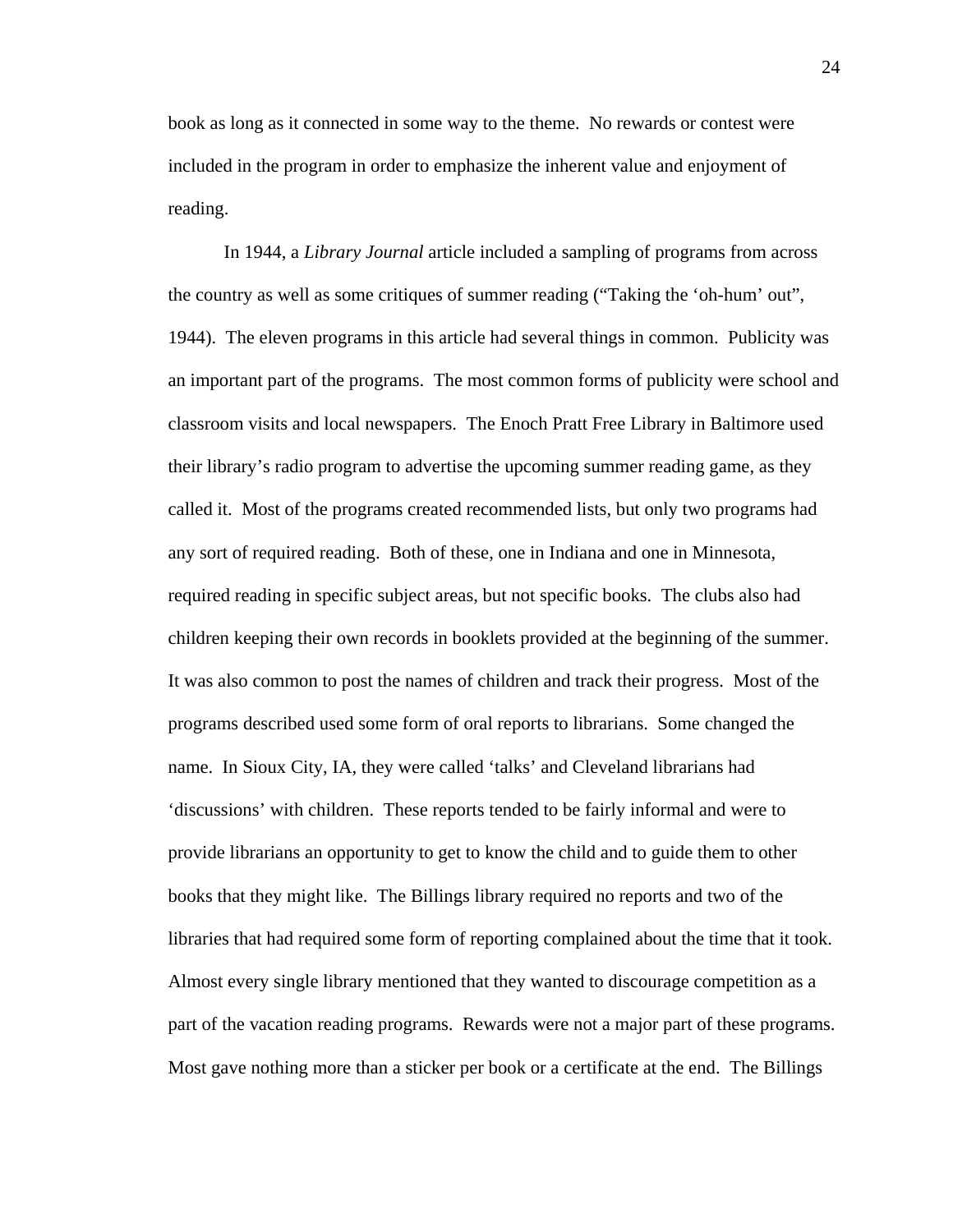library allowed children who had read more than 12 books to check out more books at a time than were regularly permitted. A major similarity in the programs in the article was in the theme. Patriotic themes prevailed. Several set up the program with children advancing through ranks of the military. The library in Duluth, MN interpreted the war and patriotic theme a little differently. Their goal was to prepare children for the postwar world and had children reading about different countries. It was very similar to the travel reading clubs of the 1930's.

 The article in 1944 also showed that the war was having an impact in other ways. Shortages limited availability of materials. One of the reasons for providing summer programs was to keep children off the street. Both the Enoch Pratt Free Library and the Billings library mentioned the importance of the programs in contributing "to the forces which combat juvenile delinquency" by giving children whose parents were defense workers a place to come ("Taking the 'oh-hum' out", 1944, p. 344).

 Two of the libraries in the article did question some of the reasons and the outcomes of summer reading programs. The Sioux City library mentioned the reservations they had had about summer reading, but they had continued to have the program. A library in Memphis was more critical of the practice. The librarian and staff there had decided not to continue to put on a summer reading program for a number of reasons. The prizes took away from the joy of reading for its own sake and turned reading into a quantitative activity, not a qualitative one. It limited the child's ability to explore and read with "spontaneous interest" (p. 348). The Memphis librarian also stated that their experience showed negligible increases in circulation numbers, which were only temporary and weren't worth the amount of effort required by the staff. They had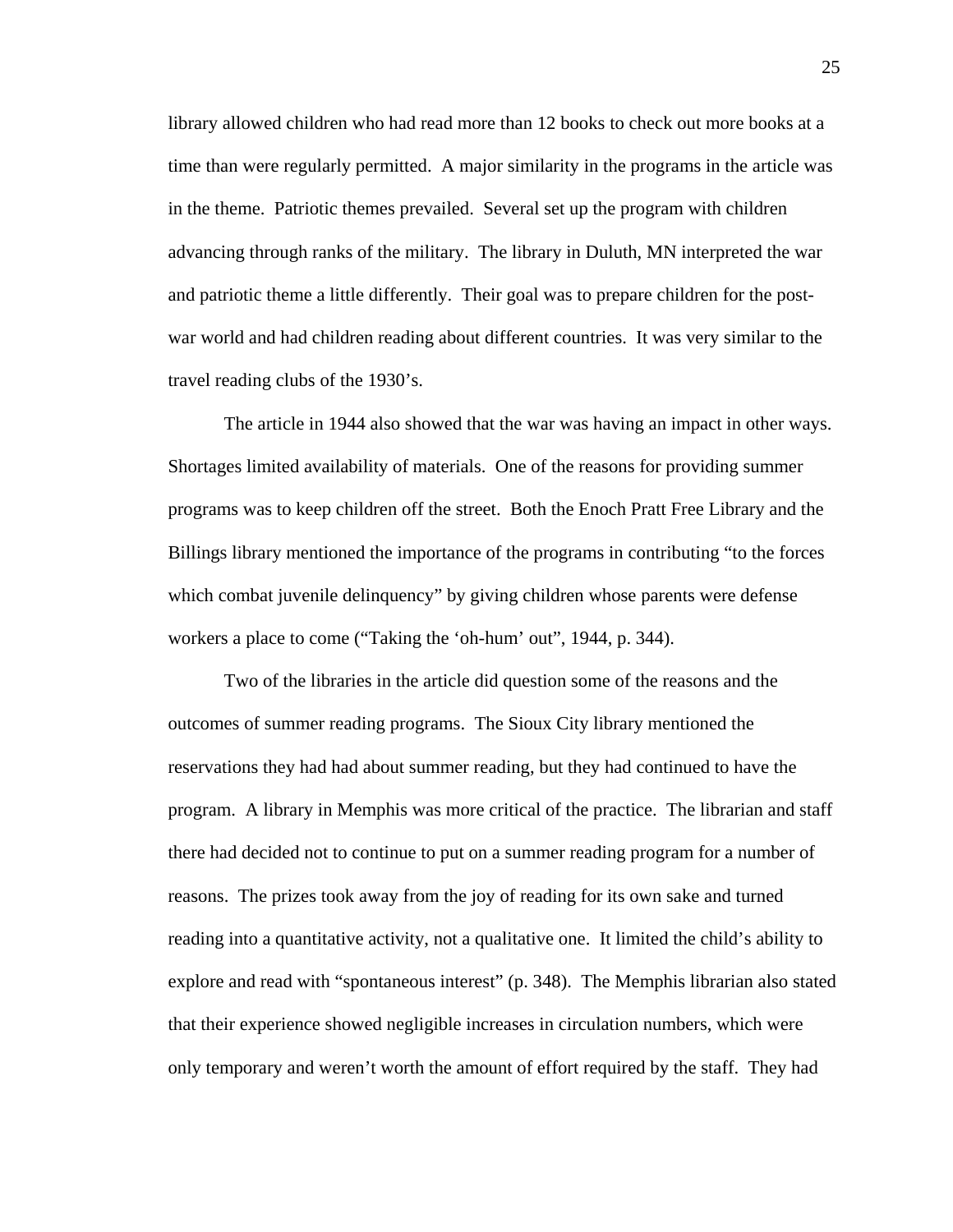also seen no summer slump in library visits, attributed to having so many working mothers whose children would come more often and stay longer at the library.

 In 1946, Ruth Gagliardo described a summer reading program in Kansas and how it had developed over several years. Started in 1942, the program included children from elementary school through junior high. For the first time, the article explicitly states that the program is to fight reading ability loss over the summer. The program was a partnership between the public library and the Parent and Teacher Association; this is the first instance of such a partnership. Previous programs had talked about how important it was to keep children reading, encouraging the habit of reading, and increasing reading skills. But the terminology of summer reading ability loss would become a buzzword and this is the first time in *Library Journal* that the modern term had been used. The goal of the program was to supplement the work of schools; the program was targeted at slow or reluctant readers. Before school ended for the summer, teachers announced the program in their classes, letters about the program were sent home with report cards, and letters to the parents of children in the target group, those needing reading practice, were sent by teachers. Children turned in a slip for each book read that included their name, address, age, grade, and school. They also checked boxes in scaled lists on the slip for how well they liked the book and how hard it was. Five books earned a child a certificate signed by the PTA president, principal, and librarian. For five more books there was a yellow seal on the certificate, a red seal for the next ten, and a blue seal for over 20. The certificates were awarded at an assembly in the fall. Gagliardo reported major increases in circulation. It was up 52% the first summer and had gone up 107% by the fourth summer. With 28% of the school population participating, and teachers reporting reading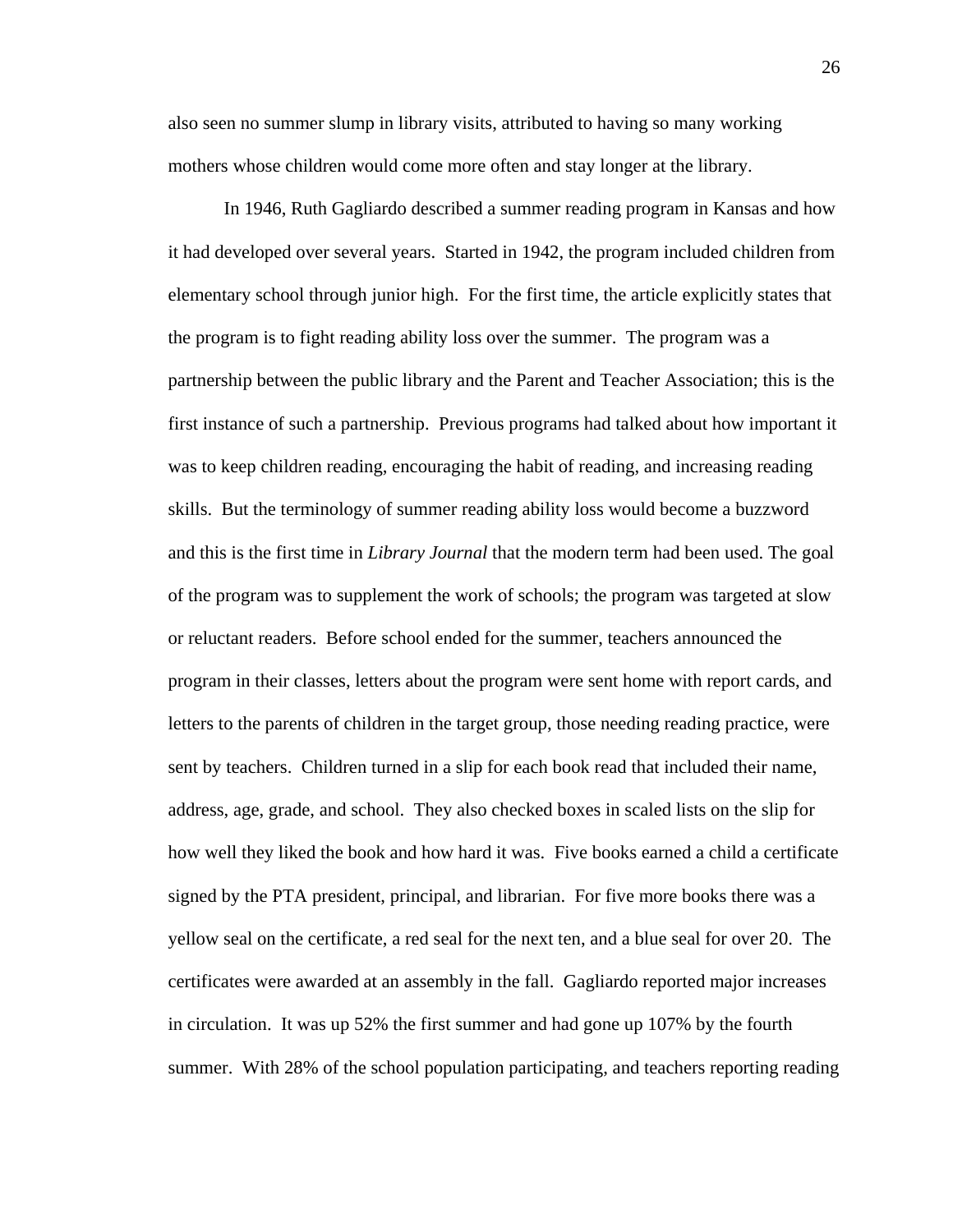gains and increased interest, the program was considered very successful (Gagliardo, 1946). This was a unique instance of using the summer reading program as an extension of school and having such a strong library and school partnership.

#### **Summary**

 The period between 1920 and 1949 saw libraries expand the idea and usage of summer reading programs. During this time, themes became a standard in summer reading programs with definite trends. In the Twenties a number of the programs used treasure hunt types of themes; the late Twenties and Thirties saw traveling themed programs become popular with children visiting destinations across the U.S and world through books. With the Forties came war, and patriotic themes for summer reading programs were very popular. It also became very common to use oral reports as part of the program. Some libraries, like Wichita, required written reports and published the best in the local paper. The younger age limit dropped during this period, in some instances including pre-schoolers.

 This time period also saw some discussion about the usefulness of summer reading programs. There were some critics who took issue with the goals and format of many programs. They did not think that increased circulation was a realistic or beneficial goal for the library. It added too much to the pressure of the success of the program. They also did not like the format of programs that involved competition, overt or not, and prizes. They believed that these took away from what libraries should be encouraging – reading for pleasure. They believed that these aspects of the programs also did not actually do what they were purported to do which was encourage reluctant readers to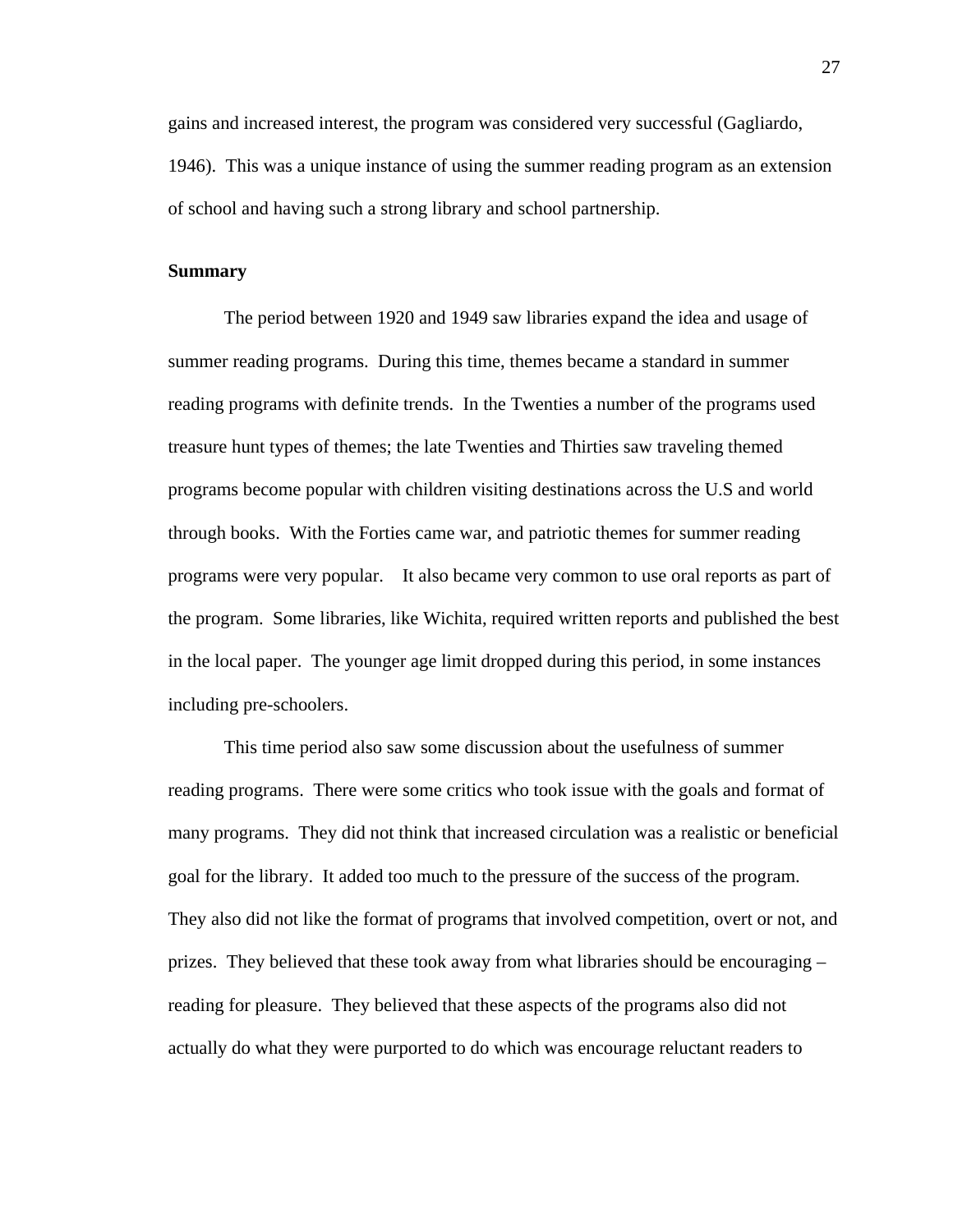read. The prizes and competition only made children read more, but not better or harder books, and punished slower readers.

 Advocates of the vacation and summer reading programs reported positive feedback from parents, children, and teachers. They also saw increased circulation numbers and new users coming to the library as a result of the program. Many of these issues would continue to be argued as summer reading programs continued.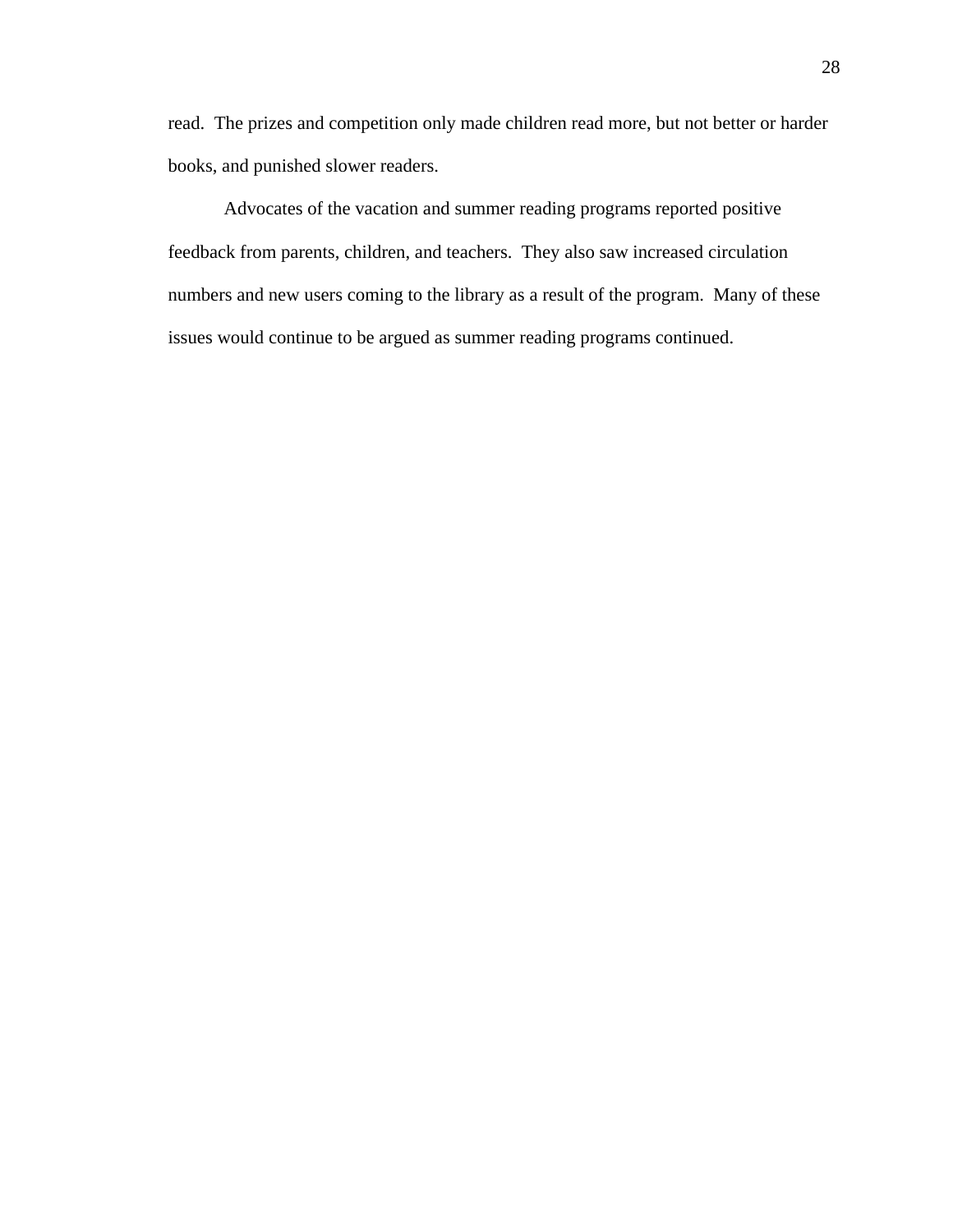#### **1950 – 1979**

 The beginning of the 1950's saw a number of very short articles in *Library Journal* that gave little more than a glimpse of what was going on. One program was specifically for young adults (Graham, 1952). With very little money and an already overwhelmed staff this very simple program had teens read and judge books with the goal of developing a better teen collection. This is the first time that teens or young adults are recognized as a unique group that needed a different type of vacation reading program. From articles about programs in Boston and Los Angeles, the only thing learned was that reading was done from compiled lists ("L.A. summer reading", 1952; "Summer reading in Boston", 1952). The public library in San Bernardino suggested that prizes should not be used as incentives and that publicity through PTA meetings and class visits were best ("San Bernardino", 1952).

 The summer reading program in Denver reported in 1953 was another instance of a school and public library partnership (Tracewell & Bennett). The goals for the program were to develop good library habits, good reading skills, and encourage reading for fun. Radio and newspapers were used to promote the program. The PTA sponsored a party in the fall to present certificates to children who read 8 or more books.

 Another program from the 1953 *Library Journal* divided the children into two groups, older and younger. The younger children didn't keep records, but received a sticker for each book they finished. The very simple purpose of the program was to show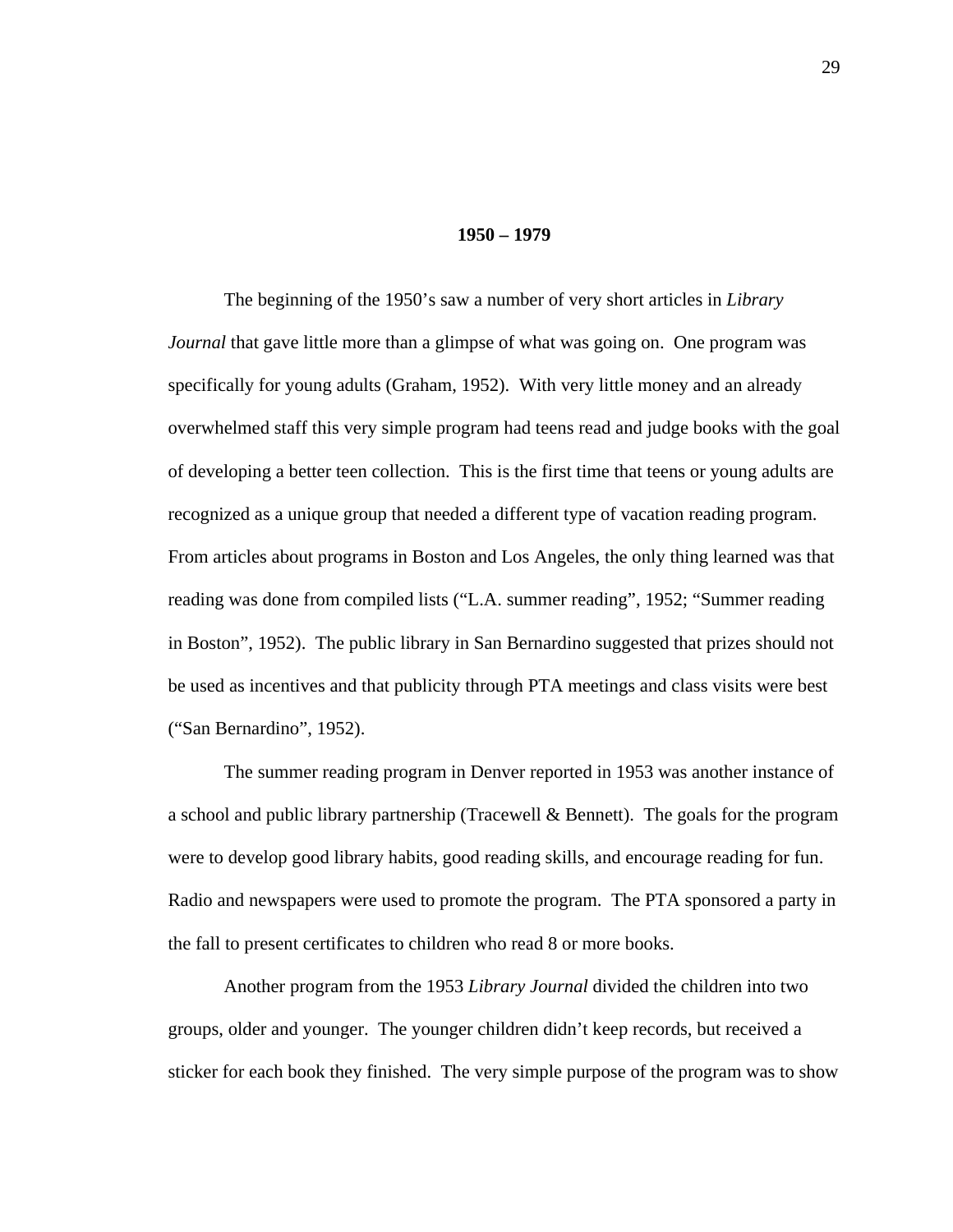the fun of summer reading. A final party at the end of the program was for all the children who had participated, with no awards given for the number of books read. The staff wanted all children to feel included and by taking away the awards, the slower readers did not give up.

 In an article about how to develop summer reading programs, Alice Cushman (1953) discussed some of the dilemmas faced by librarians who put on the programs. Was the program a race to read the most books or did it teach the fun and importance of books to children? Would a small staff be able to provide service with the increased demands? Did the staff have the time to provide good service to all users? Would the program be simple or complex? Librarians also faced tight budgets and had to consider how to provide the "best books for the greatest number of boys and girls" (p. 878). Cushman suggested that cooperation with other agencies such as playgrounds and scout groups could be the answer to some of these challenges. For activities in summer reading programs, Cushman presented a number of options including films, records, games and quiz questions in addition to the more traditional storytelling and reading aloud.

 Seattle, Walla Walla, and a New York library all had summer reading programs that were co-sponsored by the schools ("Summer reading program", 1954). Seattle and Walla Walla worked with the PTA and schools to promote the program. Announcements were made in classrooms, at PTA meetings, and in school libraries. In the fall, children, in grades 4-8, who had participated in the summer reading club in Seattle, received their certificates at school assemblies. Sometimes the children actually developed "a special book program for an assembly or [prepared] an entire special assembly" (p. 1145). For the Walla Walla Public Library summer reading, the PTA had a special recognition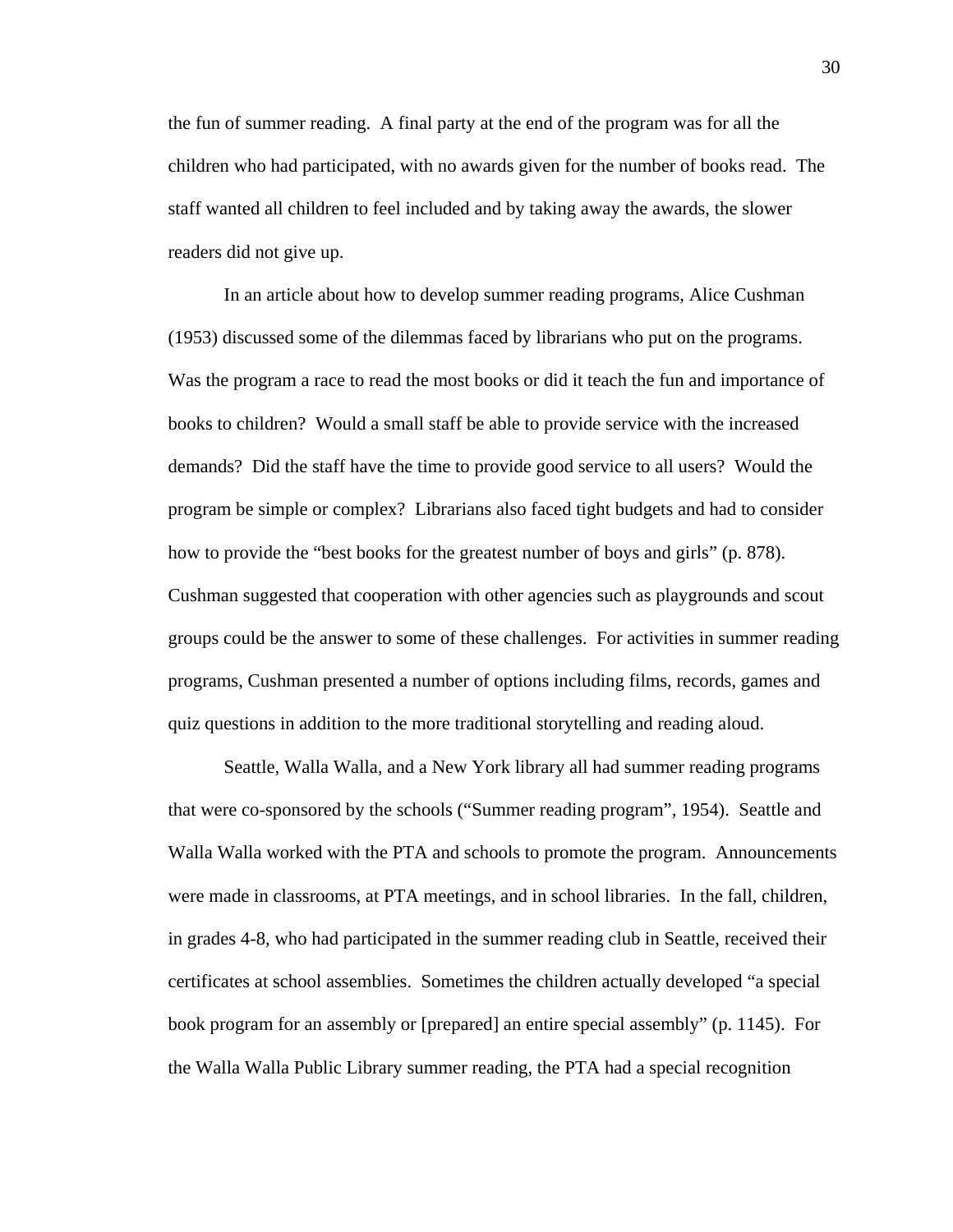program in the fall for children who had read 30 books. Each child was given a book chosen by a teacher and the child together. The Walla Walla PL also fostered more parent participation in reading by requiring a parent's signature when a child submitted reports for every four books. Librarians said that they saw more parents accompanying their children to the library to select books.

 The Tarrytowns library in New York had an even closer relationship between the school and the public library for summer reading. The Board of Education hired a reading teacher each summer to supervise the program. Before school ended, teachers were informed about the program, letters were sent to parents, children were brought to the library for cards, and parents were reminded about the importance of summer reading during parent conferences. During the six week program, the reading teacher "[determined] the reading level of each participant and [gave] guidance in book selection" ("Summer reading program", 1954, p. 1148). The reading teacher also supervised weekly meetings of reading clubs, organized by grade, where children discussed what they had read and the teacher gave booktalks. The program saw major increases in circulation; summer went from experiencing a noticeable drop, to being the highest period of circulation. Schoolteachers were also pleased with "marked improvement" (p. 1148) by children who participated in the program. At the end of the program, the reading teacher and the librarian selected winners from each grade by the number and choice of books. Each winner received a book.

 The goals for all three of these programs were "maintaining of reading skills during the summer months . . . and the encouragement of recreational reading" (p. 1146). Few restrictions were placed on books children could read. In Seattle, children could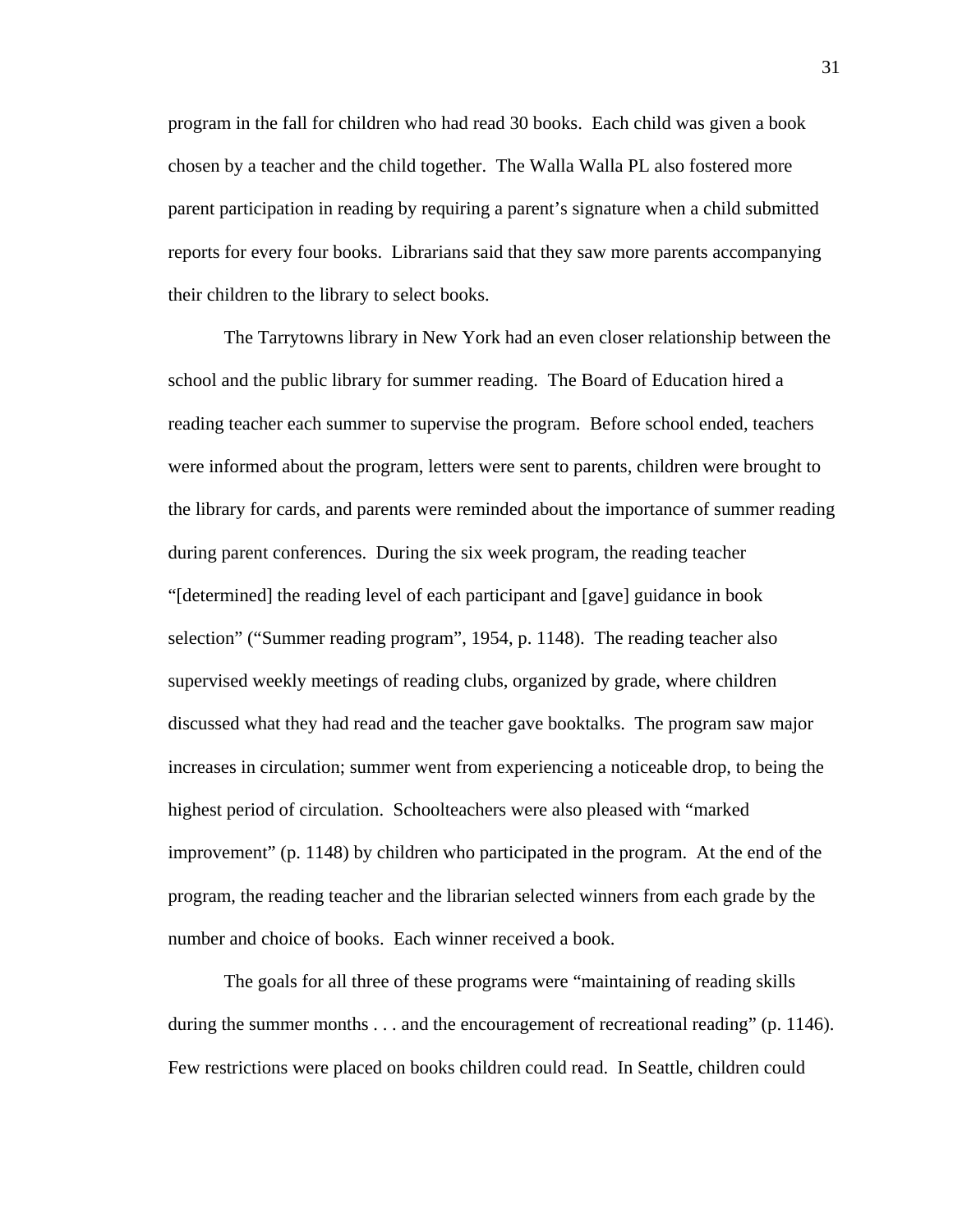only read two books by the same author. Walla Walla only required children to read at least one book in their first ten books related to the summer's theme. Seattle had been providing summer reading in some form since 1919, with the exception of a few years during the Depression. They had found that as the program expanded to include more branches and more children, "the club had to be made simple and standardized" (p. 1145) for it to be administered.

 In 1955, four articles about summer reading were in the May 15 issue of *Library Journal*. Three of the programs described had as their goal helping children discover reading books for fun (Gillies, 1955; Gross, 1955; Quinn, 1955). The program described by Gross, included a variety of programs all related to the theme. After reading 10 books in 8 weeks, children received a certificate. For Gross, the program didn't have to be about competition, but it depended on how the branches implemented it. In "The Jungle Club" described by Gillies (1955), rewards played a significant role in the program. Children who met the reading goal (the article didn't say what that goal was) were treated to a trip to the zoo at the end of the summer. The reading club described by Quinn required children to read 20 books to receive a certificate and be placed on the Honor Roll. The vacation reading club in Philadelphia had different goals than the other three programs in the issue. Its lofty goals were for children to develop good reading habits and "appreciation of good literature" (McMenamin, 1955, p. 1230). At three books children received a prize and a sticker in their reading record. Ten books earned them a certificate as well as allowed them to attend a final party.

 In a 1960 article, Nason describes a cooperative summer reading program with schools. A summer reading list was developed and distributed through the schools. In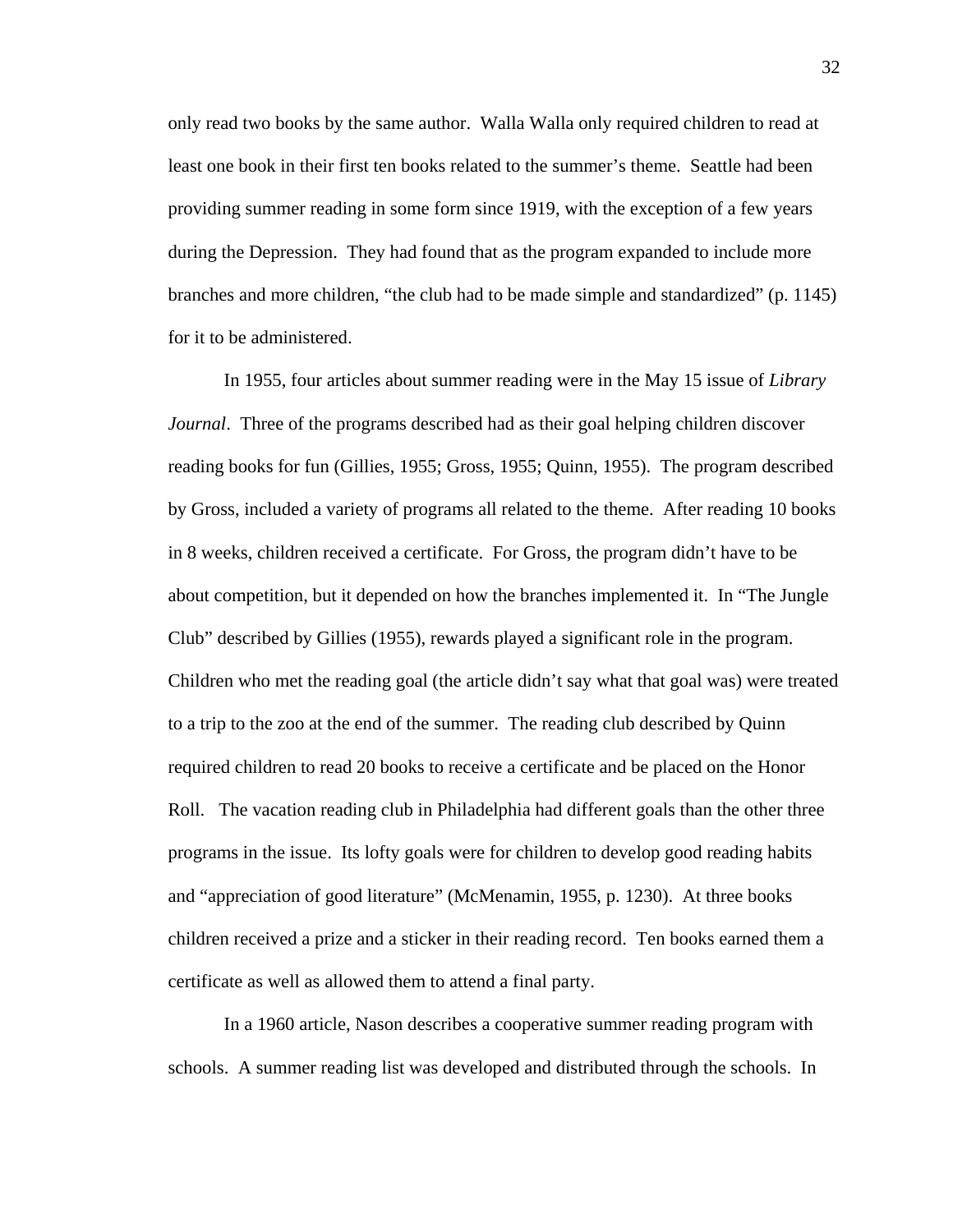the same issue of *LJ* was a unique summer program from Muncie, IL (Hardendorff, 1960). The goals of the program were to make children aware of their community and to create an interest and demand for less popular books, especially science books. The librarian contacted local business people and scheduled weekly speakers for seven weeks from these individuals and some library patrons. The speakers included a potter, a chemist, and an engineer. The librarian would create a display of books on related topics. The programs were exceptionally popular and the books were always checked out. There were many requests that the program be repeated the following summer. This was not a traditional reading program with lists and certificates, but it got children and parents into the library and interested them in reading about less popular subjects.

 Librarians were warned in 1962 to be aware of other youth organizations and commitments when planning summer reading clubs for children (Sive). The author believed that "children's lives [were] over organized" (p. 1966) and librarians needed to keep programming simple and not time consuming. This is an interesting contrast to twenty years earlier when librarians saw summer reading as an aide to fighting juvenile delinquency and boredom.

 A space themed summer reading program in Milwaukee made the astronauts honorary members ("Way out bookworms", 1962). The librarians hoped the astronauts would be positive reading role models and be a good motivator for children to join the program. The library did get responses from the astronauts with encouraging comments about the importance of reading.

 The East Orange Public Library used donations from local businesses and service organizations to help fund their summer reading program, the first instance of a public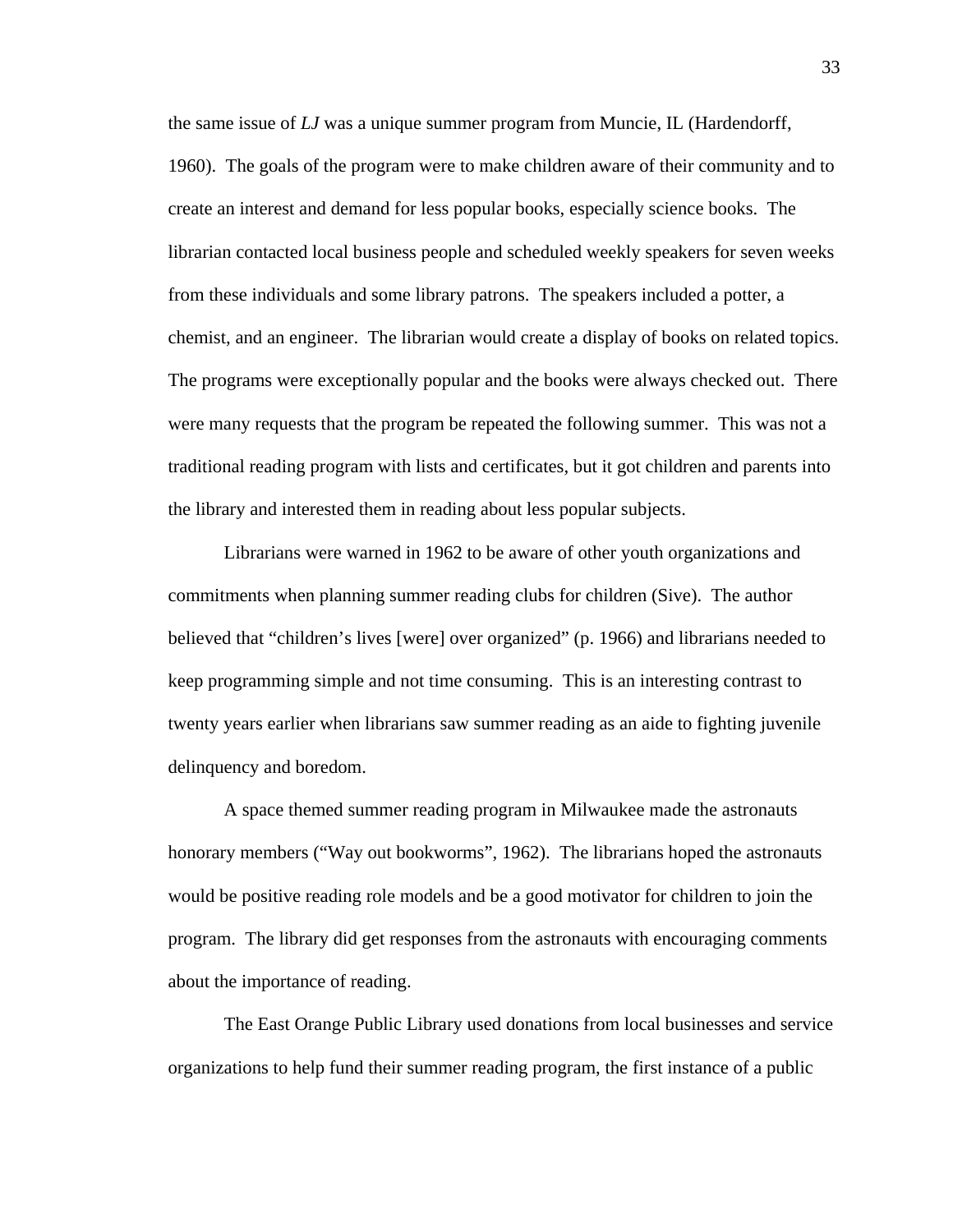library partnering with the private sector ("East Orange PL", 1962). The rest of the program was fairly traditional with children between the ages of 6 and 12 reading and reporting at least twelve books. The demands of requiring oral reports were apparent in this article as "librarians sometimes listened to reports for 5 hours at a time" (p. 3836). One can see why many libraries had simplified or eliminated the oral report process.

 Reported in 1964 was a significant change in the development and provision of summer reading programs. Three states, Colorado, Utah, and Wyoming, worked together to plan and develop a standardized summer reading program ("Short subjects", 1964). This was the first time since Georgia's summer program in the 1928 *LJ* ("A children's reading club") that a state run program had been in the journal. The Utah and Colorado state libraries and a public library from each state created the program that included bookmarks and certificates.

The 44<sup>th</sup> annual vacation reading program of the Denver Public Library was in the summer of 1965 ("Short subjects", 1965). The program ran from June  $1<sup>st</sup>$  until September  $30<sup>th</sup>$ , longer than most programs, which were only 6 or 8 weeks. Children could read any 8 books of their choice and returned the reading record to any city library. Certificates of completion were awarded at the schools in the fall.

 An article in 1968 contained a review of 9 different summer programs ("Roundup", 1968). The general goal for these programs was to "attract children and young adults to the library and the world of books" (p. 2066). Competition, gimmicks, honor rolls, rewards, and reading logs were suggested as ways to increase the success of a program, although it was recognized that some librarians thought these all created too much pressure and made reading become a chore. Four of the nine programs required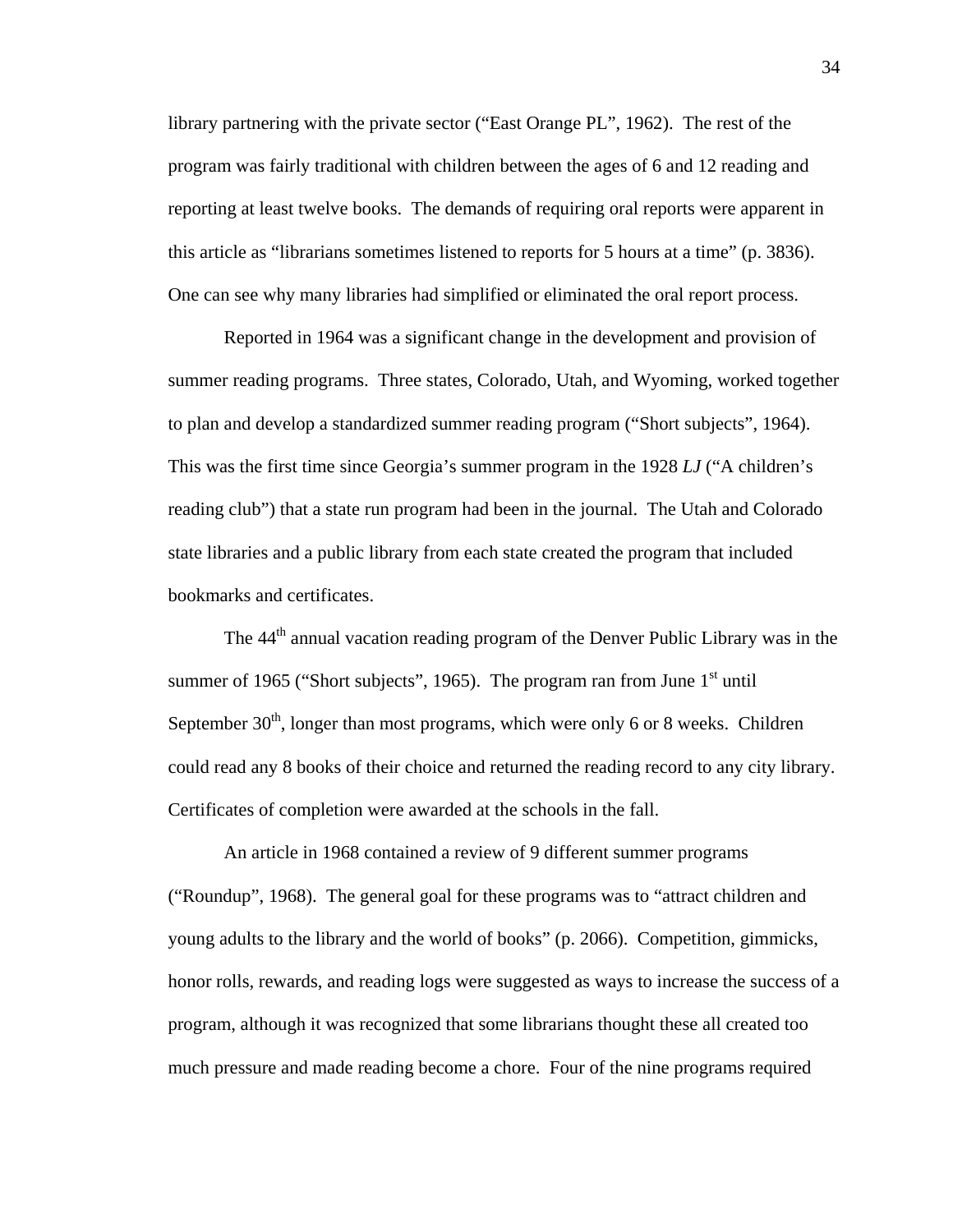children to read 8-12 books to complete the program. The public library in Long Island spent 10 months in planning, organizing, and publicizing the summer reading program. At the end of the summer, children who read enough books in their program were invited to attend a play. In Baltimore, the summer program included a variety of programs with reading clubs, story hours and films. In order to attract more patrons, programs for mothers were offered during the youth programming. No honor roll, certificate, or prizes were offered in the summer reading program in Beverly Hills. Children added segments to a worm bulletin board for each book they completed. Oral reports were part of the program in Beverly Hills and Long Island, where aides were hired to free librarians from this tedious task.

Two of the programs had a much stronger educational focus ("Roundup", 1968). One of the libraries targeted poor readers and, with the assistance of the local board of education, hired a reading consultant. For a \$10 fee, which was used to help pay for the consultant, children and their parents were enrolled in the summer reading program. Parents and their children were required to attend 3-hour sessions, 5 days a week for six weeks. They met with the reading consultant individually and in groups. The parents were taught how to reading strategies to help their child and children practiced reading and learned reading skills. Another program offered reading tutoring. Junior high and high school students were hired to come in 4 days per week to read with children. This program was almost like a summer school or day camp. Art projects, games, and music complemented the books.

 The Chicago Public Library developed a program in 1968 that was similar to the playground story hours of the Pittsburgh library at the turn of the century. The library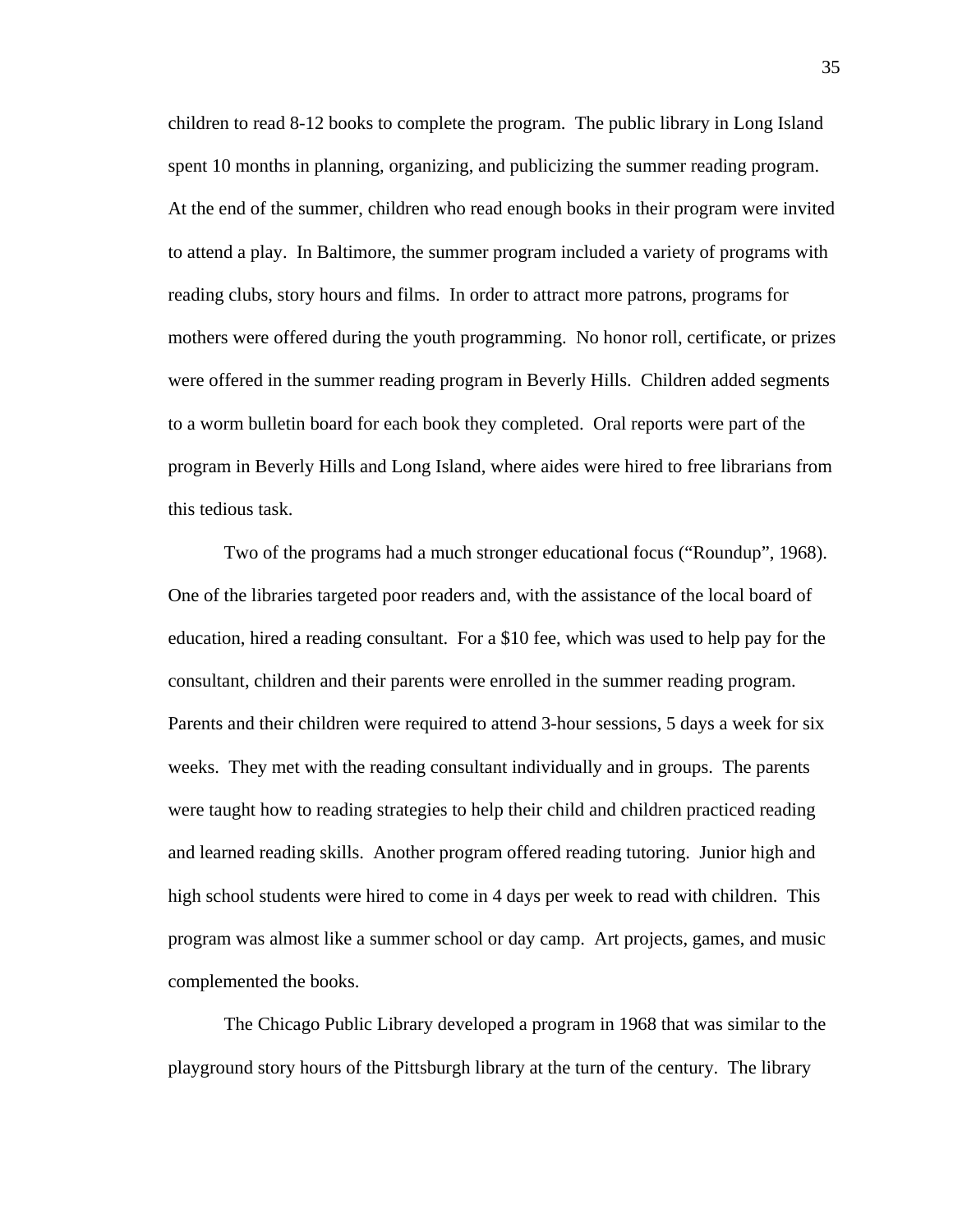recruited college students as volunteers for the summer to go to the ghetto and read books with and tell stories to the children. The program included one film and one story hour per week.

 No summer reading programs were in *LJ* again until 1974. Carolyn Jenks wrote an article that year about the changes that had been made in their summer reading program. When she began working as a librarian, a program was already in place. She found herself spending a lot of time and energy first with coming up with a catchy theme, and then on record keeping. She had to "suffer agony listening to endless lines of kids describing books" (p. 1458). She decided that there had to "be a better reward for excess energy spent by librarians and children" (p. 1458). So she developed a new summer program. The goals were: 1) to have something special for all children who came to the library; 2) have programs that included doing, not just listening and watching; 3) to show children that books could be used in many ways; 4) to show that reading was enjoyable. She divided the children by age and had weekly programs for each group. For 3-6 yearolds there were weekly storytimes. The 7-9 year olds met and participated in crafts, music, listening to stories and reading books. The oldest group, 10-13, created their own puppet play, from writing to making puppets, to performing it. All the groups used books in the programs in some way, often craft and how-to books.

 Jenks' article was one of the last articles about summer reading to appear in *Library Journal*. In 1975, *School Library Journal* began to be published separately from *LJ*. Because of *SLJ*'s focus on children's and school librarianship, almost every article concerning summer reading programs was found in *SLJ*.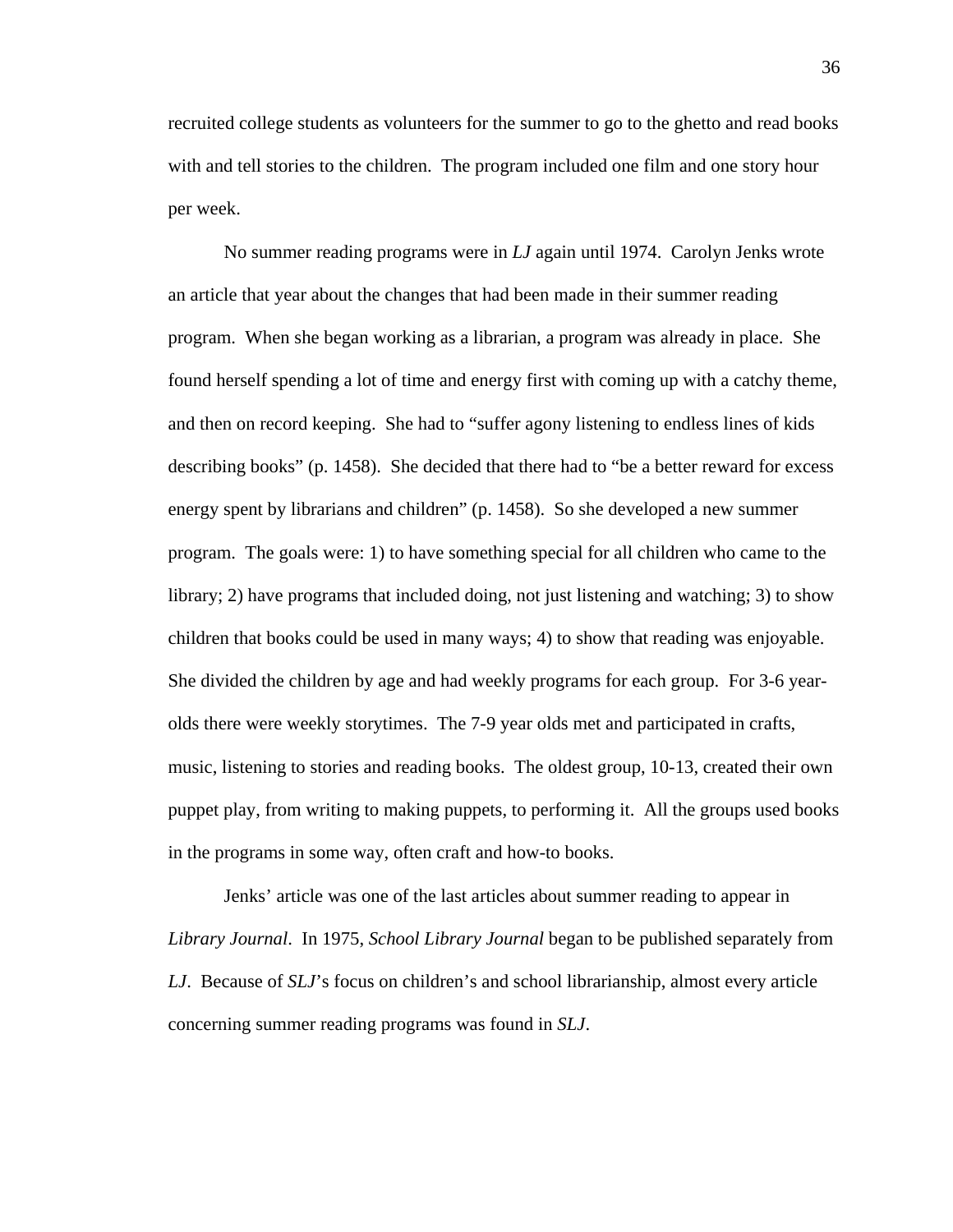In Fort Worth, Texas summer reading was part of a "drive to get youngsters off the streets and into the library" ("Reading programs flourish", 1975, p. 66). Another goal of the program was to teach young children the basics of reading and to help older children progress in their reading skills. Tutoring was used to accomplish this goal with junior high students helping  $2<sup>nd</sup>$ ,  $3<sup>rd</sup>$ , and  $4<sup>th</sup>$  graders.

 Three summer reading programs in 1977 were less focused on reading than had been seen in the past. The vacation reading club in Philadelphia had children care for a vegetable garden as part of the club. For eight weeks,  $4<sup>th</sup>$  through  $8<sup>th</sup>$  graders tended the garden using books in the library as reference material ("Program Potpourri", 1977). In Trenton, NJ the summer program included softball games, skateboarding competitions, karate, Chinese cooking, relays, and races with staffers, wearing T-shirts reading "Your Info Team", joining the kids. There were also crafts, dress-up, and games. It sounded like a lot of fun, but no mention was made of reading or books in connection with the program ("Summer in Trenton", 1977). A vacation reading club in Georgia had children create and perform a skit based on a book. A series of craft programs for girls, ages 9-12, had them crochet and make samplers; they also researched the history of handicrafts.

 Star Wars was the inspiration for the 1978 summer reading program in Evansville, IN ("Androids", 1978). The theme was "Shoot for the Stars" and individual programs during the summer included puppet plays, space films and science fiction and space activities. After reading 20 books, kids earned a light saber, a bookmark, and a coupon for a fast food meal. The support of the library's reading program by business is seen again in the coupon for fast food. These coupons as rewards became very popular, they were free for the library and were advertising for the restaurants.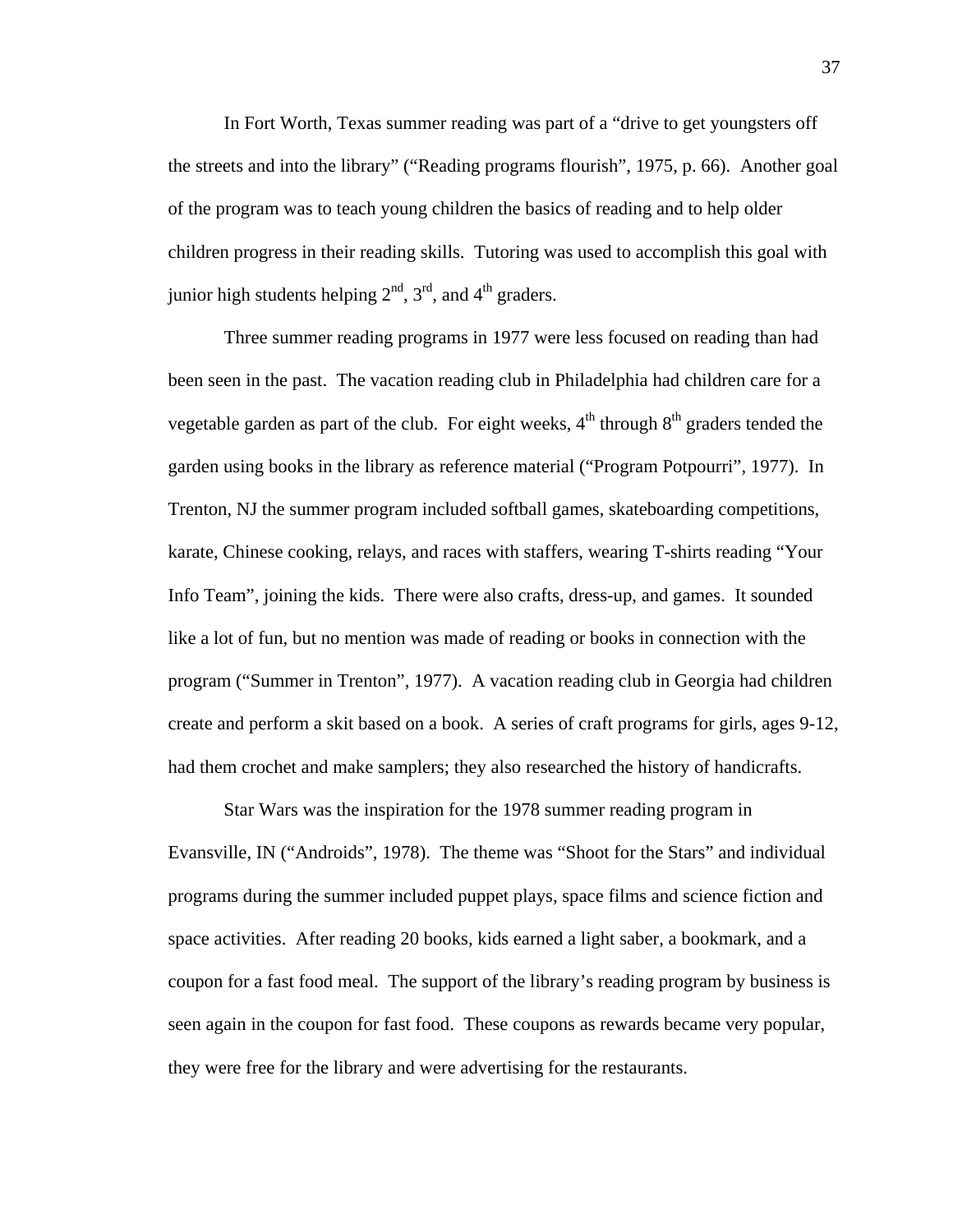Another program from 1978 showed a new development in the format of summer reading programs. In Elk Grove, Illinois, children set their own reading goals, in a reading contract (Wagner, 1978). The hope was that by eliminating the required number of books, non-competitive children and slower readers wouldn't be scared off. Previously the library had had a very traditional program, children read 10 books and received a certificate at a recognition program at the end of the summer. The number of children who completed the program had been about 50%. Staff decided that it was "more important that the children enjoy the books" (p. 35), than how many books they read. When children began the program, the librarian discussed with the child an appropriate goal based on the number of books they read during a week and if they liked reading. Very few rules were made in the program; any book from any source counted (in the many programs, only library books qualified). When children came to report their books, only the author and title had to be told to the librarian. The completion rate for the program jumped to 76%. The children were often very enthusiastic and wanted to set high goals. The librarians usually convinced them to set a lower goal and if it was met, the child could make a second contract. The majority of children who completed the program read more than the 10 books required under the old summer reading program. The librarians felt that "letting the children set their own goals for reading [was] a positive and worthwhile approach" (p. 35).

 A less innovative summer reading program in the 1979 *SLJ* had a few similarities to the Elk Grove program (Roberts). With a theme of food, the program for  $1<sup>st</sup>$  through  $7<sup>th</sup>$  grade had children report only the authors and titles to librarians. The children could read any book, but unlike the Elk Grove program, they did have to be library books. To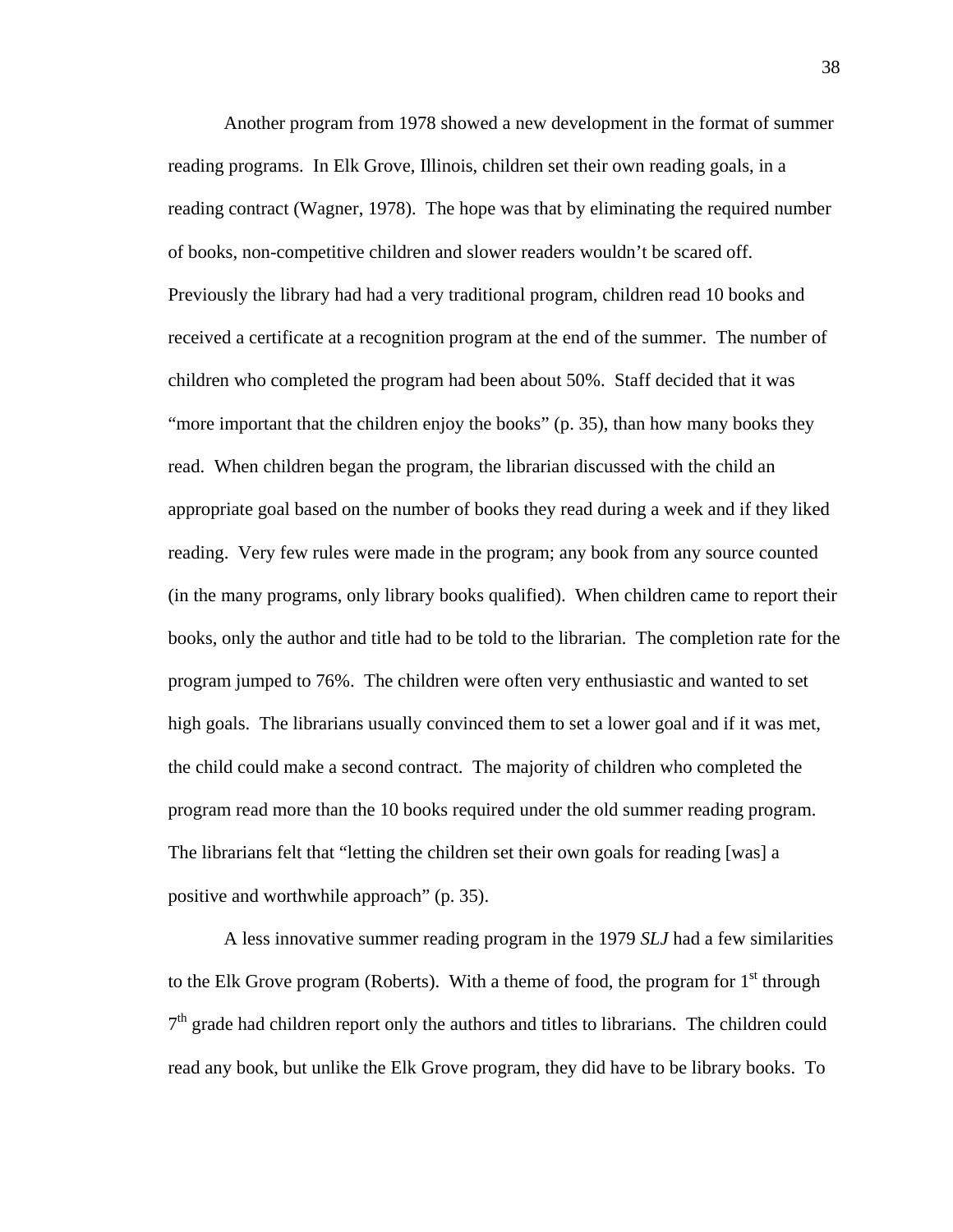earn the reward final reward of a chef's hat, the children had to read 20 or more books. A number of programs from movies, to crafts, to weekly story parties were offered, always including a snack.

 Superheroes were a popular theme in summer reading programs in 1979 ("Library program roundup", 1979). The Columbus, Ohio superhero program was for anyone 18 and under, one of the most inclusive age groups reported. Children earned prizes after reading certain numbers of books. These prizes included a McDonald's coupon, an ironon, an invitation to the final party, and a certificate. Sixteen books were needed to come to the party, anything beyond that earned the certificate. Magic shows, puppet shows and crafts were just a few of the activities at the library in conjunction with the summer reading. Quincy, Illinois also used a superhero theme. Children received a workbook to keep track of the reading with activities, recipes, movie lists, and a maze inside. The superhero summer reading program at the Enoch Pratt Free Library in Baltimore had children solve clues about library activities and move around a game board to complete the program. There were prizes and a certificate signed by the mayor for finishing.

 Other library summer programs reported in 1979 were in Nassau, East Orange, NJ, and California ("Library program roundup"). Nassau's program was for children up through the  $8<sup>th</sup>$  grade. The movies, crafts, parties, and other activities were all related to the science fiction theme. Children's reading progress was tracked on a wall chart. The East Orange PL in New Jersey, in partnership with a museum, had an international theme that was reminiscent of some of the programs of the 1930's. Reading lists included books about or set in a variety of countries. The story hours included crafts, games and songs from other countries. Rotating exhibits loaned from the museum highlighted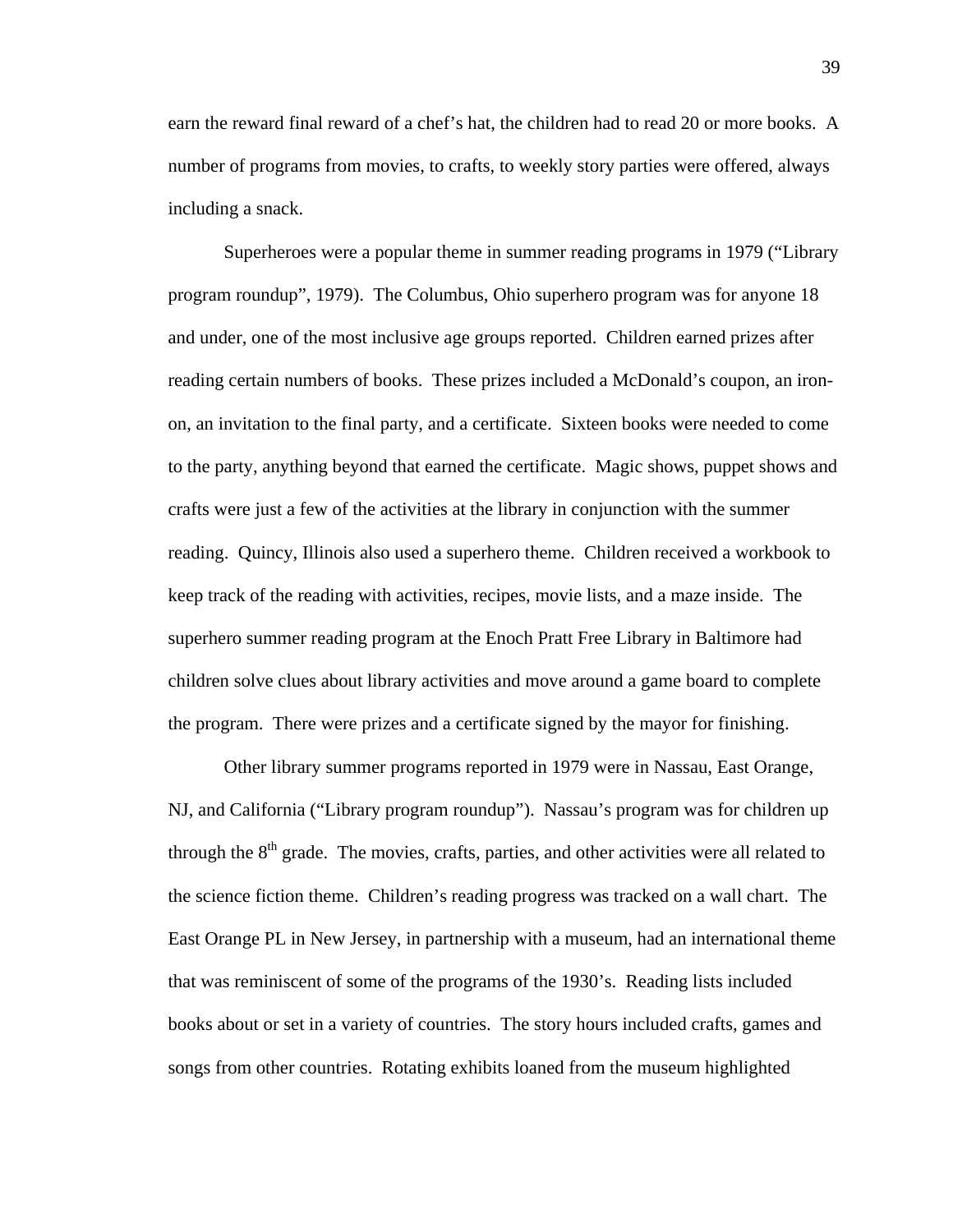different countries from the reading lists. The summer reading program from California recognized that earlier programs had excluded non-readers from participating. By allowing children to listen to books being read, by a person or on audio books, preschoolers and the visually impaired were included in the program. When 15 books had been read or listened to, kids received a T-shirt iron-on.

## **Summary**

Certificates being presented to children who completed their reading goal were a common feature of summer reading programs in the 1950's and would be an enduring element in programs. The number of books that were considered an appropriate goal varied significantly as has been described. Most programs hovered around requiring 10 books, some required 20, and one considered 30 to be deserving of the highest reward. The terminology of "summer reading program" seemed to be fairly standard at this point with a few exceptions. In the past, there had been "reading clubs" and "vacation reading programs." Some libraries had called them games and contests, but that had seemed to fade in favor of "summer reading program" by the Fifties. One of the major themes of summer reading programs in the 1950's was partnerships with schools. This trend would continue into the 60's.

 The 1960's and 70's saw more libraries offer a variety of activities as a part of their summer reading programs. In the later 1970's reading actually seemed to take a back seat to activities and entertainment in many of the programs, a very decided contrast to the late 50's and into the early 70's when schools and libraries teamed up to help poor readers with tutors and reading consultants. The introduction of the contract method of setting goals at the end of the 1970's was an important development in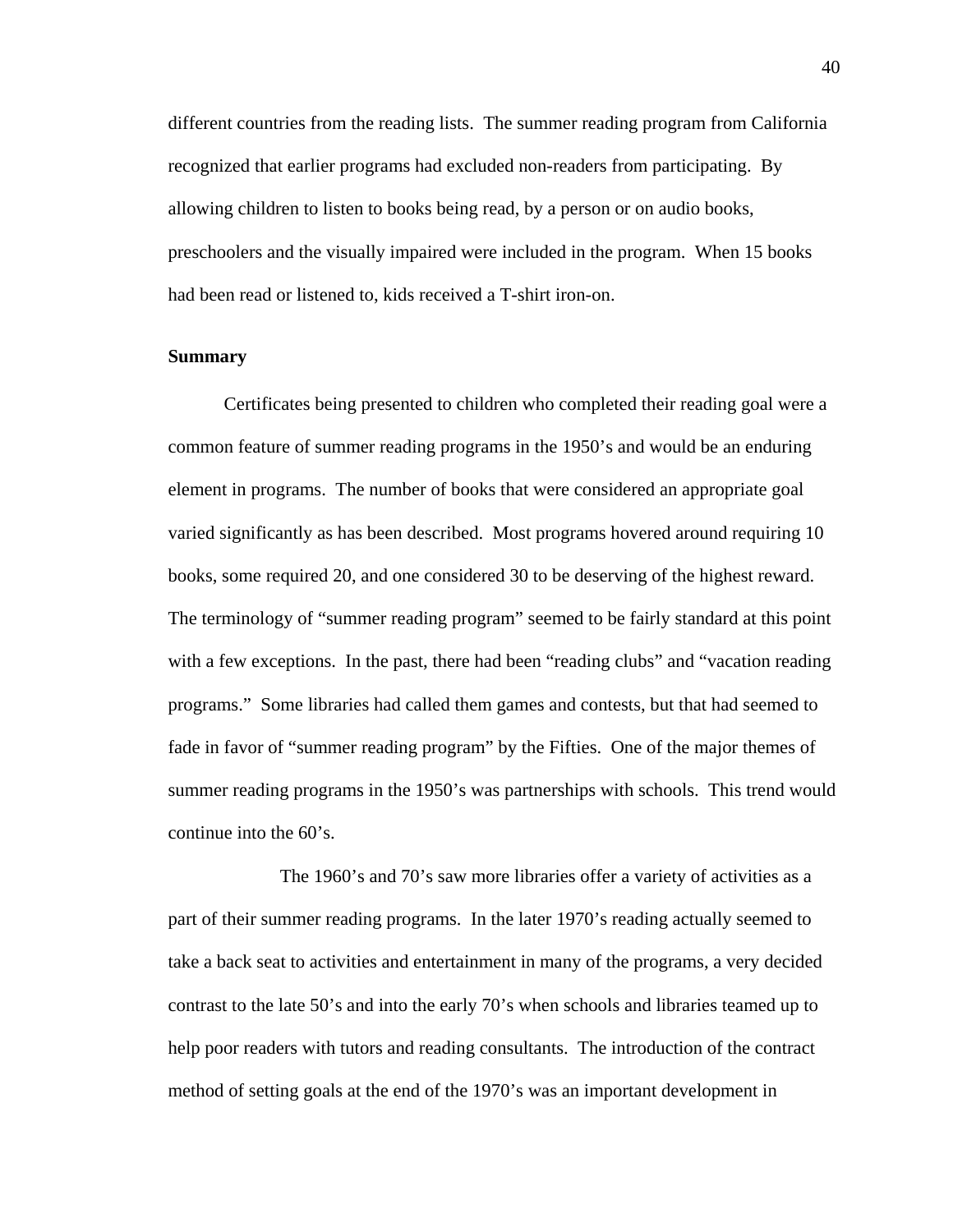children's summer reading programs. This would become a popular format in later summer reading programs.

In the period between 1950 and 1979 the lower age limit included in summer reading programs dropped and the upper age limit seemed to drop as well, as separate summer reading programs were created for young adults. The first program just for the young adults was in the late 50's. Some of the older children and young adults began to be used as aids or volunteers to help with the summer reading program, rather than having a program for them. This division of children and young adults became a permanent feature, although not all libraries offered summer reading programs for young adults.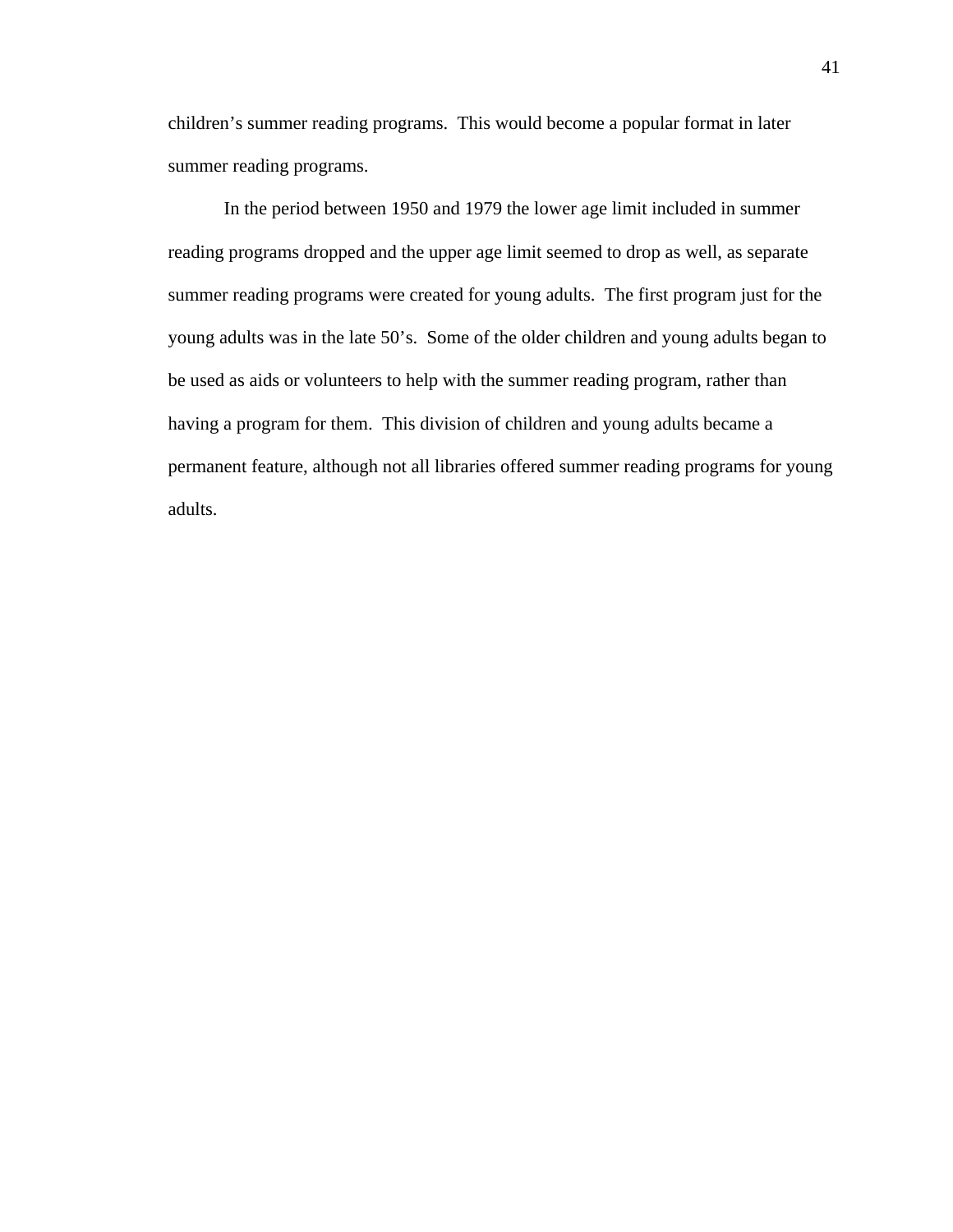#### **1980 – 2004**

 With the beginning of the 1980's, the contract summer reading program continued to be popular. The Texas State Library sponsored a pirate themed program for children 5 and older (Arrott, 1980). Children set personal reading goals and signed contracts. Each child who completed his or her contract could participate in a treasure hunt at the library at the end of the summer. The 'treasure' was coupons from local businesses. Certificates were also awarded to children at the final activity. Another summer reading program from 1980 also had changed to the contract format. Previously children in the Lynnfield, MA public library summer reading program had been required to read ten books, but with the new program children set their own goal and could re-contract if the reading goal was met (Hoffer, 1980). The hope of the new program was that it would encourage slow readers, that reading would be spread over the summer, children would read books on their level (not shorter, easier books to fill the quota), and that it would have a noncompetitive atmosphere. This program included teachers in the goal setting. Before the program began, librarians visited schools and distributed fliers. They asked teachers to submit a list of student names and appropriate reading goals. With positive feedback after the program, staffers felt it had been a success. During this summer reading program, the "quality of the books [read by children]…was good to excellent" (Hoffer, 1980, p. 41). Children who fulfilled their contract received a certificate and bookmark at a school assembly in the fall.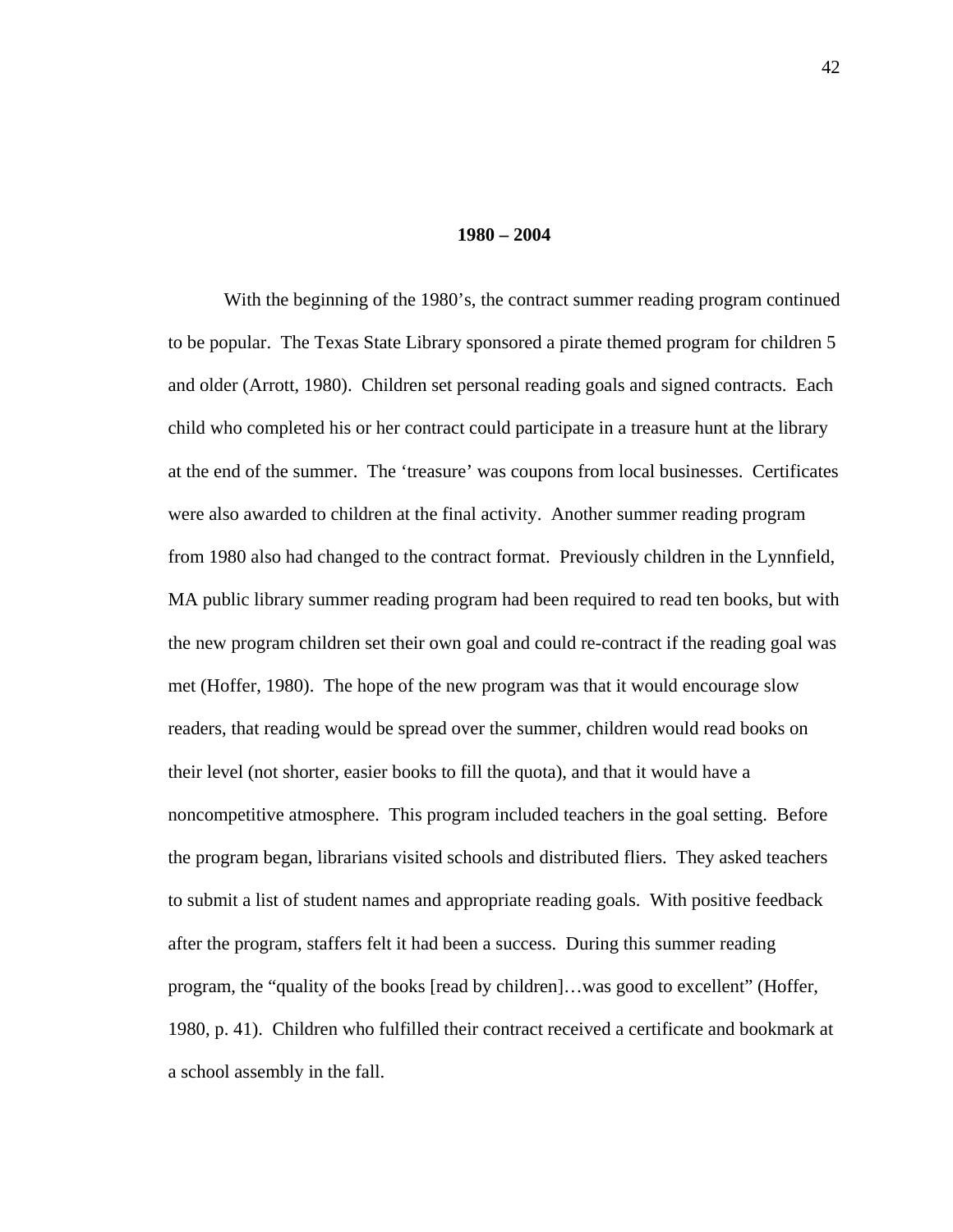To increase the number of children who participated in the summer reading programs in Illinois, a letter was sent to the parents of children in grades 1-6 ("Library program roundup", 1980). In what sounded almost like scare tactics, this letter from the state Superintendent of Education warned parents about summer loss in reading skills and encouraged the use of the "free reading programs" (p. 16) at the public library. Other forms of publicity used by the Illinois program included placemats at McDonalds, Tshirts, and radio and TV ads.

 Two programs in 1981 described themselves as "alternatives" to traditional summer reading programs. The first program was in Bloomington, Indiana (Richey  $\&$ Burton, 1981). Concerned that the competition in their prior summer reading programs had made some children feel like losers, the library instead had a variety of programs throughout the summer with book-related crafts, films, writers' workshops, and children publishing a magazine. The librarians also created kits for the children. The first year the kits were for kids who had just finished first grade and are at a critical age in reading development. The kits included materials for parents on how to foster and practice reading skills and materials for children like a library card application, a coloring book about the library, a diary for favorite books and a book list. The kits were so popular that the library ran out within the first few weeks of the summer. The next year kits were made for children in grades 2-5. Different kits were created for different topics or genres (mystery, pets, science fiction, sports, etc.). The kits included activities, bookmarks and book lists. The library underestimated the demand for the kits and again quickly ran out. More kits were made up and new topics were added. With no sign-ups and no keeping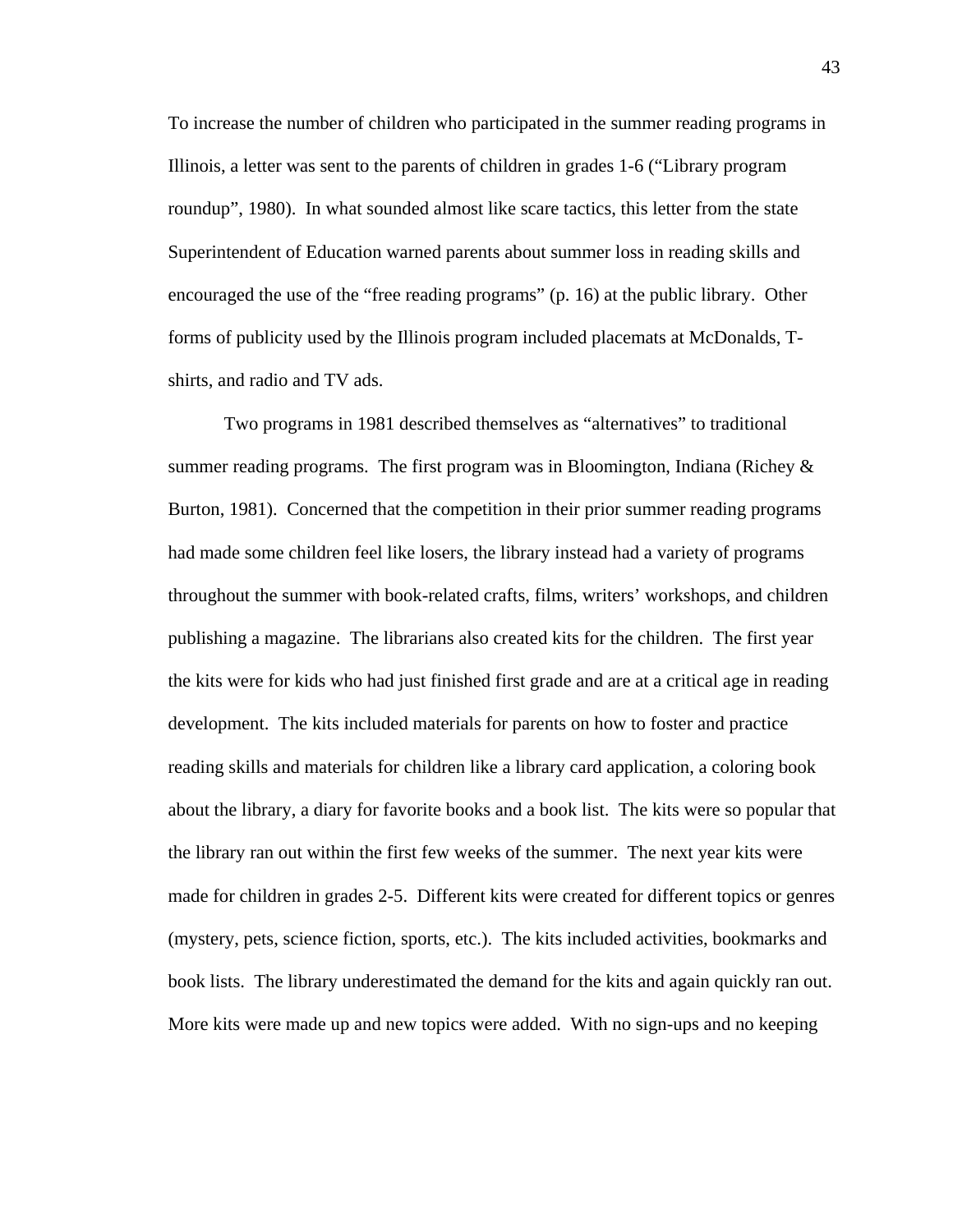track of what children read, there were no prizes associated with the new summer reading program.

 The other program, called Book Buddy, was similar by creating packets that were given to children with bookmarks, fingerplays, activities, and reading lists (Updike, 1981). The author of this article believed that elaborate programs were basically apologizing to children for "only having books on [the] shelves" (p. 110), and that librarians were hiding behind costumes, records, and certificates in order to evade the real purpose of children's librarians, which is to help children to discover the pleasure that comes from reading quality books. For her it was important that the goals for the summer reading program match the year round goals of the department. She was critical, like many others, of the use of prizes and coupons to reward reading. Creating bibliographies was one of the best ways to help readers and "encourage reading as a joyous pastime" (p. 110).

 In 1983, the first use of computers in a summer reading program is described (Opocensky, 1983). In Lincoln City, Nebraska children read books to earn time on a computer. For every five books read, a child received a ticket allowing him to use the computer. Only about half of the children earned tickets, and of those only 65% redeemed their ticket. The computers (2 Apple II's and 2 Atari's) were loaned to the library by local computer groups. Volunteers, including many teenagers, were on hand to help with the use of the computers. Most of the children who participated in the program were older children. In addition to the reward of using a computer, children who completed their reading received a 10% discount at local bookstores and a treat at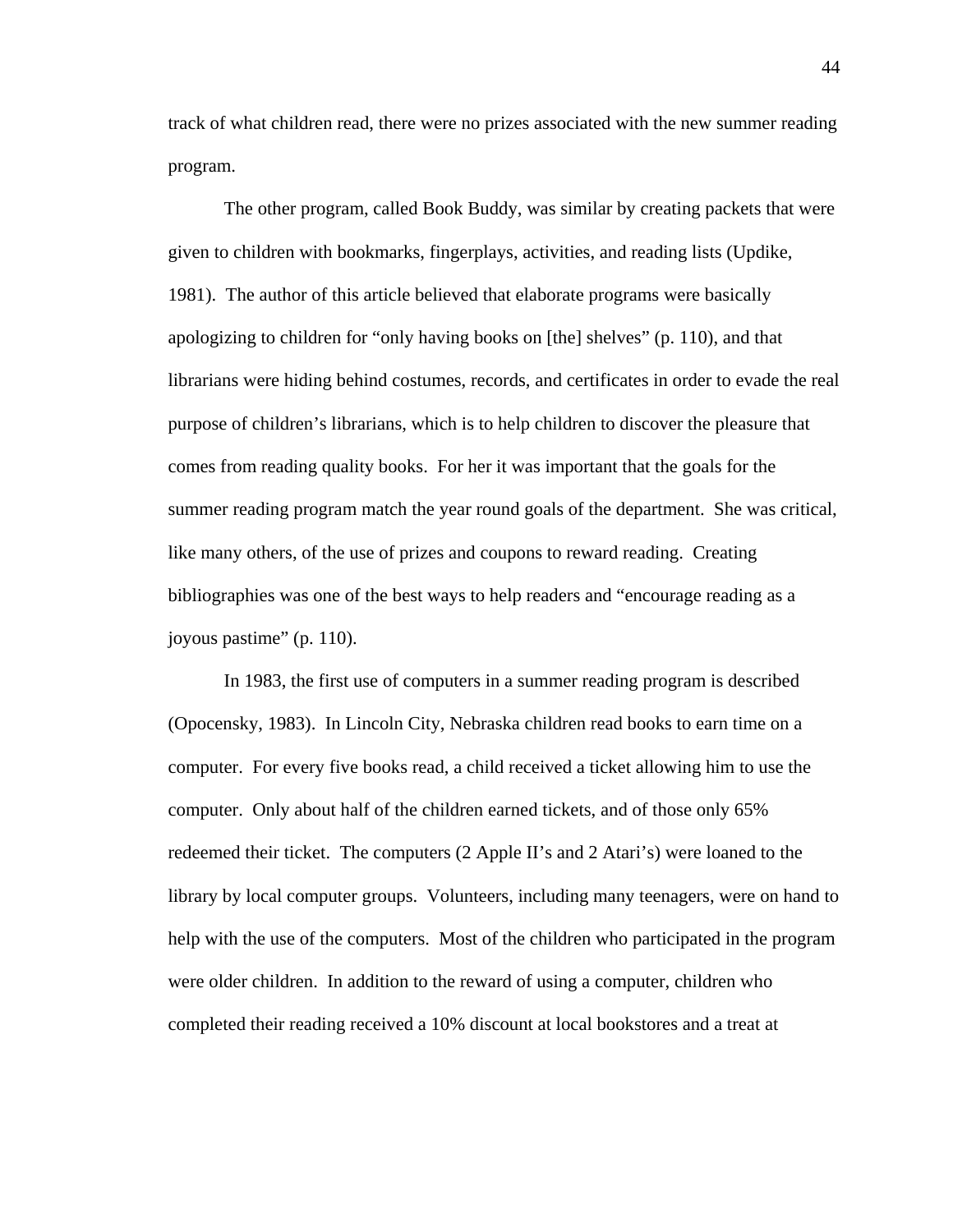McDonalds. The library saw a rise in circulation during the program and received a lot of positive feedback from the community.

 The sponsorship of summer reading programs by private businesses increased from more than discounts and coupons with the support of B. Dalton Booksellers ("B. Dalton", 1984). In 1983, B. Dalton donated \$4,400 for materials in Toledo's summer reading program. This showed a new level of support by businesses, from local level support to corporate support. In 1985, it was reported that B. Dalton had again donated to a summer reading program, this time in New Jersey ("B. Dalton grants", 1985). With the \$5,400 grant, the New Jersey State Library developed regional library cooperatives that would work together on summer reading programs.

 Business sponsors also played a major role in the Houston Public Library's 1985 summer reading program ("Houston", 1985). The goals of the summer reading program were fairly typical: maintain reading skill levels; stimulate library use during the summer; and to "help fill [children's] free time with healthy and useful activities" (p. 16). But the library had help from some private companies in reaching these goals. Denny's, the Houston Astros, and a local burger chain provided coupons for food and free game tickets to participants in the summer reading program.

 Computers made an appearance again in a summer reading program in California ("Summer reading is successful", 1985). On 4 borrowed Apple computers, kids were able to register and keep track of their reading. Besides being popular with the children, librarians appreciated the computers because it meant less paperwork since the information was all stored on the computer.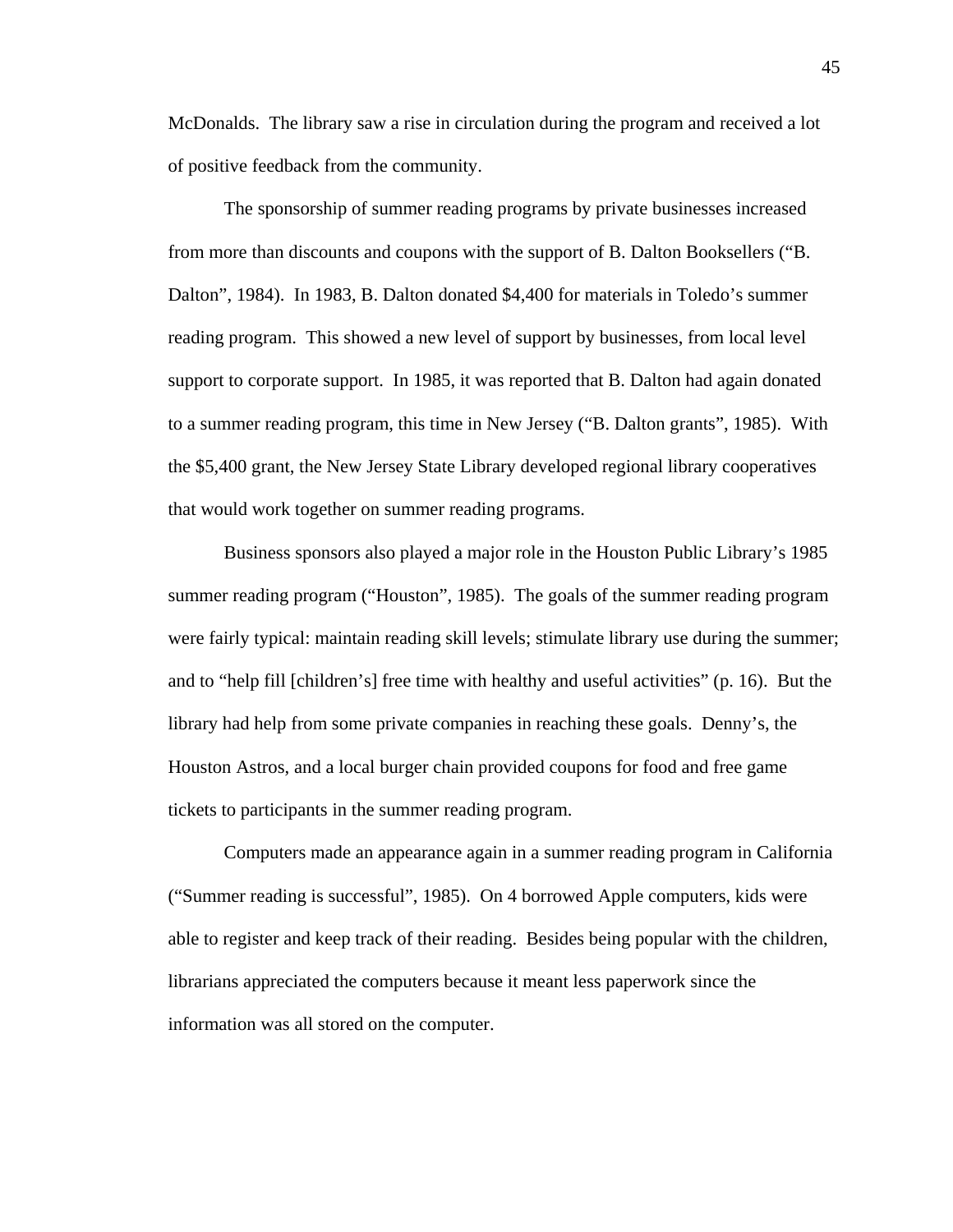For the first time since 1940, an editorial article in the April 1988 *School Library Journal* was written to critique the purpose and practice of summer reading programs (Manning). While some articles during these 40 years had critiques and reservations, they were not written as such. Manning describes summer reading as "a fixed star in the sky around which children's library programming revolves each summer" (p. 52). One of her main criticisms is that programs divide children into winners and losers. It also rewards the winners who are already the good readers and makes the slow and reluctant readers feel worse about reading. This was the same opinion held in the negative editorial of 1940. Manning gives a number of suggestions for summer reading programs that will "provide an opportunity for each child to discover the simple joy of reading for pure pleasure" (p. 52). Everyone should have an equal chance to win, no matter how many or how few books were read. Parties should include all participants. An interesting suggestion she had was that no individual records should be kept, but only a group or library total. No prizes should be given for the most books. Instead, by reading a book each week, a child is entered into a weekly prize drawing. Her concern was that every child should have their self-esteem reinforced and not hurt by their participation in the summer reading program.

 The shift to summer reading programs on the regional and state level increased with the 1990's. The Illinois Library Association had a committee that developed a program guide that outlined how to publicize, promote, and conduct a summer reading program ("Dispel the summer doldrums", 1990). Included in the guide were ideas on themes, games, and activities. In the Washington, D.C. area a group called Summer Quest had evolved including "over one hundred libraries in nine jurisdictions" that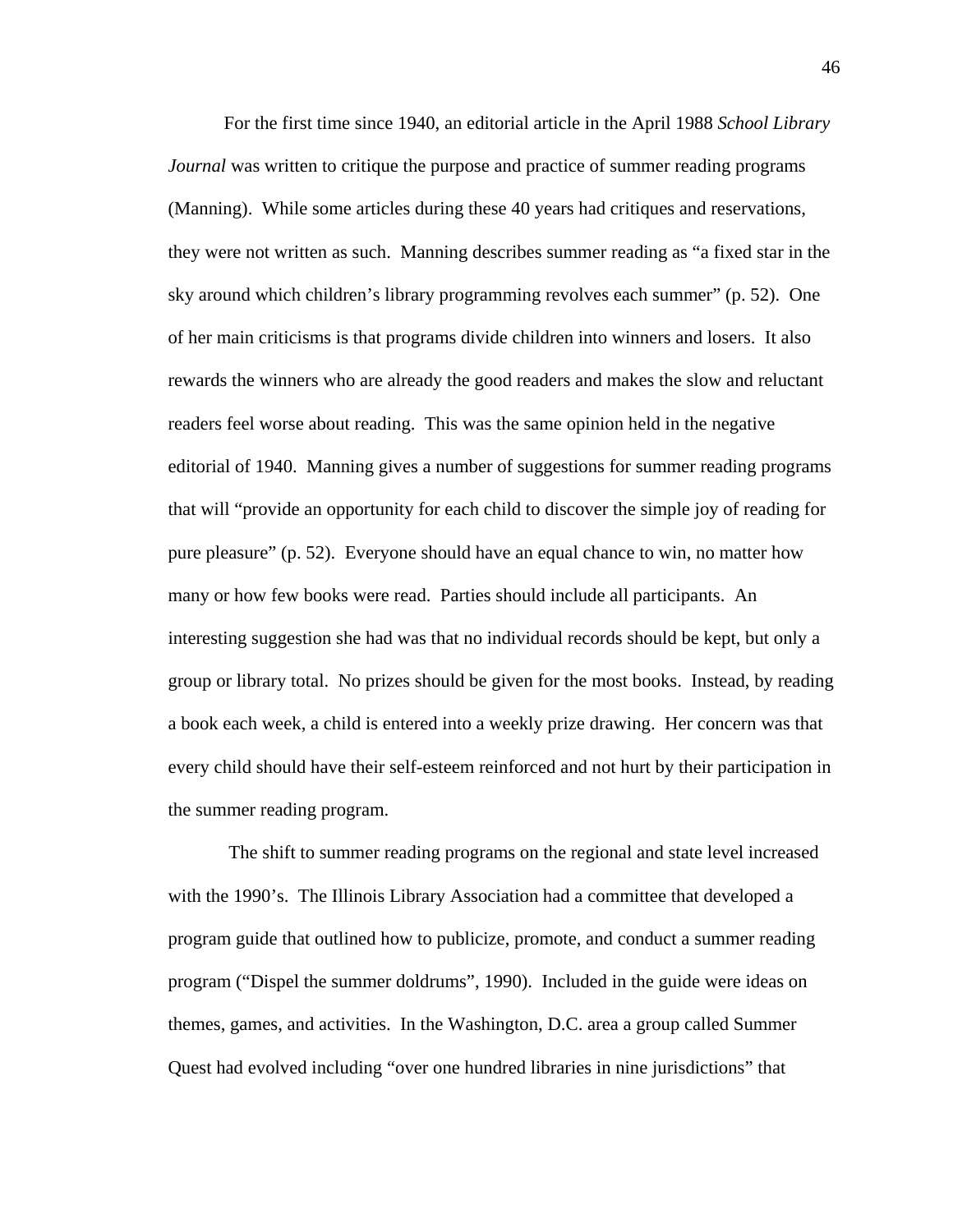worked together on issues of common interest including summer reading (Bauer & Salvadore, 1990, p. 34). All the libraries in the group used the same theme, but flexibility was encouraged at the local level. Artwork for promotional materials was also the same. Libraries could purchase these promotional materials or their own from independent sources. Committees developed booklists related to the annual themes. Programming also benefited from the cooperative. With so many libraries using the same theme, scheduling performers was easier and theater groups, storytellers, and magicians performed the same program at each library.

 A young adult reading program in 1991 allowed teens to use an online community bulletin board (Carton, 1992). At the time, it cost money each time you posted a message in online message boards. The provider allowed teens participating in the program to post reviews of the books they read. The same year, the public library in Dayton, Ohio used a computer to track children who were part of the summer reading program (Gaffney & Crawford, 1992). Using database software, the library kept a record for children with information about their school, grade, address, and number of books read. The librarians found the program to be very efficient. It allowed them to sort and manipulate the data for reports, as well as for things like invitations to the final party. The record keeping was more accurate and more organized. A less tangible result was that staff had more time to get to know and talk with the children.

 Geneva, NY developed a unique summer reading program (Ruth, 1994). The combination summer reading and basketball camp called 'Rebound and Read' was targeted at the cities at-risk youth. Funded through grants and supported by volunteers, the program lasted for two weeks. During those two weeks participants met each day.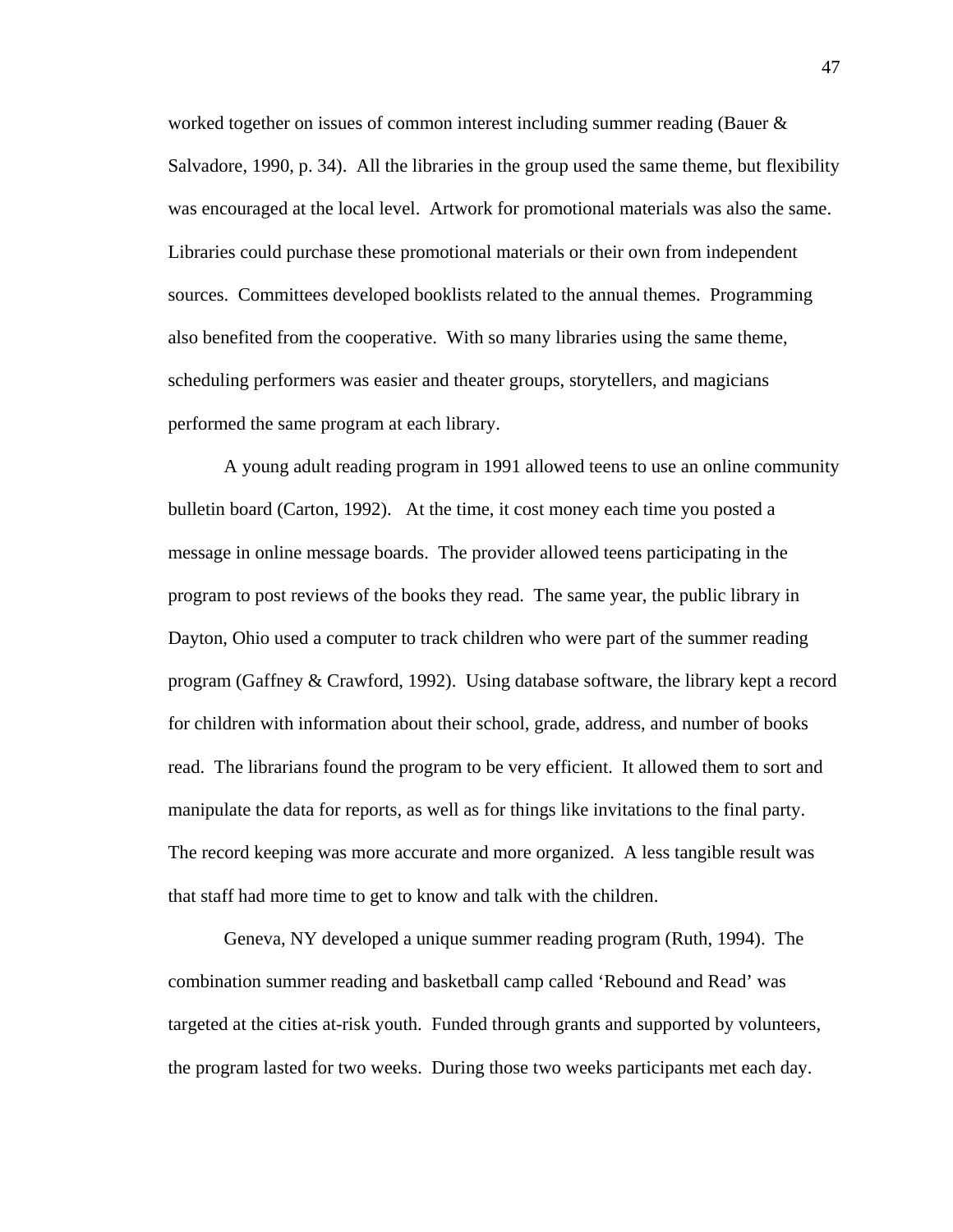During those days, coaches worked with the youth on their basketball and the kids spent time in classrooms practicing reading. Some time would be spent in the gym, then in the classroom, then back to the gym. The coaches also participated in the reading activities, which included reading sports stories, biographies of basketball players, and newspaper articles. Because it was held in a school gym and not at the library, the program included two visits to the library. At the library the youth learned how to use an online database and reference sources to find sports trivia and articles. Daily raffles gave away water bottles, T-shirts, and restaurant coupons to the kids who turned in journal entries. The program had high attendance and was praised by teachers and parents, who appreciated the combination of reading and sports.

 In the 1990's Maine's state library began a summer reading program through the mail, reminiscent of Georgia's program back in 1928 (Olson & Meyer, 1995). With about 300,000 people in the state with little or no library access, the summer reading program allowed children the opportunity to participate in a summer reading program and continue reading during summer vacation. Children filled out postcards to request titles, with no limit to the number of books that would be sent. The number requested varied from only a few to 200. The library paid for all the shipping costs, both sending and returning. The goal of the program was just to keep children reading and give them the same access to books they would have if they could walk into a public library. All the children received a bookmark and pencil, and earned other prizes like stickers, a certificate, or a book.

 The mid-90's saw some discussion about best practices for summer reading. In her article "Eyes on the *Real* Prize," Carolyn Caywood looked at rewards and if they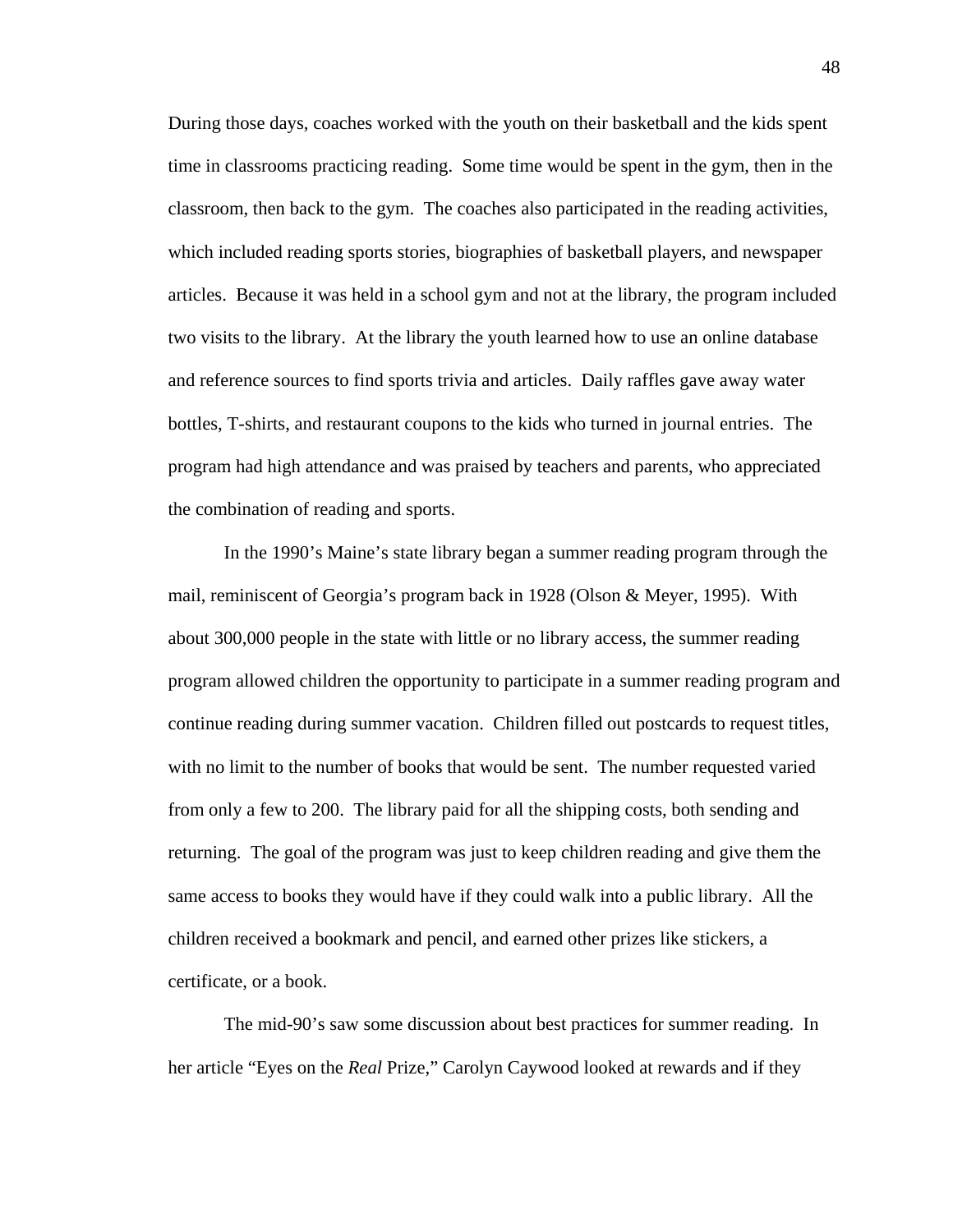were good to use in summer reading programs (1997). She asked whether incentives encouraged children to read and helped them to develop a love of reading. Since incentives are usually given when a task is unpleasant, giving rewards for reading could teach children that it is something that must be done, but not enjoyed. If rewards were used, she suggested that the reward be similar to the task. For example, as a reward for reading, give a child a book. Other ways to better implement rewards include minimizing direct competition between children, incorporating as much choice as possible in the program and focusing on "intrinsic motivators like the pleasure of stories and satisfying curiosity" (p. 59). An article from 1995 reported on a study that had found that many reading programs sponsored by businesses were basically commercials for the sponsors ("Reading incentive programs"). Sponsoring these programs benefited them in several ways: it was good for their image, they had a captive audience for advertising, and children received coupons, bringing in business. The article recognized that with tight budgets it was hard for libraries to turn down these types of partners in programming and that increasing commercialism was a societal trend. One librarian article pointed out that it didn't benefit libraries to be "purists or isolationists when it comes to [commercial] collaboration" but that librarians were in a position to ensure that programs weren't "overpowered by a commercial message" (p. 22). The issues of how to incorporate incentives and how to walk the fine line with business partnerships continue to be dilemmas faced by librarians.

 The Internet made a major debut in 1997 with libraries creating websites for their summer reading programs. One article reviewed a number of websites that would complement summer reading programs, from online stories to games (Junion-Metz,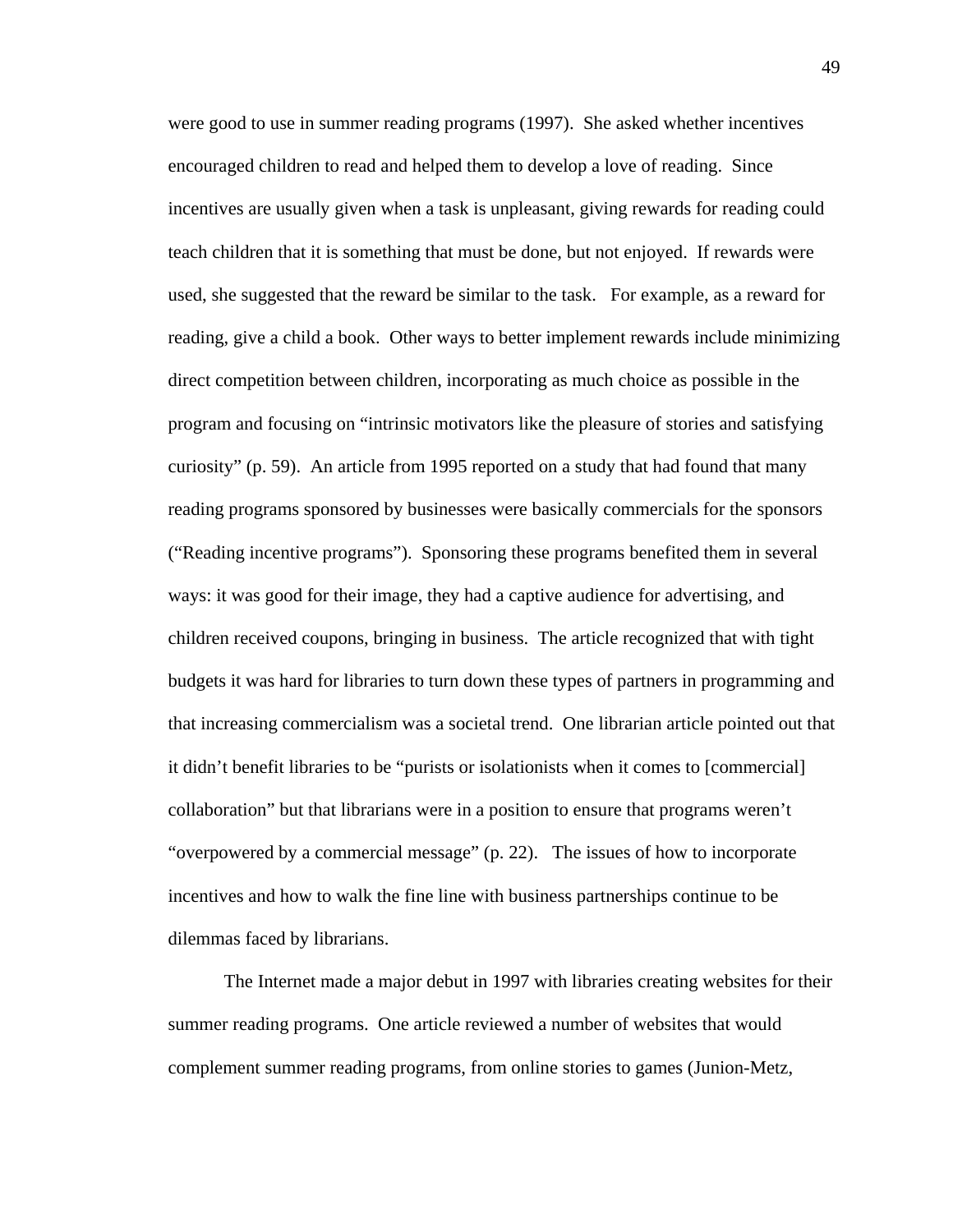1997). The Carnegie Library of Pittsburgh used their website to link to thematically related websites (Barstow & Markey, 1997). It also provided a comment form. This was one of the "most successful components" (p. 31) of the website because its anonymity encouraged open and honest comments and suggestions from children and their parents.

 Several of the programs from 1997 were fairly traditional with children participating in activities and reading around a theme, using teen volunteers, and statewide programs. But some programs and suggestions stood out. The Los Angeles Public Library had found through a study that most children participated in summer reading because their parents encouraged them to, not because they had chosen to (Barstow & Markey, 1997). So the library decided to focus their publicity on parents. Instead of flooding schools with flyers, hoping they would make it home to parents, postcards were sent to parents reminding them of the importance of reading and inviting their children to participate in the program. When parents returned the postcard to the library, they were entered into a drawing for a computer. The library also partnered with the Dodgers. At two baseball games in the summer, coupons were given to children that could be redeemed for a baseball bat and ball. Children who completed an hourly reading goal were entered into drawings for tickets to a game.

 Another program that stood out in 1997 focused on outreach. Like many of the first summer library programs, the Memphis-Shelby County Public Library recognized that many children couldn't come to the library for a number of reasons, so they decided to go to where the children were (Barstow & Markey). The library worked with summer school programs and childcare facilities. Librarians visited these locations and gave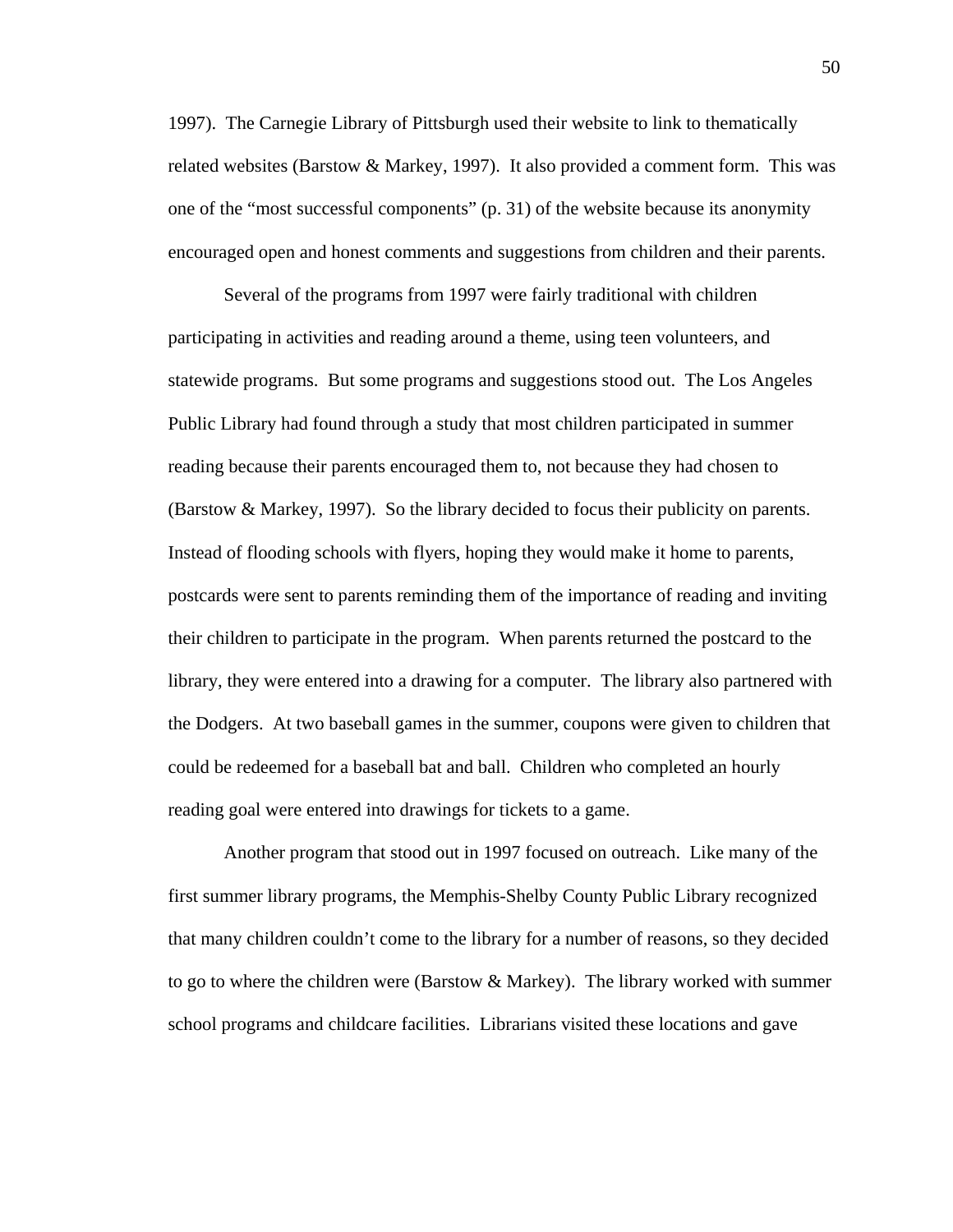booktalks and storytimes. The library was able to include children who might otherwise never have known about or participated in a summer reading program.

 Instead of giving prizes to children who participated in the summer reading program, a public library in Colorado committed to donate \$1,000 to buy books for homeless children if 45,000 hours were read by participants (Olson & Glick, 1998). By the end of the summer, nearly 70,000 hours were read, possibly showing that cheap rewards are not good motivators but that other goals could encourage even better.

 A library in Wisconsin built on the Choose Your Own Adventure idea for their summer reading program (Langby, 1999). Children could read anything they wanted. For every five hours read, children entered their name in a drawing for one of 20 possible adventures. Some of the adventures that could be won were a trip out on a Coast Guard cutter, time at a horse farm, a fishing trip on Lake Michigan, or a roadie with a popular local band. The librarian found it was "easier asking folks to share their time and expertise with a young person than asking them to donate trinkets" (p. 35).

 In 2000, several articles from the literature were on summer reading programs and their websites. In Oklahoma, the Department of Libraries partnered with the Daily Oklahoman newspaper to put the statewide summer reading program online (Minkel, 2000, July). The program had a link from the newspaper's online edition. The program's site linked to the Department of Libraries site to help user's locate any public library in the state. The site included booklists and a historical look at the  $20<sup>th</sup>$  century. There were links to more booklists and book award sites, activities, and weekly trivia contests. The website also introduced kids to the newspapers by guiding them through the online Oklahoman. The site won a public relations award from the ALA in 1999.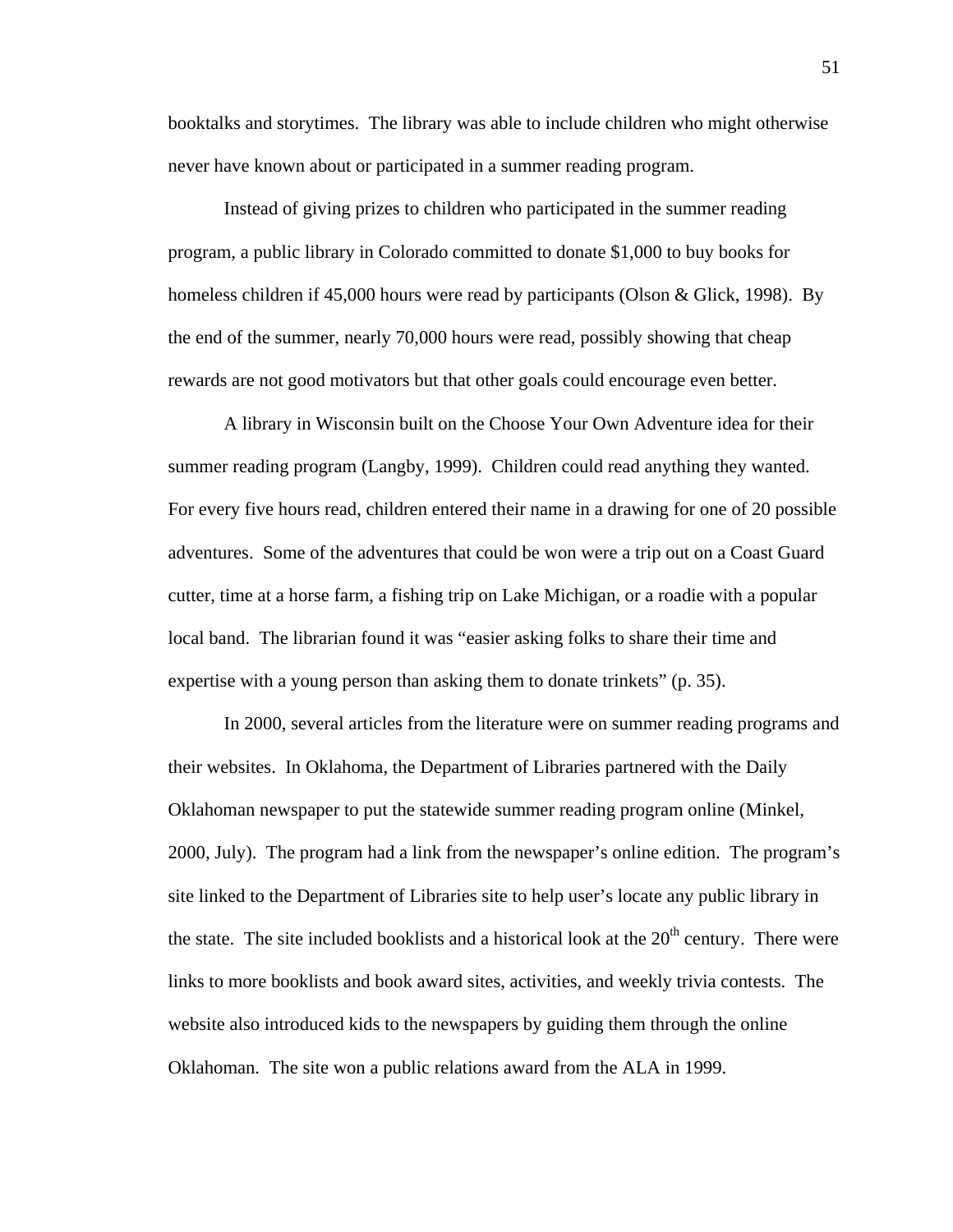A second article in 2000 gave several examples of good use of the Internet (Minkel, 2000, Fall). Several of the websites included games and interactive stories, and all of them included links and booklists. The Edmonton Public Library's summer reading site had an ongoing story written by the children. Children submitted paragraphs and the librarian selected one every couple of days to add to the story. Florida's state library had originally developed their site as an online version of the summer reading program manual for librarians, but it quickly turned into a resource for both librarians and children as it expanded to include activities and links. The Monroe County Public Library in Indiana used email to promote their summer reading program. The library took great care to make patrons aware of how the email addresses would be used when they signed up. Fewer than 20 people did sign up for the service, but it had not been heavily promoted.

 A library in Ontario, Canada reported in 2000 on the effects that charging for the summer reading program had (Saczkowski). The library charged only \$2 for the entire summer reading program. The attendance at programs was 90%. The overall registration of children in the program actually increased by 30%. The librarian suggested that by charging a small fee, people seemed to feel that the program was worthy of their time. There were no complaints about the fees. A local service club had agreed to pay for anyone who was unable to cover the cost for themselves, but that need had not come up. This significant format change in a summer reading program gave the librarian more money to spend on the program, leaving more of the budget to buy books.

 In a series of articles in 2001, Minkel explored the potential of having automated summer reading programs. In the first article he suggested that a completely automated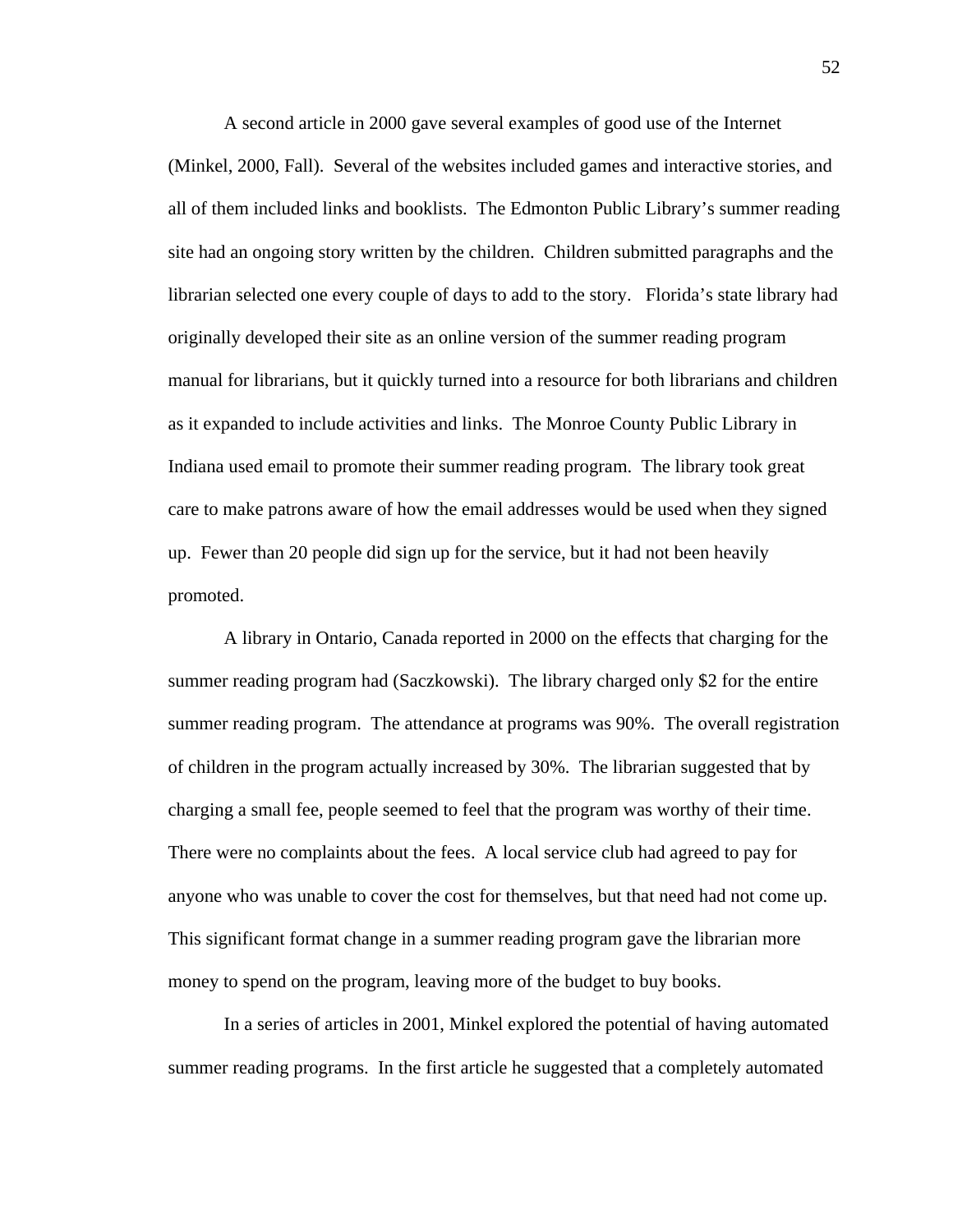summer reading program software be developed that would be a part of or at least compatible to the circulation system (2001, July). Children could swipe or type in their library card number and register for the program. They could keep track of the reading they did (whether hours, minutes, or books) from at home or at the library. With traveling, visiting family, going to sports camps, etc., kids are often not around for the entire summer. By putting the entire reading program online, they could participate from almost anywhere. The electronic format would significantly decrease the amount of time spent by staff entering and manipulating data. Of course all of the materials would still be available in paper format, but the use of the electronic format would give librarians more time to spend working with children. Some librarians Minkel spoke with were concerned that children wouldn't come to the library if the program were entirely online. The second article came out later the same year and contained examples of some libraries that had attempted some form of online record keeping (2001, December). In Flushing, NY the library had allowed children who were going to be away during the summer to email the books they had read and reviews to the library. In Arizona, teens submitted slips online for every hour of reading they did. After five hours, they were eligible to win tickets donated by a local movie theater. In Minnesota, one library's summer reading program website allowed kids to sign-up to keep their reading record online. Because it was experimental almost no publicity had been done. Only eighty children used the online records. But the following summer, the librarian anticipated much higher usage of the online material with higher publicity.

 In 2002, another article was written about the importance of outreach (Minkel, 2002). In the article the main reason for a drop in participation numbers was the number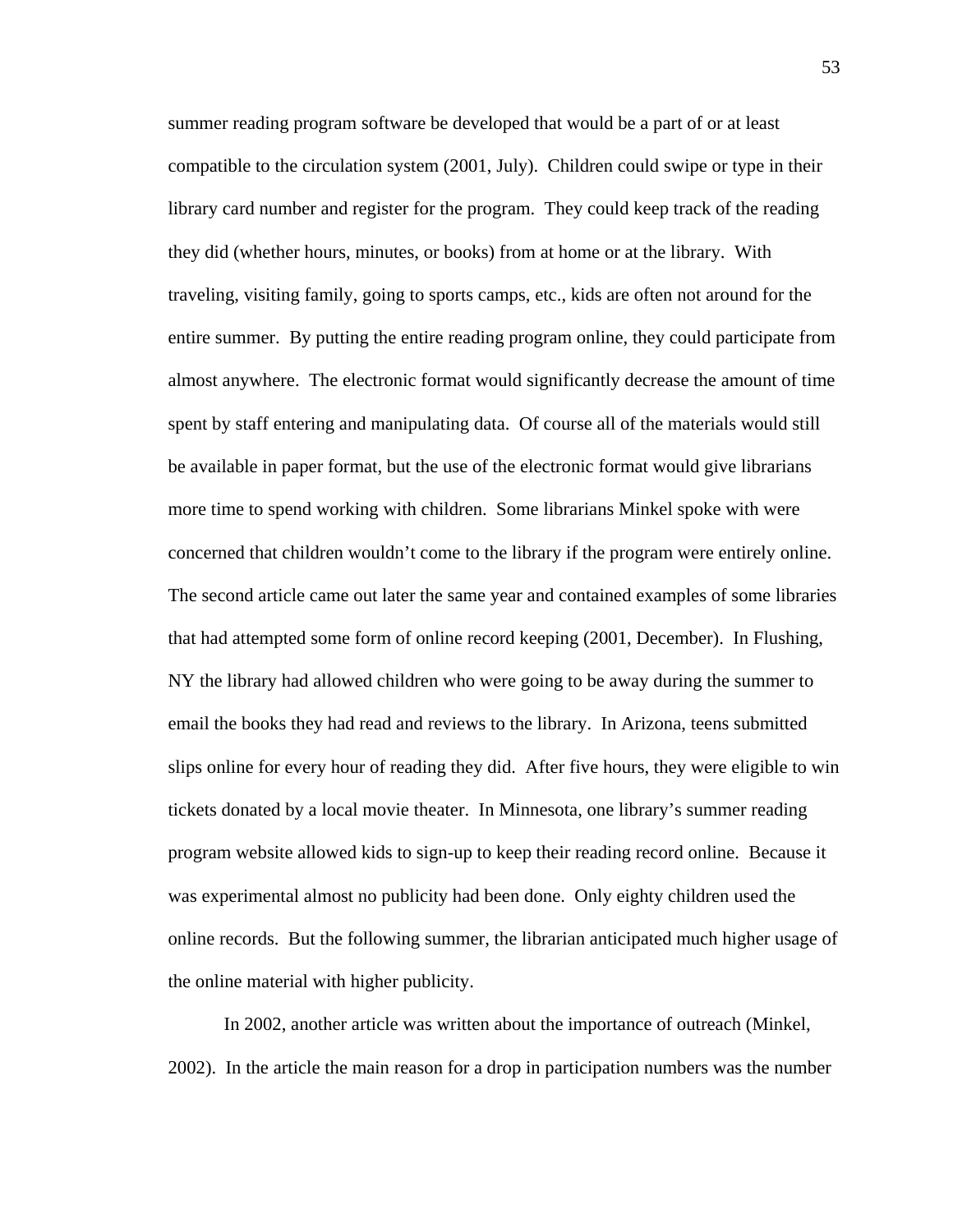of working mothers. For children to participate in summer reading, the program would have to go to them at the YMCA or childcare center. A variety of summer reading programs that went out to the children were described. Some of these sounded very similar to the playground programs of the early 1900's. In places like Rochester, NY and Terre Haute, IN, librarians regularly visited YMCA's and preschools telling stories, doing crafts, and signing up for summer reading. In Cheyenne, WY, librarians used their bookmobile to visit Hispanic children who lived far away from the library. One librarian brought the summer reading program to teens in a juvenile detention facility in Oregon. Local social service agencies like Head Start, the Boys and Girls Club and groups like the city recreation department were all suggested as important contacts in developing outreach as part of the summer reading program.

 In 2003, Florida schools and public libraries partnered in the Library Summer Reading Pilot Program, part of the state's Read to Learn initiative (Ishizuka, 2003). The program was aimed at the nearly 25% of third graders who scored in the lowest level on state tests. The program offered tutoring, books, and workshops for parents to help increase scores. Another article that year was also about libraries and schools working together (Minkel, 2003, January). Most of the suggestions in the article had been used in the past, but the article emphasized that librarians needed to be proactive in approaching schools. Keeping records of grades and schools attended by summer reading participants was given as an important way to know where the users were coming from and as a way to build on common ground with teachers and administrators. Following up with schools and giving them results was another way to encourage working together.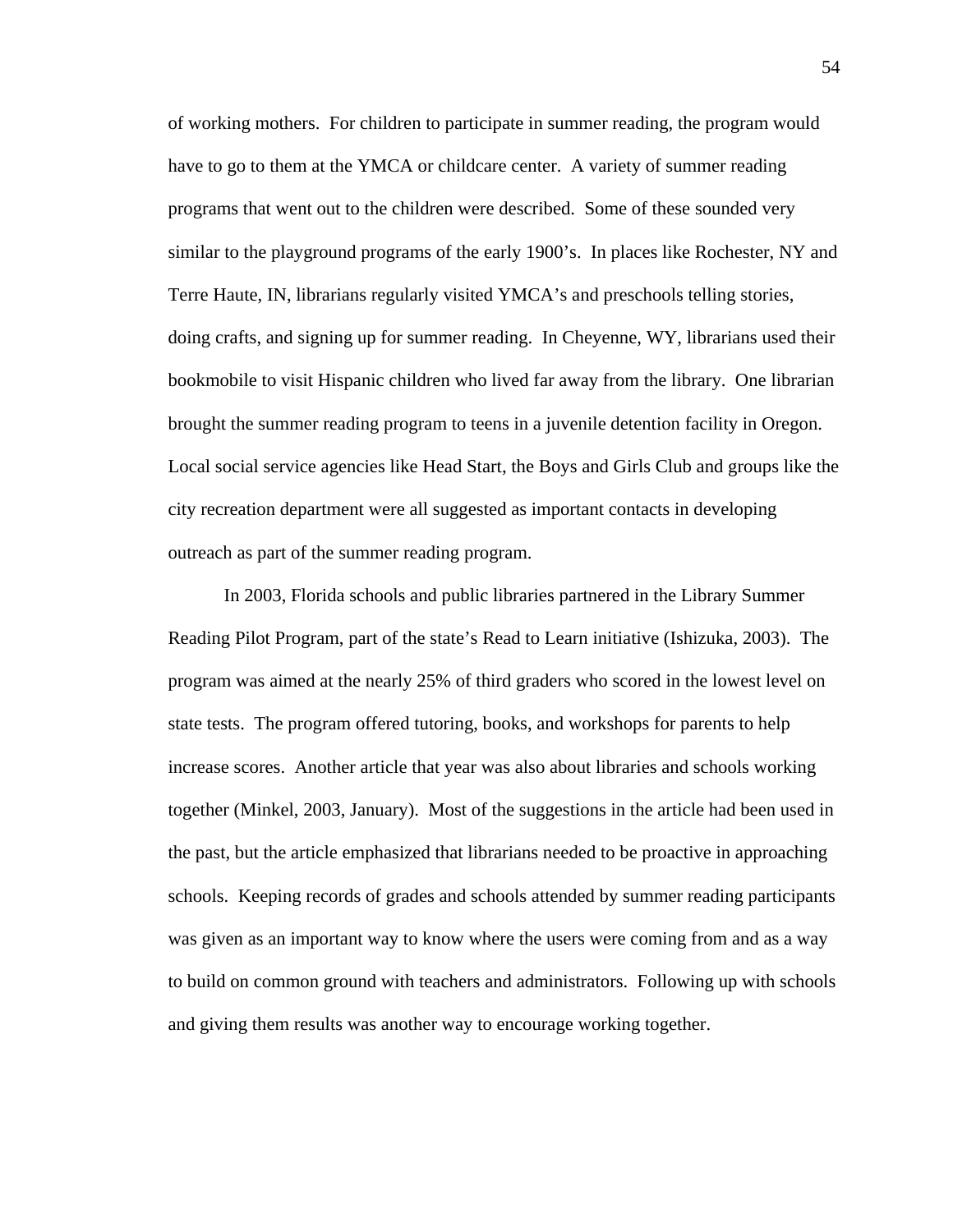An entirely online summer reading program for teens was used the summer of 2003 in Charlotte, NC (Minkel, 2003, June). Teens registered and tracked their reading online, with no paper at all. But to keep teens coming to the library, incentives like a \$10 fine waiver or free book sale items were offered. A similar program was not created for the children's summer reading program because staff were concerned that parents and young children would be less likely to sign up.

#### **Summary**

The 1980's saw the continuation of the reading contracts. Alternative programs also made an appearance with the emphasis on fun and exploring and little or no record keeping or incentives. Business support of summer reading programs also increased during this time with corporate grants and more coupons from local businesses and restaurants. The first computers used in summer reading programs were seen in 1983. This was the beginning of a new phase in summer reading that is still developing.

In the 1990's there was a dramatic increase in the volume of articles on summer reading. The total number of articles between 1990 and 2000 was more than double that of any previous decade. The higher volume of articles and interest in summer reading programs continued after 2000. In the past, most articles were anecdotal with a few suggestions on what had worked for an individual library. A lot of the articles in the 1990's tried to be more prescriptive, how to have the best summer reading program or publicize it better, etc. But very few of the articles had anything new to add to how summer reading programs were structured or administered. Outreach was a concern in many places as participation numbers slipped.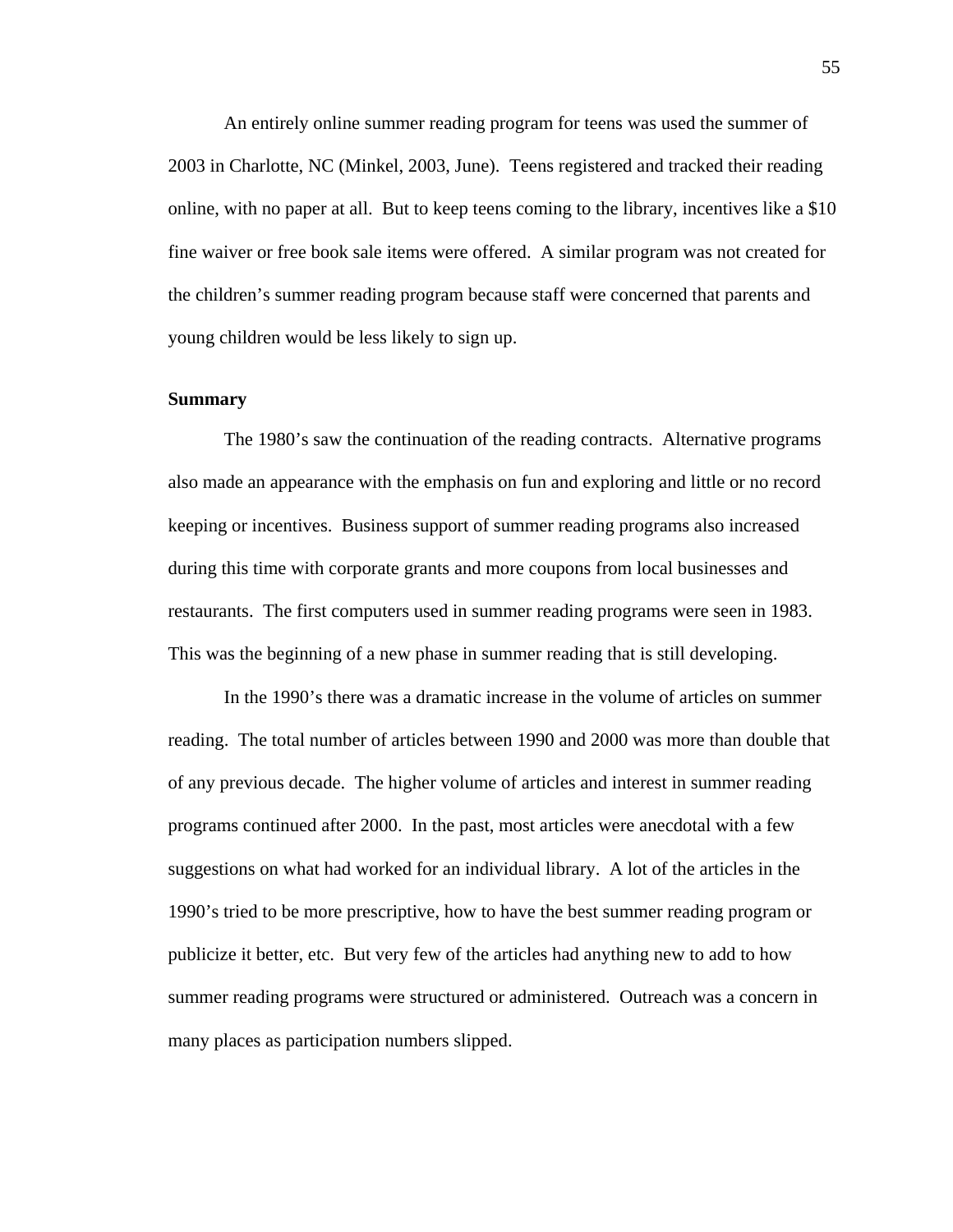But with the Internet, new ways of providing materials and access began to be a part of summer reading programs. In 2000 and 2001 libraries began to create websites to support the summer reading programs, including games, links, and booklists on their sites. In 2002 and 2003 the Internet began to be used to allow online registration and even online record keeping of summer reading. Although most libraries were slow in realizing the full potential of online registration, it was beginning to happen.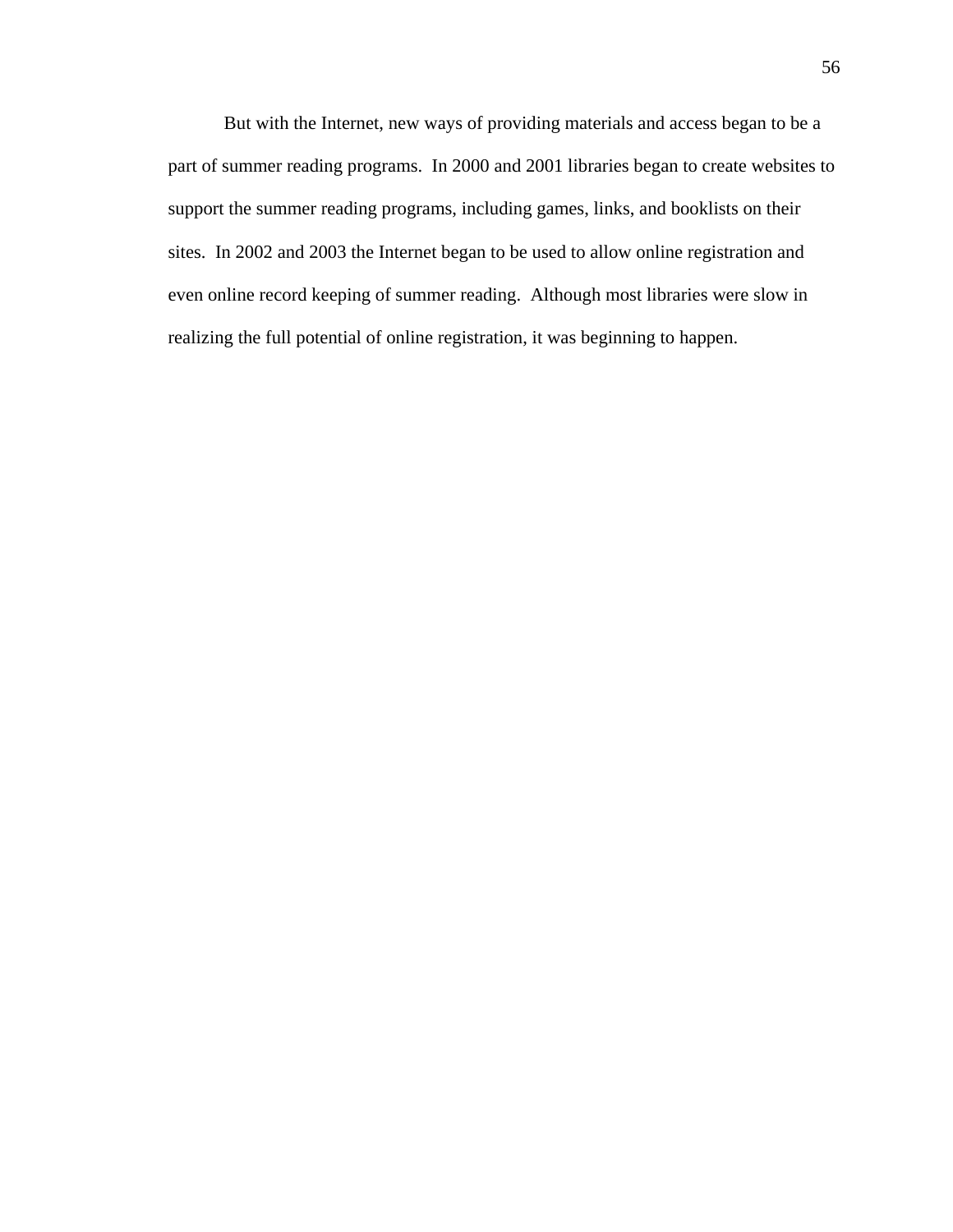### **CONCLUSION**

 Summer reading programs for youth have become a significant programming event in most public libraries. From a few programs at the end of the nineteenth century, summer reading programs quickly spread in the early decades of the twentieth century. The features of summer reading programs developed rapidly with incentives, reading goals, and special programs appearing very early on. These features have endured with few alterations over the years.

 In early programs, librarians used summer reading programs to encourage reading, not just any reading, but quality reading. Over and over they stressed the importance that children read good books. Lists of acceptable, and sometimes required, books were created to direct children to the best literature. Librarians were concerned that more quality books be read, than with the quantity of books read. Goals were kept minimal in these early programs. Over time the quality issue has faded into the background. Librarians still create lists of good books, but children can usually read anything for the summer reading program.

Most goals of summer reading programs have remained fairly constant over the past 100 or so years. One goal that was seen in the first programs and is seen still today is fostering a love of reading in children. Love of books and reading can only develop if children are reading. Keeping children reading has always been a central goal in summer reading. A related goal has been to keep children coming to the library. In the earlier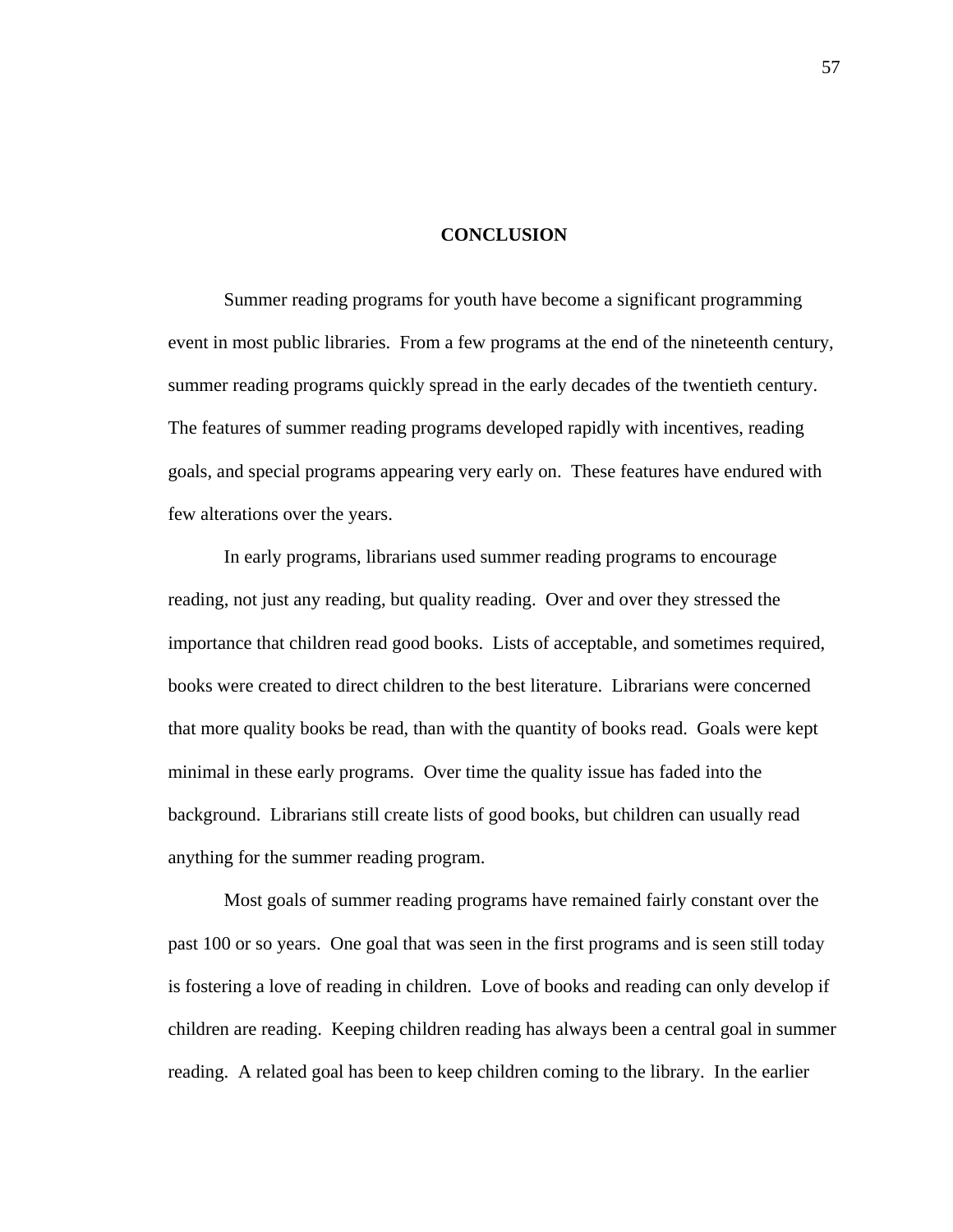years of summer reading, these two goals were entwined. The library achieved both by requiring children to read books from the library. The goal to keep children and parents coming to the library later was expressed in goals to maintain and/or increase circulation. Although maintaining library use and circulation numbers is still a goal in many programs, librarians have come to place more emphasis on the importance of children reading and allow children freedom in selecting their reading materials.

 The increased freedom of choice in reading is a significant change during the history of summer reading programs. This freedom allowed more books to circulate. It gave children a greater sense of control and showed more respect for their reading choices. It illustrates how the high-minded concern for quality books had been superseded by a belief that any reading was better than no reading.

 Competition has been an issue almost since the first summer reading programs. As the reading programs became more formalized and children had to read certain numbers of books, some librarians began to question how these programs were set up. They were concerned that the focus on numbers created too much of a contest out of reading, and therefore alienated some children from reading because they were unsuccessful in reaching the goal. Incentives were also disliked by many librarians. Although in the early days, most incentives were bookmarks, buttons, and certificates, some felt that incentives were rewarding good readers and punishing the slow and reluctant readers. Over and over during the twentieth century, competition and incentives were two of the major concerns that librarians had with summer reading programs. Librarians tried to minimize the competition by using group goals and setting low reading goals. Reading contracts, which appeared at the end of the 1970's, were a major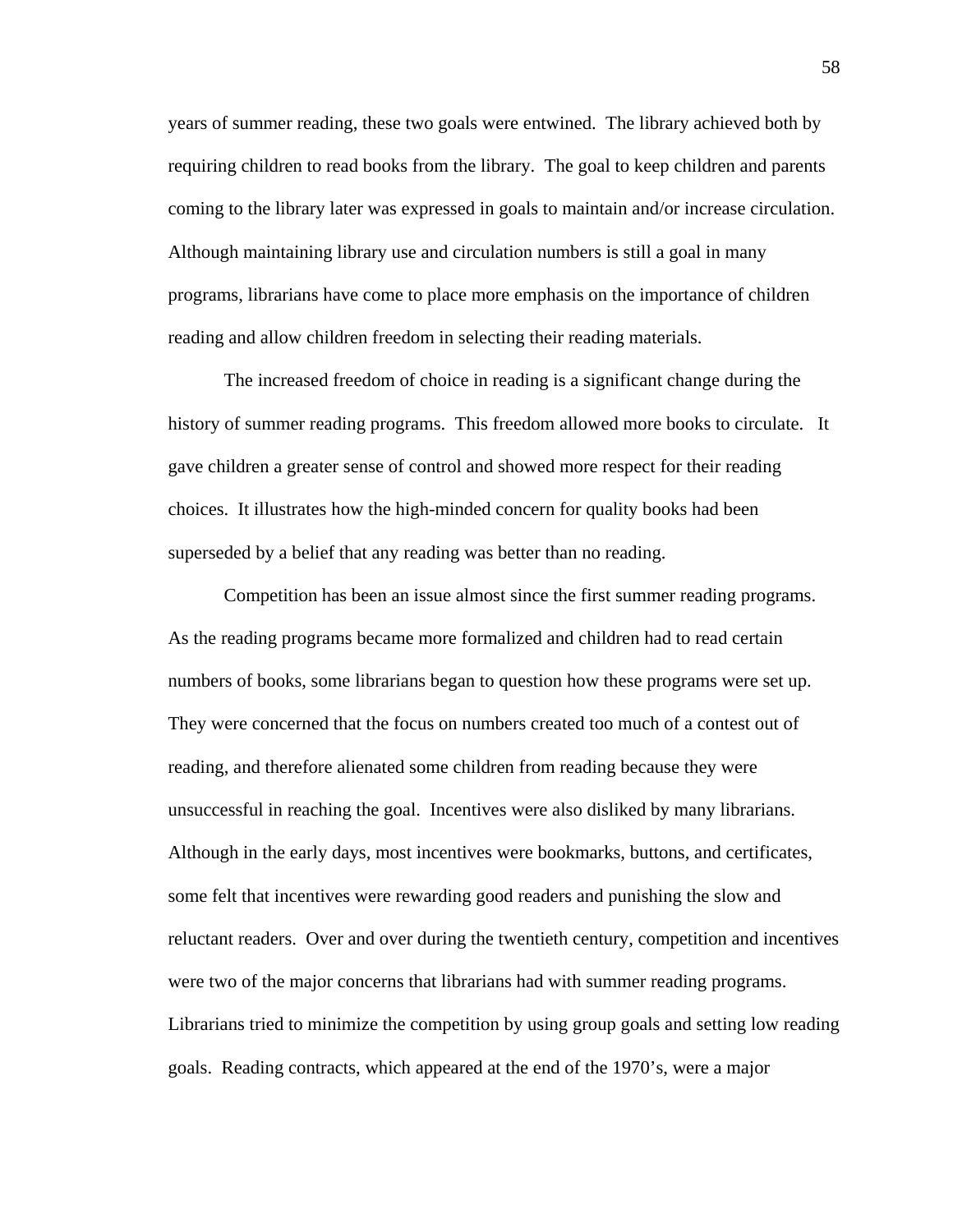development in summer reading. By letting children set their own goals, it was hoped that competition could be eliminated. Using minutes read instead of books as a measure of reading accomplished was another change to equalize summer reading programs among children of different reading abilities. Libraries attempted to overcome the problems of incentives, while still offering rewards, by using prize drawings.

 Summer reading programs have become more inclusive in who can participate. Early clubs and programs were for youth about 10 and up. The lower age limit dropped with time, until pre-readers were included. The upper age limit changed as well. As the lower age limit dropped, the upper age limit dropped too. In the middle of the twentieth century, a lot of programs were only for children up to  $8<sup>th</sup>$  grade; even then the older children often were volunteers who helped the younger readers and did not participate in a reading program themselves. Then libraries began to provide summer reading programs for both children and young adults. The young adult programs were often less structured than the children's. Librarians included the young adults in the planning of the programs.

 Over time, public libraries have begun to work together to plan and produce summer reading programs. State libraries and regional cooperatives have developed to take some of the pressure and demand off individual libraries to come up with new ideas and materials every year for the summer reading program. In the past decade or two, a variety of books with ideas and activities for summer reading have been published.

 Summer reading programs have also seen increased support from the private sector. Local businesses often donate coupons or give discounts that can be used as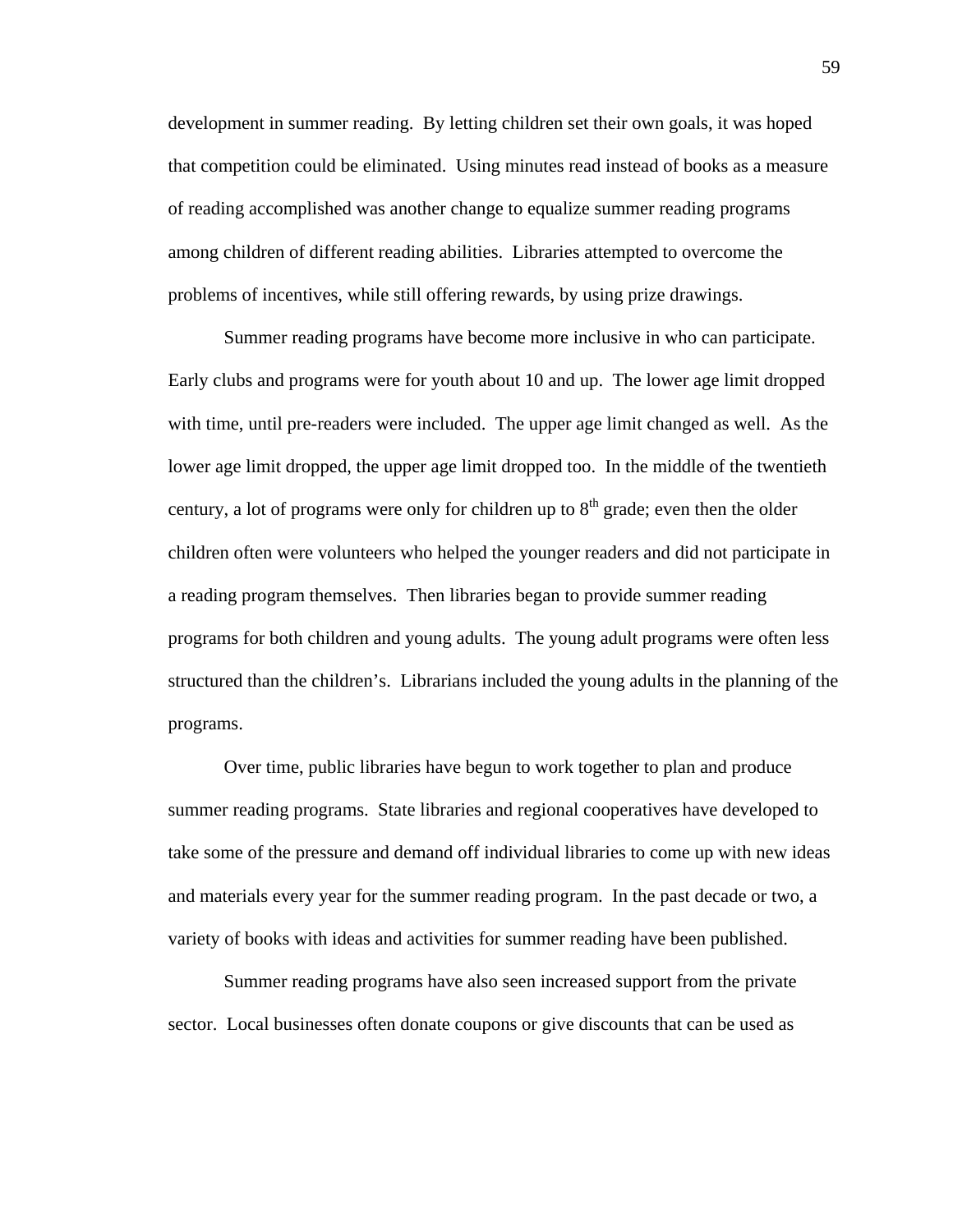rewards. Large corporations like B. Dalton and Wells Fargo have given grants to libraries for their summer reading programs.

 In the last few years computers and the Internet have begun to be a part of summer reading programs. Many libraries have used websites to complement the traditional summer reading program. They have links, games, and information that are related to the program. But some libraries have put the reading program partially or entirely online, with others planning to do so in the near future. These online summer reading programs raise a number of issues. The first is whether youth will still come into the library if they can simply sign up and report their books over the Internet. Not only could this affect circulation and program attendance, but librarians will no longer have the opportunity to talk to the children about what they have read. An important part of summer reading is the connection made by librarians with children as they recommend books and discuss what has been read. By putting everything online, the personal touch is lost and the program could distance librarians from their readers, rather than connecting them. It could also increase the false reporting of books or time read. Because there is no talking with the librarian, children could more easily record books simply in order to win the incentives.

 Computers do offer some great benefits to librarians because they simplify the record keeping of summer reading programs. But they offer some other opportunities for summer reading that may not have yet been realized. Moderated blogs or online discussion groups could be part of the summer reading program. To cut back on potential for cheating, children could fill out a short form when reporting each book online that would let them write about their favorite part, an alternate ending, or just summarize the

60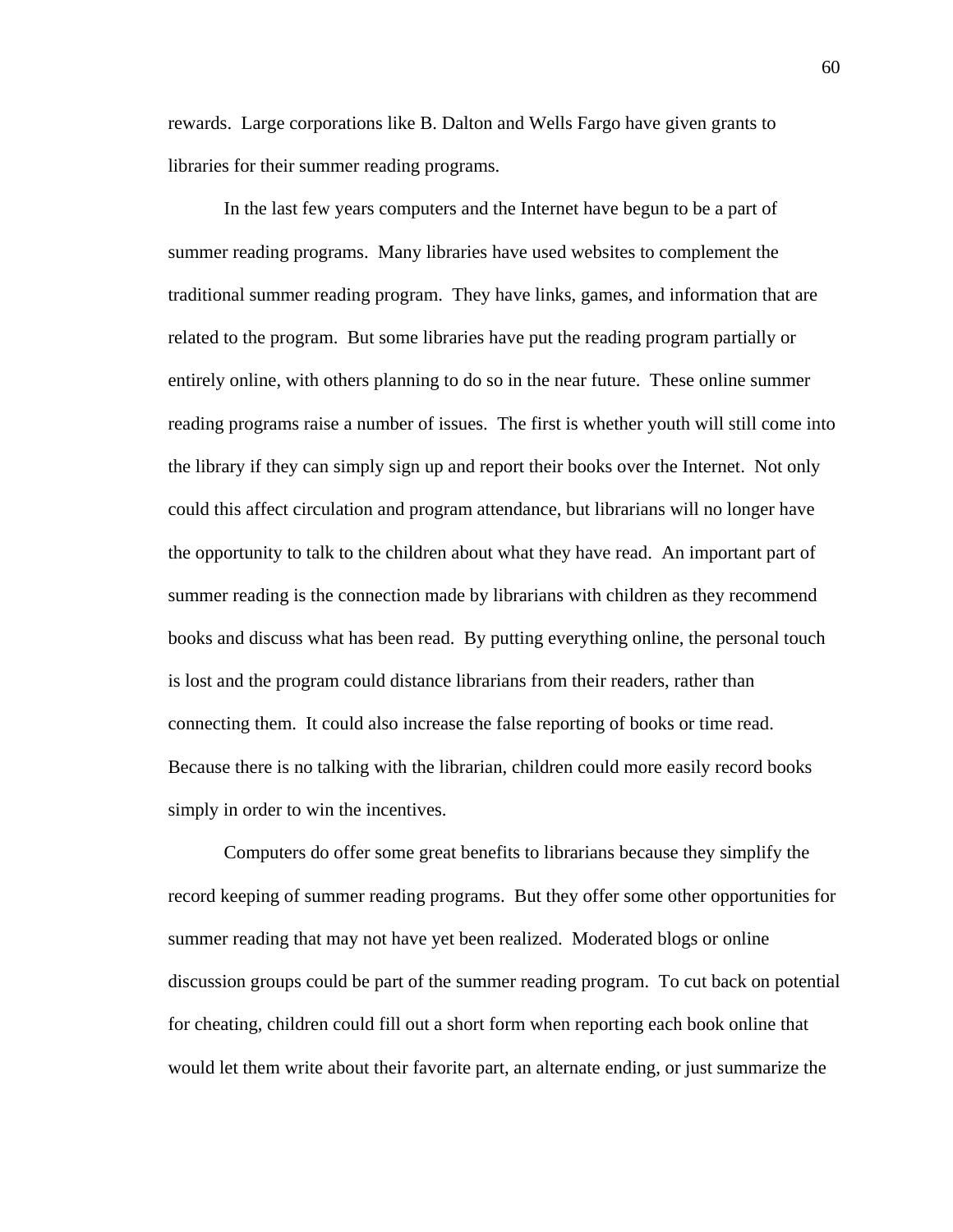book. Librarians could post the best entries. Email reminders of programs and encouragement could be sent to summer reading participants. It is important that the online registration and record keeping be kept fairly simple so that young children won't require very much help. Entirely online programs will probably be less practical for younger children. Some parents don't like their children being online, so paper summer reading programs won't totally disappear.

 It may also be time to reevaluate summer reading programs as a whole. The reading programs of the past are nearly the same as those of today. In 2004 there may be online registration, but the most of the differences in the programs are more cosmetic than structural. The children of today have more demands on their time and attention than ever before. The Internet and television are major competitors with reading for children's free time. During the summer there are endless soccer games, swimming lessons, dance classes, etc. Other institutions like museums, zoos, botanical gardens, and community groups also have summer programs. Instead of competing with all of these things, summer reading programs could incorporate them. The programs could have the Internet and television be part of the program. Part of the program could be to encourage information literacy as children watch TV and use the Internet. More partnerships with other groups and institutions might also be a change that is seen in the future. Although these museums and zoos provide programs at libraries occasionally and have partnered in some instances, more could be done. The library could go to the museum and be part of a program there. A weekly story hour could be held at the botanical gardens. Summer reading participants could get discounts when they went to the zoo. Working with groups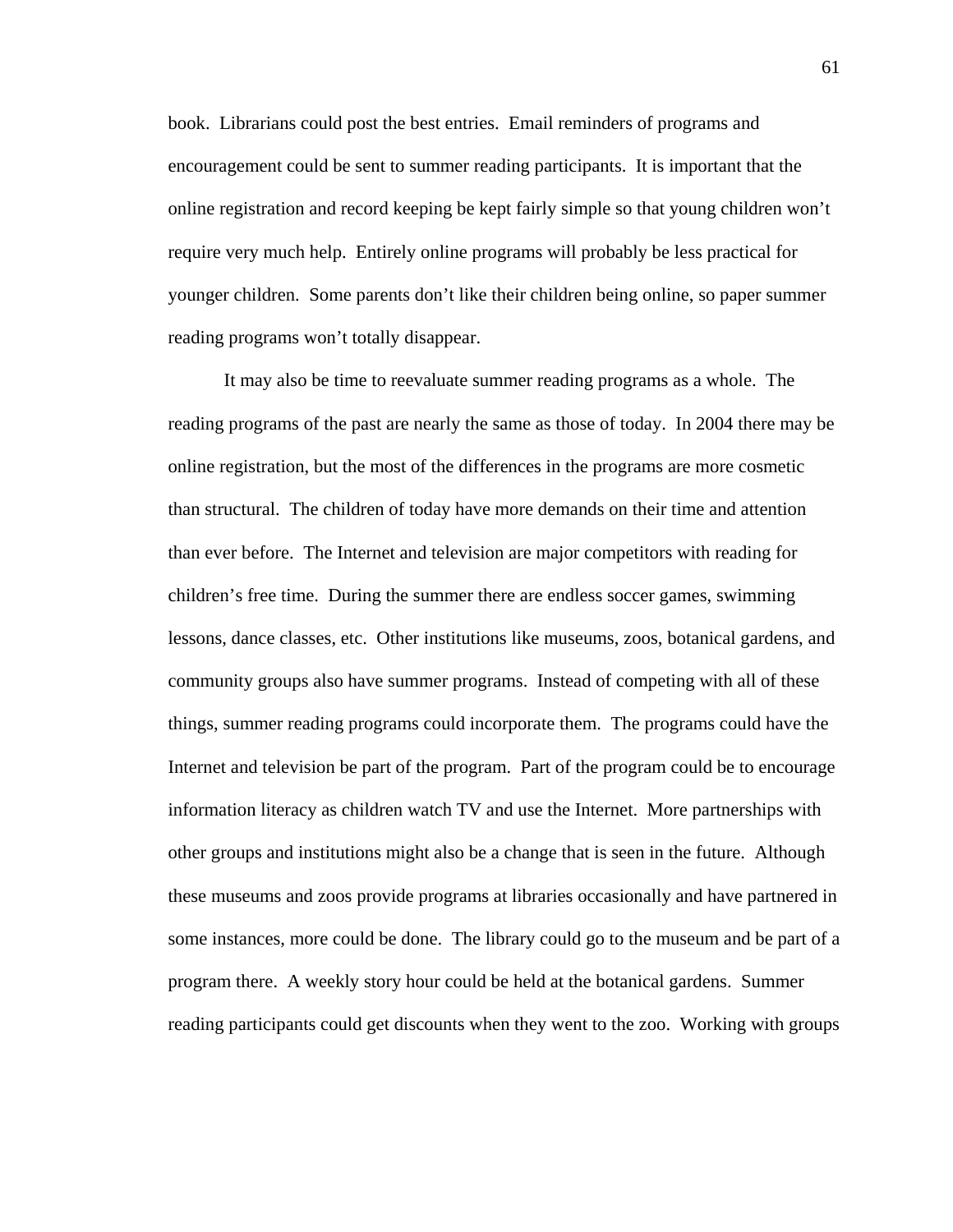like the YMCA and summer youth groups would increase the exposure of the library and bring in new users.

 Summer reading programs have survived for over 100 years, but in order to continue to be effective and attract youth, librarians need to be creative in developing their summer reading programs. They will need to be willing to try new formats and not be restricted by what and how summer reading programs have been in the past.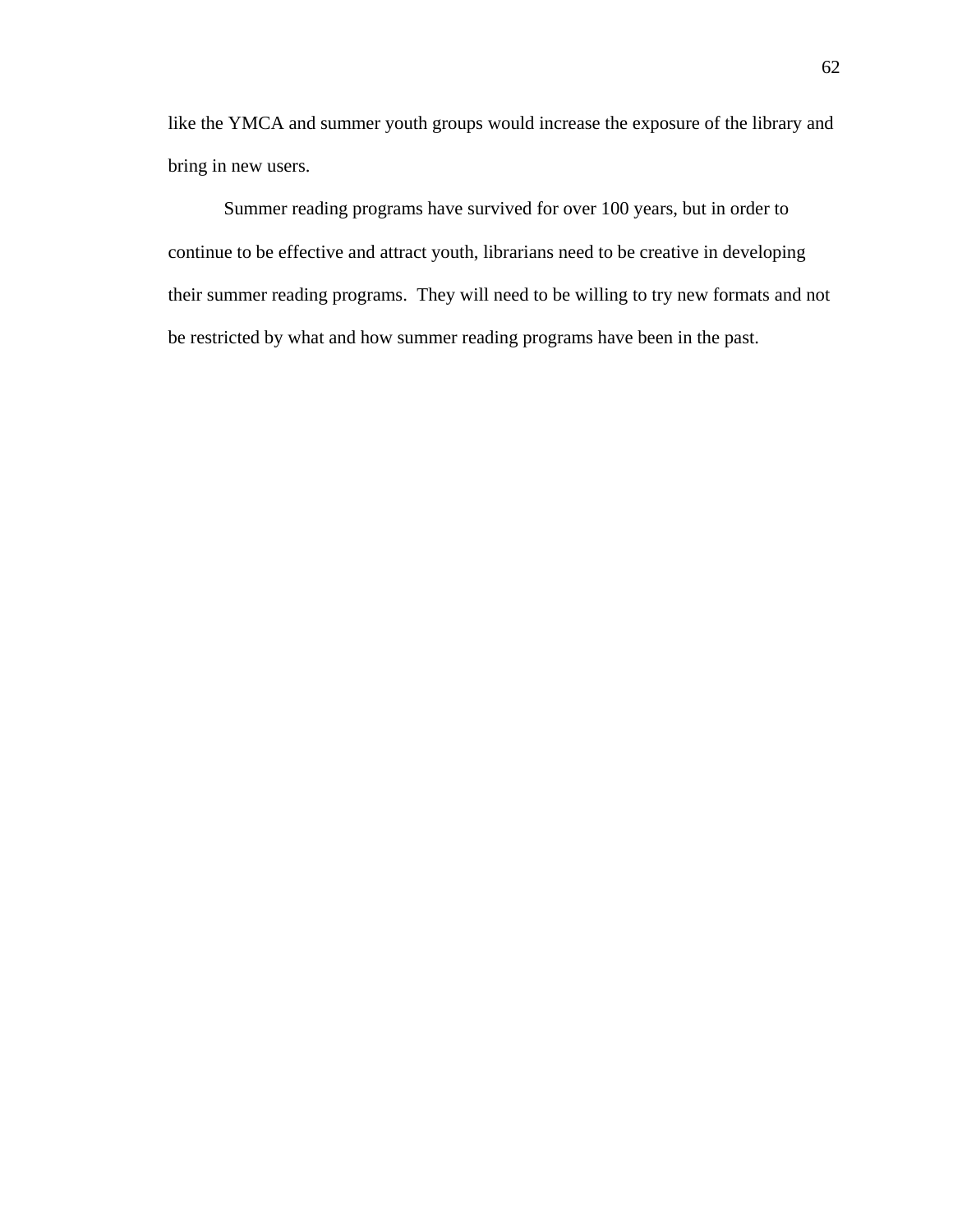#### **REFERENCES**

Androids. (1978, November 15). *Library Journal, 103*(20), 2298.

- Arrott, D. (1980, January). Pirate's gold: A treasure hunt in the library. *School Library Journal, 26*(5), 47.
- B. Dalton Booksellers funds summer reading in Toledo. (1984, February 15). *Library Journal, 109*(3), 304.
- B. Dalton grants \$5400 for N.J. summer programs. (1985, February). *School Library Journal, 31*(6), 10.
- Barstow, B. & Markey, P. S. (1997, November). Mix it up! 6 ways to rethink tired summer reading programs. *School Library Journal, 43*(11), 30-33.
- Barrette, L. M. (1923, October 1). Children's reading clubs: A wise plan. *Library Journal, 48*(17), 816.
- Bauer, M. B. & Salvadore, M B. (1990, May). The quest for the quintessential summer program. *School Library Journal, 36*(5), 34-36.
- Broderick, D. M. (1977). *Library work with children*. New York: H.W. Wilson Co.
- Carton, D. (1992, July). Cover to cover at Berkeley PL. *School Library Journal, 38*(7), 34.
- Caywood, C. (1997, April). Eyes on the *real* prize. *School Library Journal, 43*(4), 59.
- Chamberlayne, E. F. (1917, January). Playground and library work together in Binghamton. *Library Journal, 42*(1), 44.
- Chicago Public Library plans slum program. (1968, June 1). *Library Journal, 93*(11), 2194.
- Chicago Public Library Staff News. (1923, July). Reading for Credit. *Library Journal, 48*(13), 618.

A children's reading club. (1928, January 1). *Library Journal, 53*(1), 13.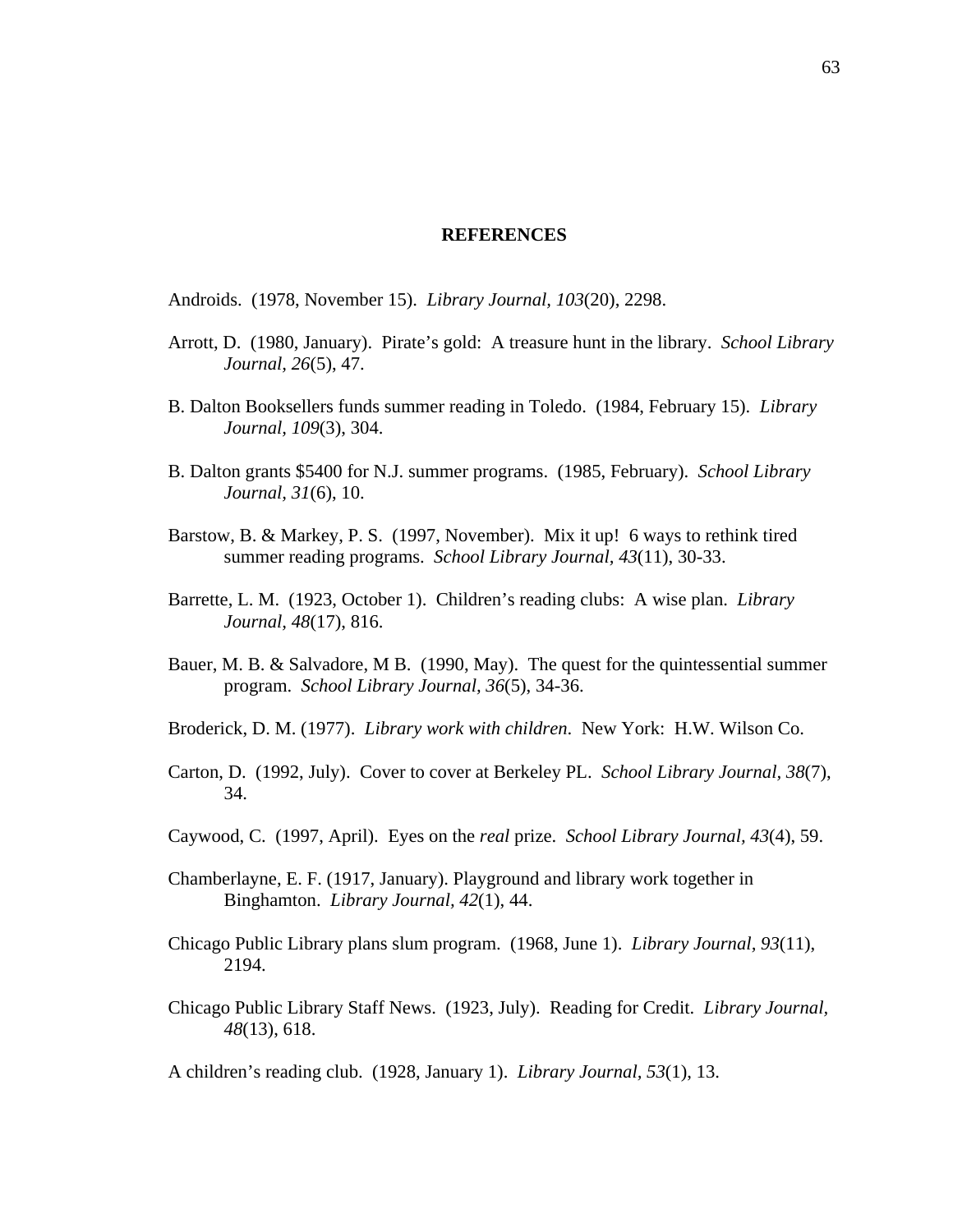- The Cleveland children's library league. (1897, October). *Library Journal, Philadelphia Conference, 22*(10), 150-153.
- Cushman, A. B. (1953, May 15). It's a year 'round job. *Library Journal, 78*(10), 877- 879.
- Dispel the summer doldrums. (1990, July). *School Library Journal, 36*(7), 32.
- Drake, J. M. (1922, May 1). The boys' & girls' library at Pasadena. *Library Journal, 47*, 397-398.
- East Orange PL gives a party. (1962, October 15). *Library Journal, 87*(18), 3836.
- Eastman, L. A. (1896, April). The child, the school, and the library. *Library Journal, 21*(4), 134-139.
- Eastman, L. A. (1897, November). Methods of work for children: The Cleveland library league. *Library Journal, 22*(11), 686-688.
- Eastman, L. A. (1898, April). The library and the children: An account of the children's work in the Cleveland Public Library. *Library Journal, 23*(4), 142-144.
- Editorial. (1900, April). *Library Journal, 25*(4), 157.
- Evanston. (1899, March). *Library Journal, 24*(3), 124.
- Everyland Club. (1930, April 15). *Library Journal, 55*, 375.
- Fiore, C. D. (1998). *Running summer library reading programs: A how to do it manual*. New York: Neal-Schuman Publishers
- Gaffney, J. & Crawford P. (1992, July). Go figure: Computer database adds the personal touch. *School Library Journal, 38*(7), 22-25.
- Gagliardo, R. G. (1946, July). Community gives support. *Library Journal, 71*(13), 968.
- Gillies, I. C. (1955, May 15). The jungle club. *Library Journal, 80*(10), 1234-5.
- Graham, E. M. (1952, May 1). The teen-agers judge. *Library Journal, 77*(9), 749.
- Gross, E. H. (1955, May15). Summer reading its own reward. *Library Journal, 80*(10), 1232-1234.
- Hardendorff, J. B. (1960, April 15). "Made in Muncie": A summer program. *Library Journal, 85*(8), 1654-1656.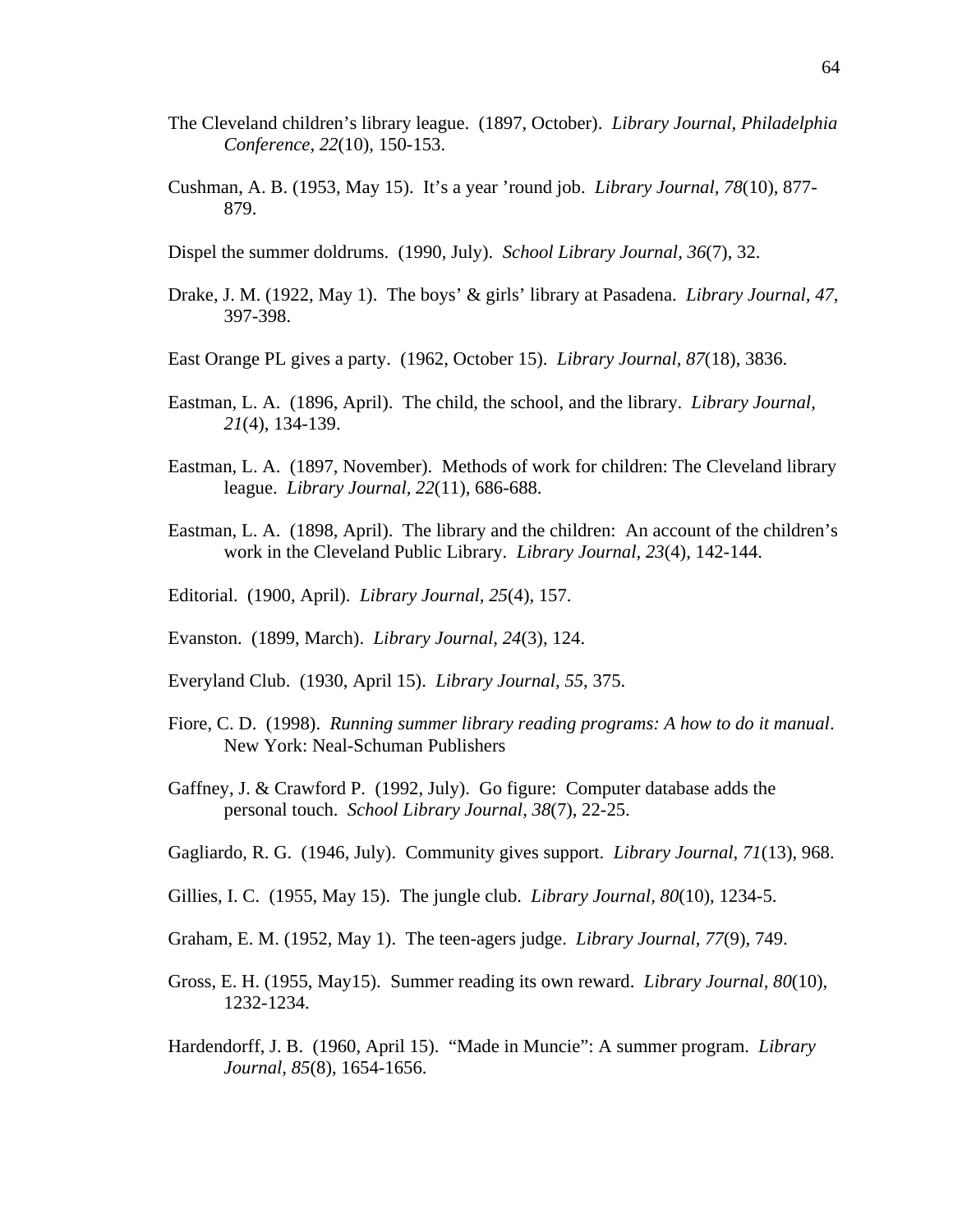- Hazeltine, A. I. (1923, April 15). Playground work in St. Louis. *Library Journal, 48*(8), 359-361.
- Hewins, C. M. (1913, August). History lessons in vacation. *Library Journal, 38*(8), 457- 8.
- Hewins, C. M. (1914, February). How library work with children has grown in Hartford and Connecticut. *Library Journal, 39*(2), 91-99.
- Hoffer, B. (1980, April). Planning a contract-based reading program. *School Library Journal, 26*(8), 40-41.
- Houston fast food and Astros rally behind summer reading. (1985, August). *Library Journal, 110*(13), 16.
- Ideas in Children's Work. (1900, April). *Library Journal, 25*(4), 171.
- In the library world Maine. (1927, January 1). *Library Journal, 52*(1), 37.
- Ishizuka, K. (2003, July). FL taps libraries to boost reading. *School Library Journal, 49*(7), 20.
- Jenks, C. K. (1974, May 15). Get out of the rut experiment! *Library Journal, 99*(10), 1458-1459.
- Junion-Metz, G. (1997, July). When kids come for fun. *School Library Journal, 43*(7), 38.
- L.A. summer reading. (1952, July). *Library Journal, 77*(13), 1163.
- Langby, L. (1999, November). Adventure stories. *School Library Journal, 45*(11), 35.
- Latmer, L. P. (1923, October 1). Children's reading clubs: A regrettable movement. *Library Journal, 48*(17), 816.
- Leslie, E. (1930, April 15). Traveling by way of books. *Library Journal, 55*, 350-352.
- Libraries with library leagues. (1898, April). *Library Journal, 23*(4), 144.
- The library in vacation days. (1898, July). *Library Journal, 23*(7), 279.
- Library program roundup. (1979, September). *School Library Journal, 26*(1), 20.
- Library program roundup. (1980, May). *School Library Journal, 26*(9), 16.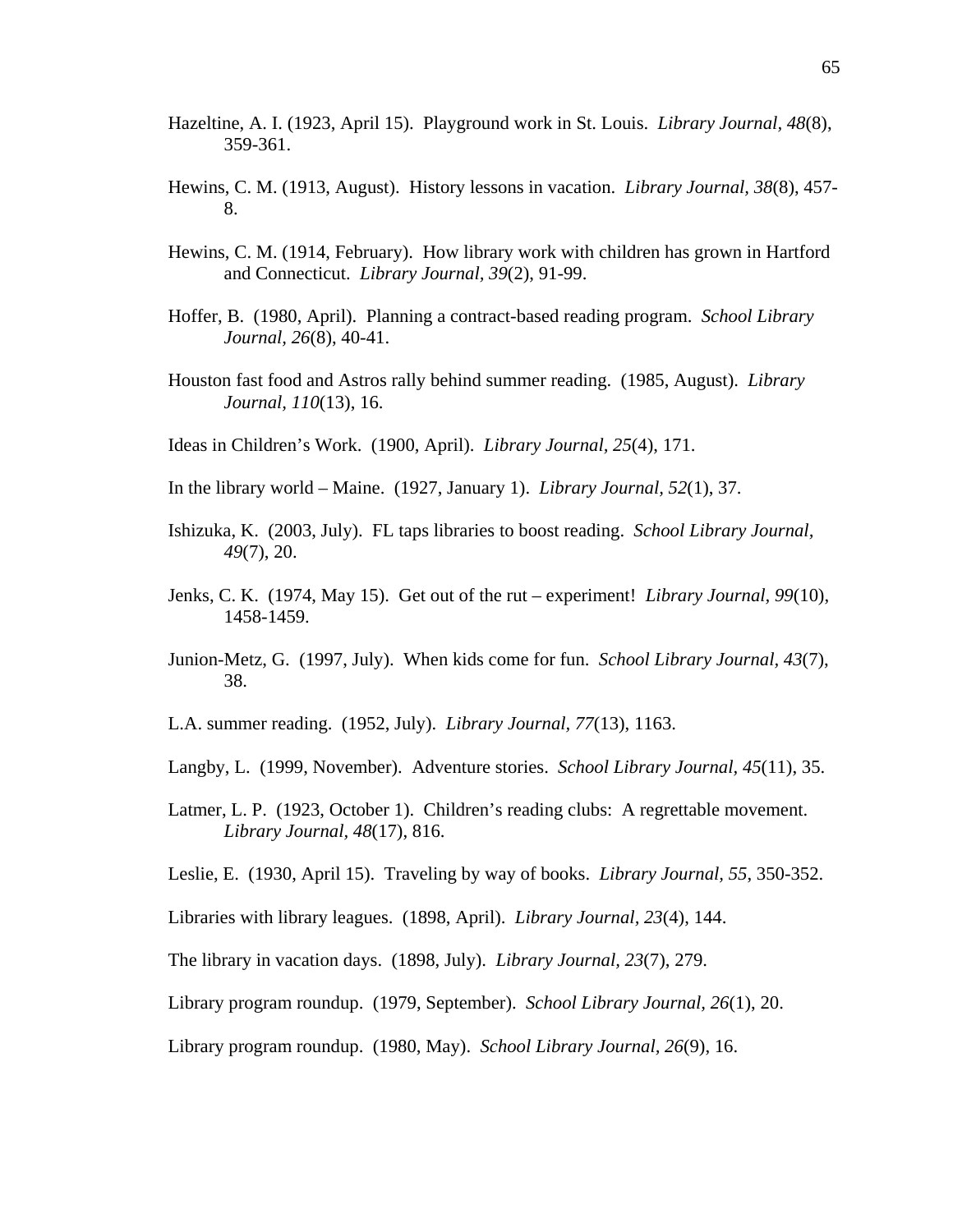- Locke, J. L. (1988). *The effectiveness of summer reading programs in public libraries in the United States*. (Doctoral dissertation, University of Pittsburgh). (UMI No. 8905226)
- Long, H. G. (1969). *Public library service to children: Foundation and development*. Metuchen, NJ: Scarecrow Press.
- Lowell Public Library. (1916, April). *Library Journal, 41*(4), 303.
- Manning, P. (1988, April). Summer reading games: A numbers racket? *School Library Journal, 34*(8), 52.
- McGill-Franzen, A. & Allington, R. (2003). Bridging the summer reading gap. *Instructor, 112*(8), 17. Retrieved November 19, 2003 from InfoTrac database.
- McMenamin, C. E. (1955, May 15). Bringing books to young Philadelphians. *Library Journal, 80*(10), 1230-1.
- Miller, M. M. (1903, April). Work with children at the Madison Public Library. *Library Journal, 28*(4), 169-170.
- Minkel, W. (2000, July). Summer reading is more than OK. *School Library Journal, 46*(7), 30.
- Minkel, W. (2000, Fall). Life's a beach: Planning a summer reading web site for 2001. *School Library Journal,* (Net Connect), 42-43.
- Minkel, W. (2001, July). Get with the program: Automating summer reading programs. *School Library Journal, 47*(7), 27.
- Minkel, W. (2001, December). Get with the program, part 2: Automating summer reading programs. *School Library Journal, 47*(12), 31.
- Minkel, W. (2002, February). Taking the show on the road. *School Library Journal, 48*(2), 46-50.
- Minkel, W. (2003, January). Making a splash with summer reading. *School Library Journal, 49*(1), 54-57.
- Minkel, W. (2003, June). Dare to go paperless. *School Library Journal, 49*(6), 28-32.
- Moore, A. C. (1909, April). Cleveland Public Library's children's work. *Library Journal, 34*(4), 165-166.
- Nason, D. S. (1960, April 15). Summer reading lists impress parents. *Library Journal, 85*(8), 1656-1657.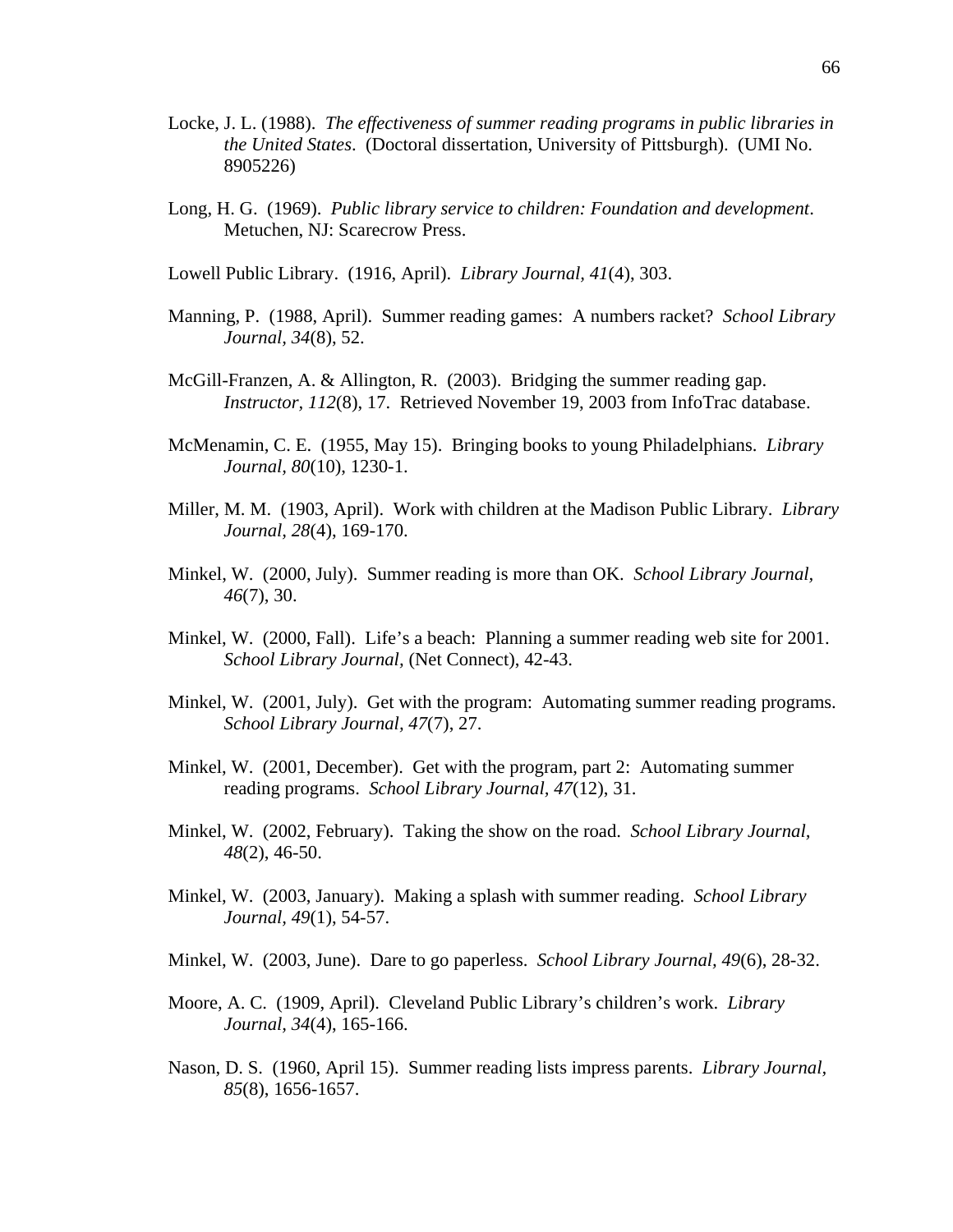- Nicholas, L. & Ames, P. (1940, April 15). Summer reading plans: A debate. *Library Journal, 65*(8), 326-330.
- Ohio Youngstown. (1923, October 15). *Library Journal, 48*(18), 880.
- Olcott, F. J. (1900, April). Work with children at the Carnegie Library of Pittsburgh. *Library Journal, 25*(4), 166-168.
- Olcott, F. J. (1914). *Library work with children.* Chicago: ALA.
- Oliphant, A. F. (1930, April 15). A world cruise. *Library Journal, 55,* 349.
- Olson, R. & Glick, A. (1998, September). News notes. *School Library Journal, 44*(9), 100.
- Olson, R. & Meyer, R. (1995, September). The books in the mail for children in Maine. *School Library Journal, 41*(9), 110.
- Opocensky, V*.* (1983, May). Byte into reading. *School Library Journal, 29*(9), 39.
- Pillsbury, A. M. (1930, April 15). The Millicent Library book tour. *Library Journal, 55,* 343-347.
- Pittsburgh, Pa. Carnegie Library. (1910, August). *Library Journal, 35*(8), 378-379.
- Portland, Oregon. (1934, November 1). *Library Journal, 59*, 838.
- Program Potpourri. (1977, January). *School Library Journal, 23*(5), 26.
- Quinn, D. (1955, May 15). "Banners up" reading club. *Library Journal, 80*(10), 1235.
- Reading for credit. (1923, September 1). *Library Journal, 48*(15), 722.
- Reading incentive programs found to be "highly commercial." (1995, June). *School Library Journal, 41*(6), 20-22.
- Reading programs flourish at North Branch Library. (1975, October). *School Library Journal, 22*(2), 66.
- Reynolds, K. L. (1940, April 15). Summer reading. *Library Journal, 65*(8), 310.
- Reynolds, K. L. (1941, April 15). Defending America in the children's room: A summer reading plan. *Library Journal, 66*(8).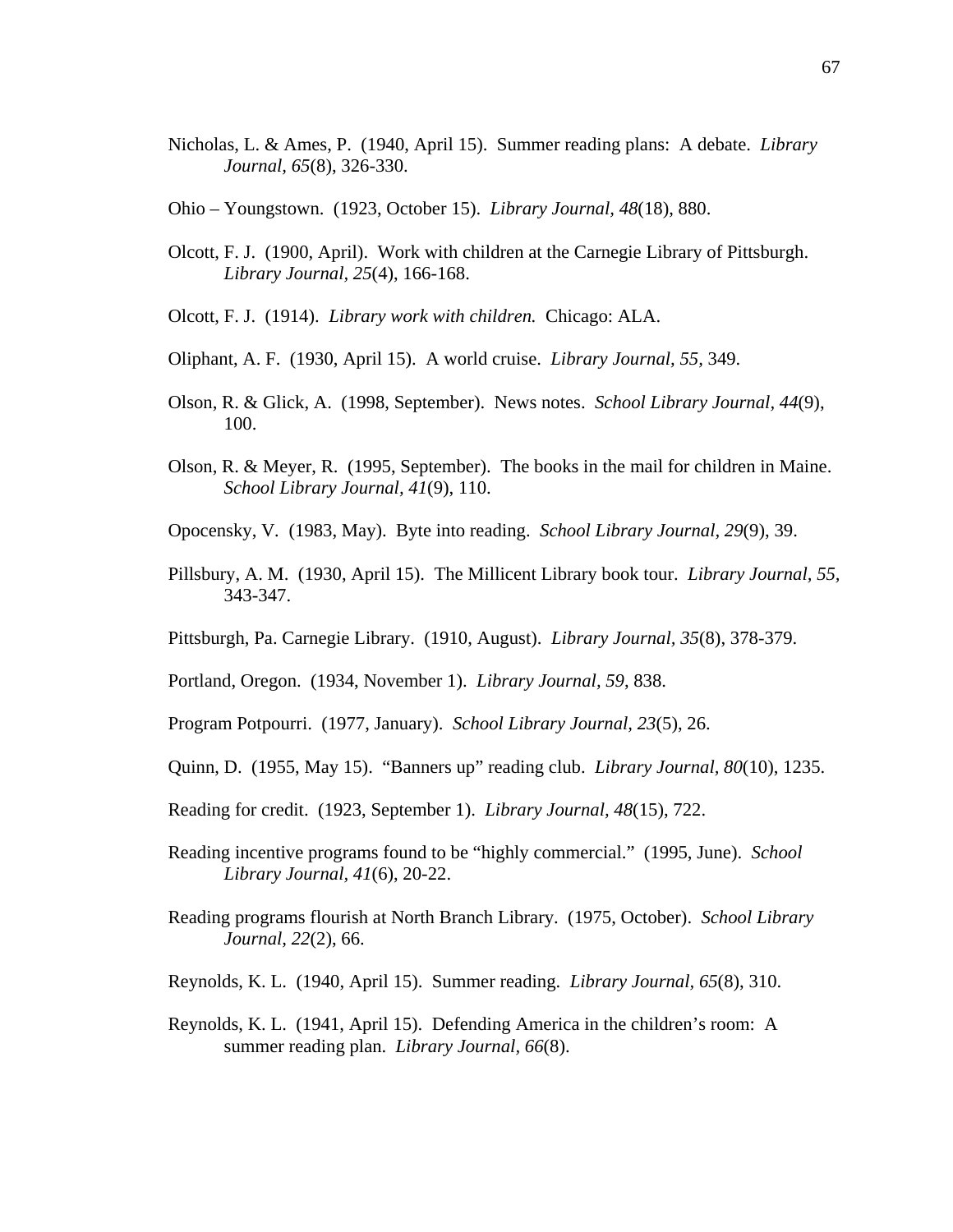- Richey, G. & Burton, D. (1981, February). Kits are summer reading motivators. *School Library Journal, 27*(6), 36.
- Roberts, J. E. (1979, March). A menu for summer fun. *School Library Journal, 25*(7), 113.
- Root, M. S. (1920, October 15). Children's library work. *Library Journal, 45*, 827-830.
- Roundup of children's & YA programs. (1968, May 15). *Library Journal, 93*(10), 2066, 2071-2073.
- Roper, E. (1914, January). Long Island Library Club. *Library Journal, 39*(1).
- Ruth, L. D. (1994, July). Rebound and read. *School Library Journal, 40*(7), 46.
- Saczkowski, I. (2000, November). The buck stops here. *School Library Journal, 46*(11), 29.
- San Antonio, Tex. Carnegie Library. (1910, August). *Library Journal, 35*(8), 379.
- San Bernardino tips on summer reading clubs. (1952, June 15). *Library Journal, 77*(12).
- Short subjects. (1964, May 15). *Library Journal, 89*(10), 2168.
- Short subjects. (1965, December 15). *Library Journal, 90*(22), 5490.
- Sive, M. R. (1962, May 15). What you should know about clubs for boys  $\&$  girls. *Library Journal*, *87*(10), 1966-68.
- Summer in Trenton. (1977, October 15). *Library Journal, 102*(18), 2120.
- Summer reading for fun. (1953, July). *Library Journal, 78*(13), 1204-5.
- Summer reading in Boston. (1952, September 1). *Library Journal, 77*(15), 1364.
- Summer reading is successful with Apples in California. (1985, November 1). *Library Journal, 110*(19), 17.
- Summer reading program. (1954, June 15). *Library Journal, 79*(12), 1145-1148.
- A summer reading scheme. (1903, June). *Library Journal, 38*(6), 375.
- Taking the "oh-hum" out of vacation reading. (1944, April 15). *Library Journal, 69*(8), 344-351.